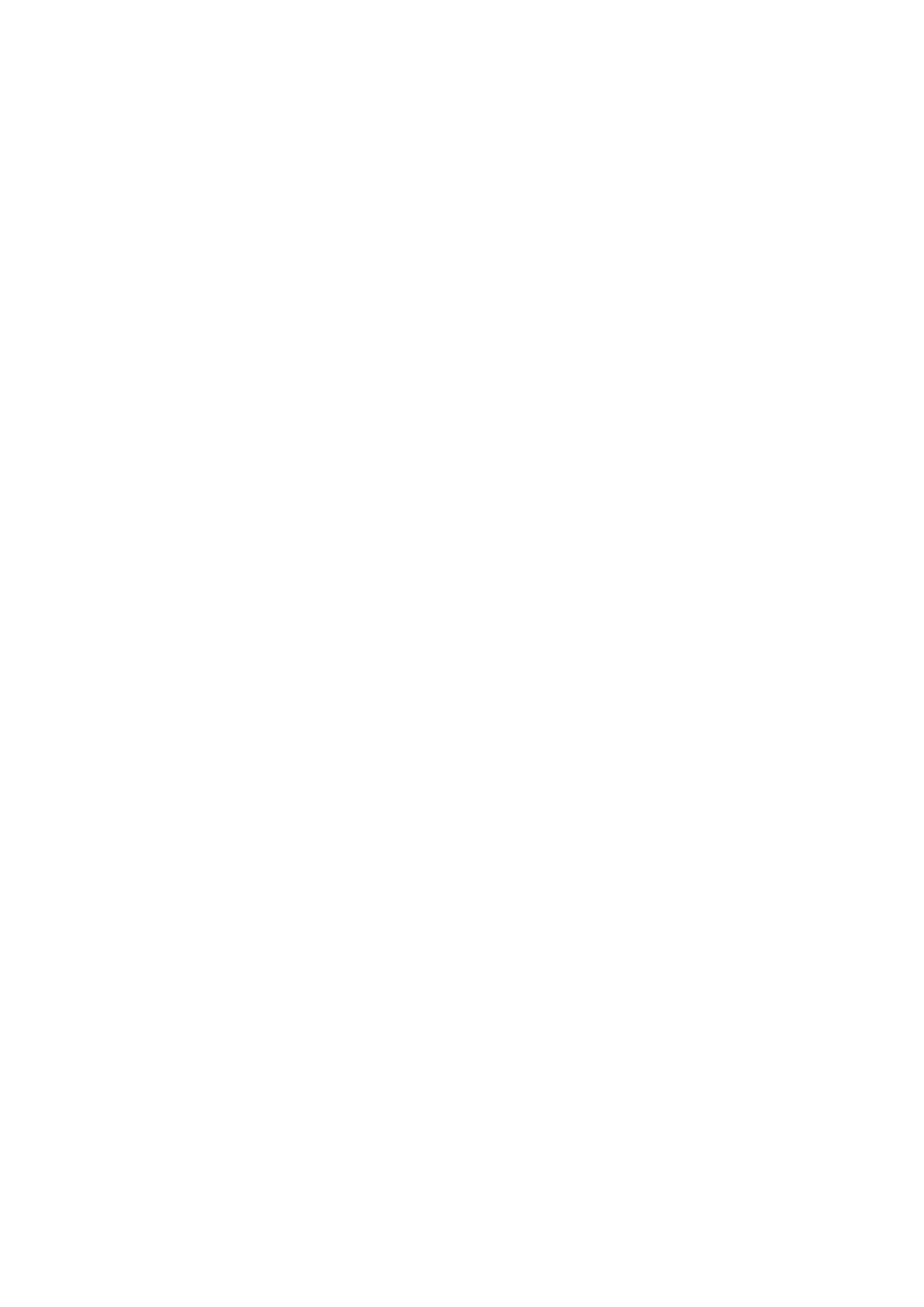| 4.4 Policy Groups and Direction of Reinforcing and Refining the Components of the Cybersecurity Policy8 |  |
|---------------------------------------------------------------------------------------------------------|--|
|                                                                                                         |  |
|                                                                                                         |  |
|                                                                                                         |  |
|                                                                                                         |  |
|                                                                                                         |  |
|                                                                                                         |  |
|                                                                                                         |  |
|                                                                                                         |  |
|                                                                                                         |  |
|                                                                                                         |  |
|                                                                                                         |  |
|                                                                                                         |  |
|                                                                                                         |  |
|                                                                                                         |  |
|                                                                                                         |  |
|                                                                                                         |  |
|                                                                                                         |  |
|                                                                                                         |  |
|                                                                                                         |  |
|                                                                                                         |  |
|                                                                                                         |  |
|                                                                                                         |  |
|                                                                                                         |  |
|                                                                                                         |  |
|                                                                                                         |  |
|                                                                                                         |  |
|                                                                                                         |  |

# Table of Contents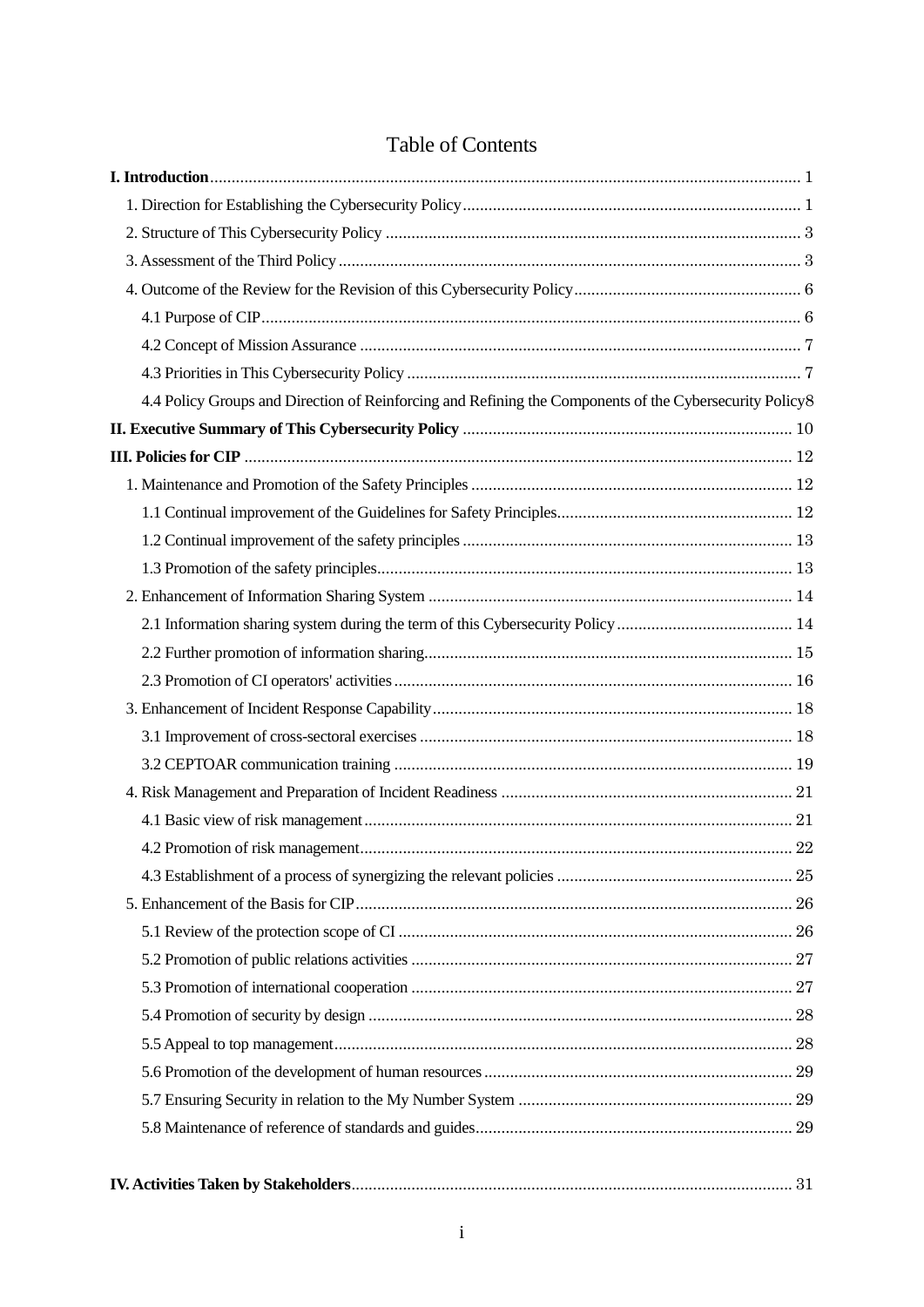| 4. Activities by Crisis Management Ministries and Disaster Prevention Related Ministries 35 |  |
|---------------------------------------------------------------------------------------------|--|
|                                                                                             |  |
|                                                                                             |  |
|                                                                                             |  |
|                                                                                             |  |
|                                                                                             |  |
|                                                                                             |  |
|                                                                                             |  |
|                                                                                             |  |
|                                                                                             |  |
|                                                                                             |  |
|                                                                                             |  |
|                                                                                             |  |
|                                                                                             |  |
|                                                                                             |  |
|                                                                                             |  |
|                                                                                             |  |
| ATTACHMENT: INFORMATION SHARING TO NISC AND INFORMATION SHARING FROM                        |  |
|                                                                                             |  |
|                                                                                             |  |
|                                                                                             |  |
|                                                                                             |  |
|                                                                                             |  |
|                                                                                             |  |
|                                                                                             |  |
|                                                                                             |  |
|                                                                                             |  |
|                                                                                             |  |
| ANNEX 1. SCOPE OF CI OPERATORS AND CRITICAL INFORMATION SYSTEM EXAMPLES  54                 |  |
| ANNEX 2. EXPLANATION OF CI SERVICES AND CI SERVICE OUTAGE EXAMPLES  55                      |  |
| ANNEX 3. CATEGORIES OF EVENTS AND CAUSES FOR INFORMATION SHARING TO NISC 61                 |  |
|                                                                                             |  |
| ANNEX 4-2. RESPONSIBILITIES OF EACH STAKEHOLDER IN INFORMATION SHARING SYSTEM               |  |
|                                                                                             |  |
|                                                                                             |  |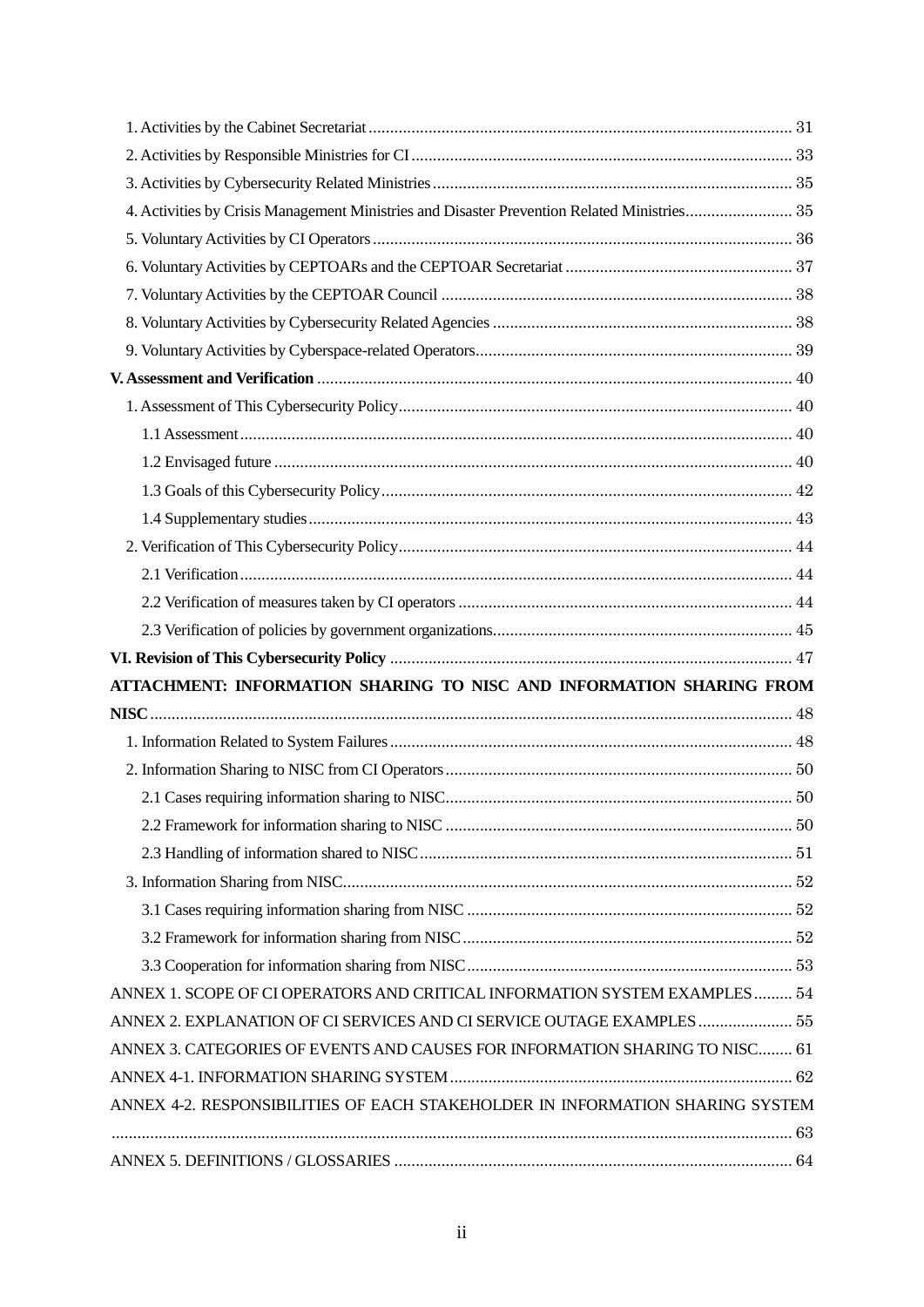I. Introduction 1. Direction for Establishing the Cybersecurity Policy

# <span id="page-4-1"></span><span id="page-4-0"></span>**I. Introduction**

#### **1. Direction for Establishing the Cybersecurity Policy**

National life and socioeconomic activities fully depend on diverse social infrastructures, and information systems are being broadly utilized to enable infrastructures to properly fulfill their functions. Under such circumstances, there is a need for the public and private sectors to make all-out efforts to intensively protect critical infrastructure (CI) services, such as information and communication services, electric power supply services and financial services, whose suspension or deterioration is highly likely to have tremendous impact. The private sector should not completely count on the government, nor should the government leave everything to the private sector. Close public-private collaboration is indispensable. As safe and continuous provision of CI services is required due to their nature, Critical Infrastructure Services (CISs) outage risks due to cyberattacks on indispensable information systems must be reduced to the extent possible, and at the same time, efforts for early detection of and swift recovery from outages are of great importance in protecting them.

Therefore, the government established the Cybersecurity Policy for Critical Infrastructures Protection (the "Cybersecurity Policy"), a shared policy between the government, which bears responsibility for protection, and CI operators, which independently carry out relevant protective measures, as a basic framework for CI protection, and has promoted this initiative.

This framework was originally formulated with the establishment of the "Special Action Plan on Cyber-terrorism Countermeasures for Critical Infrastructure" (concluded in the December 2000 Information Security Measure Promotion Meeting; the "Special Action Plan") and had served as the basis for the policy related to cybersecurity measures for Japan's critical infrastructure for over 16 years, up until the establishment of the preceding Basic Policy of Critical Information Infrastructure Protection (3rd Edition) (concluded by the Information Security Policy Council in May 2014 and revised by the Cybersecurity Strategic Headquarters in May 2015; the "Third Policy"). Certain achievements have been made, while reflecting the lessons learned from the experience of dealing with system outages and data loss during the Great East Japan Earthquake and appropriate responses having been made to an ever-changing social and technological environment and the increasingly sophisticated and complex cyberattacks in recent years, and through necessary reviews based on assessment of measures implemented under this framework.

Considering these backgrounds, the Cybersecurity Policy of Critical Infrastructure Protection (4th Edition) ("this Cybersecurity Policy") was established while maintaining the basic framework for CIP. Based on the basic concept of the Basic Act on Cybersecurity (Act No. 104 of 2014), assessment of the Third Policy described later, and the Cybersecurity Strategy (Cabinet resolution in September 2015), this Cybersecurity Policy maintains the basic structure consisting of the five key policies in the Third Policy which have become deeply rooted among stakeholders. In the meantime, changes in cyberattacks targeting CI and in the background social and technological environment are significant, and information technology (IT) has come to be increasingly incorporated in socioeconomic systems integrally with operational technology  $(T)^1$  such as control systems. Additionally, IoT systems, which may be targeted

 $\overline{a}$ 

<sup>&</sup>lt;sup>1</sup> Hereinafter, operational technology for control systems using IT is simply indicated as OT.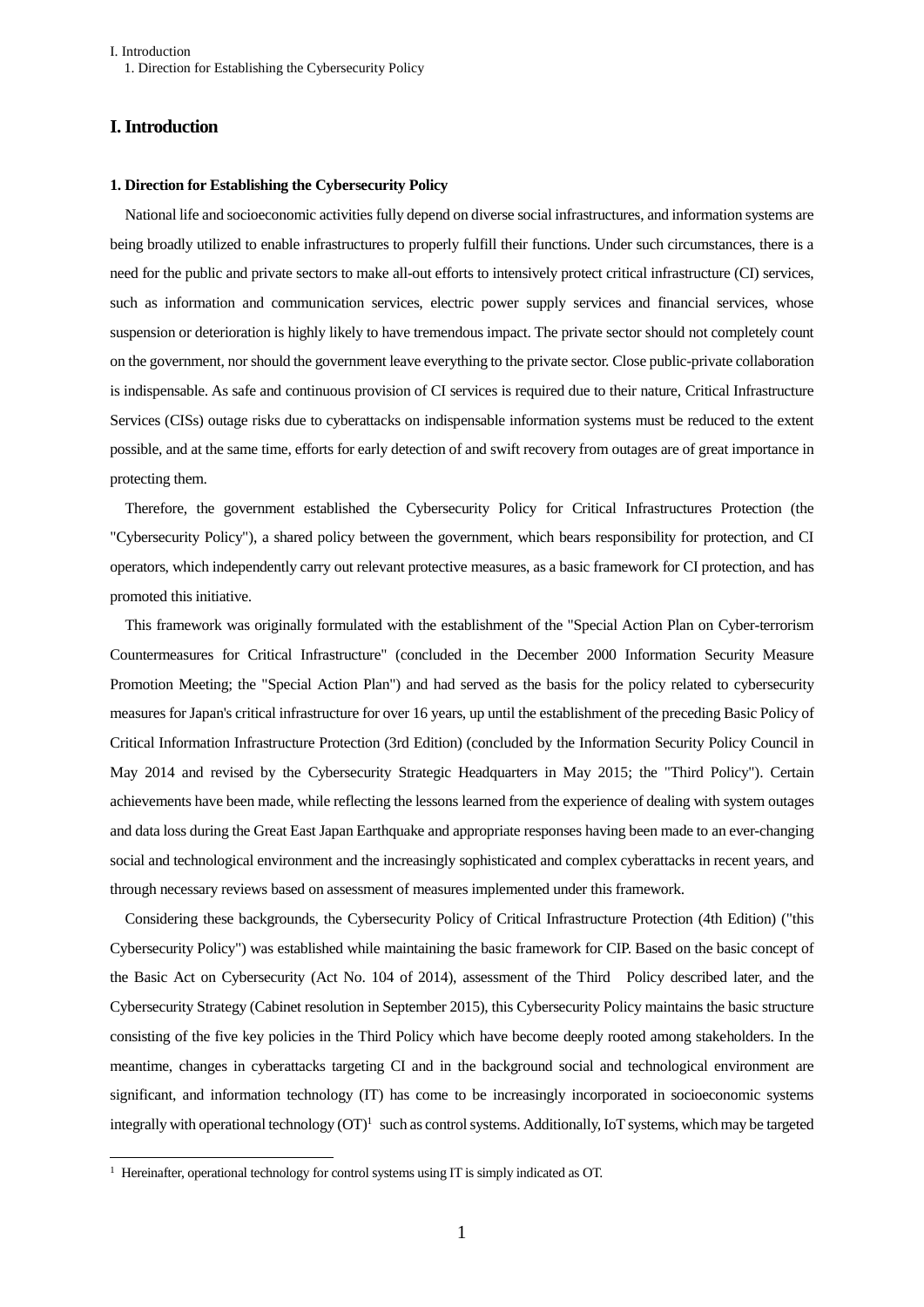I. Introduction 1. Direction for Establishing the Cybersecurity Policy

in cyberattacks, are also becoming more widely used. Ahead of the Olympic and Paralympic games to be held in Tokyo in 2020 (the "Olympic and Paralympic games"), risks surrounding CI may be increasing. Therefore, this Cybersecurity Policy specifies priorities and aims to enhance and improve measures in each key policy.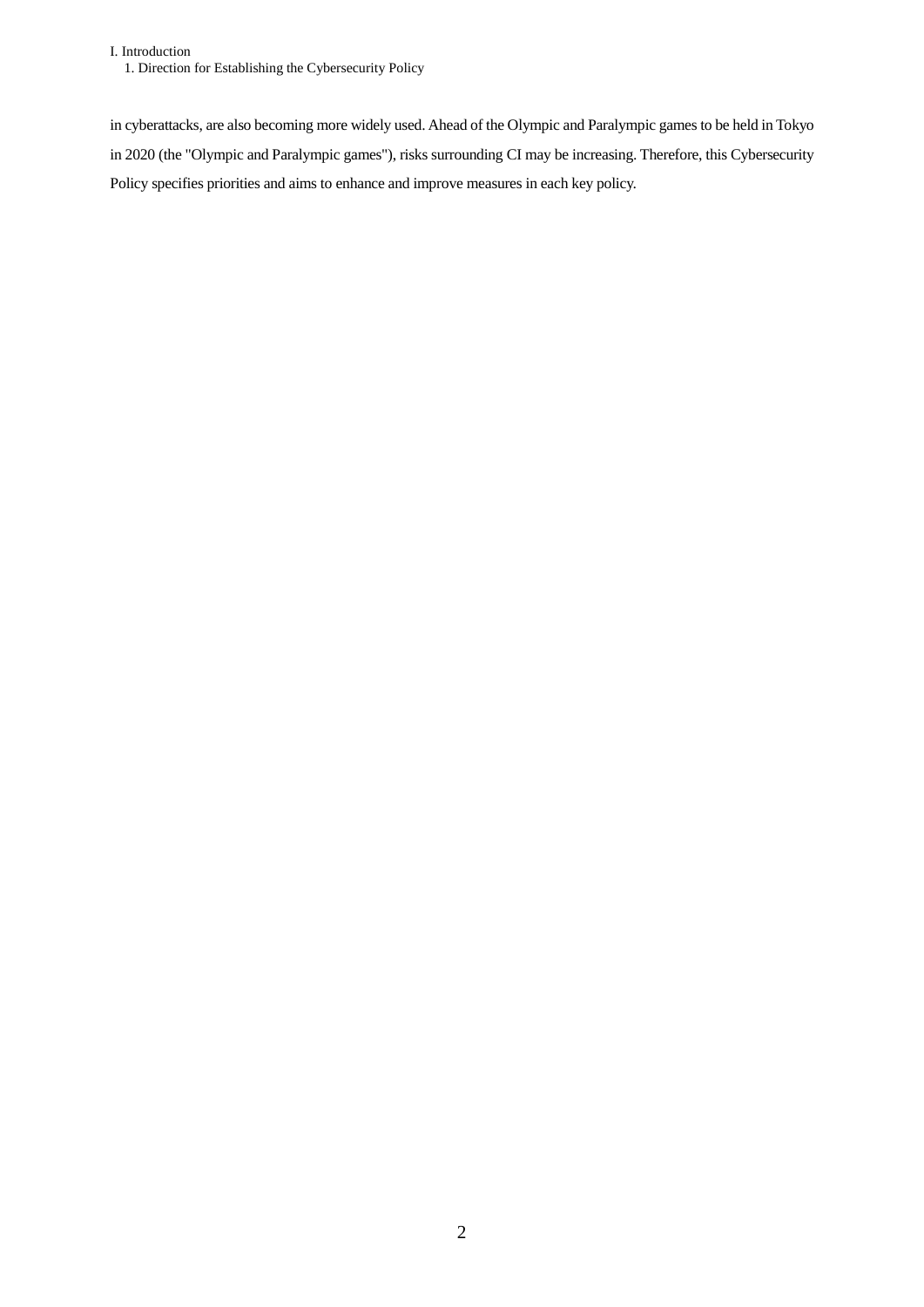I. Introduction 2. Structure of This Cybersecurity Policy

# <span id="page-6-0"></span>**2. Structure of This Cybersecurity Policy**

The structure of this Cybersecurity Policy and outlines of each Chapter are as indicated in Table 1.

For responsible entities for respective initiatives based on this Cybersecurity Policy, please refer to Chapter IV.

| Chapter                              | Outlines                                                                    |  |  |
|--------------------------------------|-----------------------------------------------------------------------------|--|--|
| I. Introduction                      | Directions for establishing this Cybersecurity Policy based on the          |  |  |
|                                      | results of the assessment of the Third Policy, and principles and ideas for |  |  |
|                                      | implementing this Cybersecurity Policy                                      |  |  |
| II. Executive Summary of This        | [i] Purpose of CIP, [ii] Basic principles, [iii] Responsibility of          |  |  |
| <b>Cybersecurity Policy</b>          | stakeholders, and [iv] Responsibility of CI operators' executives and       |  |  |
|                                      | senior managers in promoting this Cybersecurity Policy                      |  |  |
| III. Policies for CIP                | Policies for carrying out cybersecurity measures and details of concrete    |  |  |
|                                      | measures for each of the five key policies of this Cybersecurity Policy     |  |  |
| IV. Activities Taken by Stakeholders | Regarding cybersecurity measures (III. above), concrete measures that       |  |  |
|                                      | each stakeholder takes or is expected to take                               |  |  |
| V. Assessment and Verification       | Policies and methods for the assessment and verification of this            |  |  |
|                                      | <b>Cybersecurity Policy</b>                                                 |  |  |
| VI. Revision of This Policy          | Policies for the revision of this Cybersecurity Policy based on the         |  |  |
|                                      | results of the assessment (V. above)                                        |  |  |

|  |  | Table 1 Structure of This Cybersecurity Policy |  |
|--|--|------------------------------------------------|--|
|  |  |                                                |  |

# <span id="page-6-1"></span>**3. Assessment of the Third Policy**

The Third Policy is composed of the following five key policies.

- [1] Maintenance and promotion of the safety principles
- [2] Enhancement of information sharing system
- [3] Enhancement of incident response capability
- [4] Risk management
- [5] Enhancement of the basis for CIP

After analytical assessment for each key policy (assessment of the results and clarification of issues), comprehensive assessment was conducted for the entirety of the Third Policy (assessment of the achievement and clarification of issues in light of the purpose (envisaged future) during the term).

The comprehensive assessment is outlined as follows.

## < Envisaged Future >

Voluntary activities based on each stakeholder's awareness of their responsibilities are disseminated as their respective code of conduct and such behavior contributes to forming cybersecurity culture.

# < Assessment >

The Third Policy clearly indicates the basic principle, stating that cybersecurity measures should be taken by CI operators on their own responsibility, and then presents this envisaged future.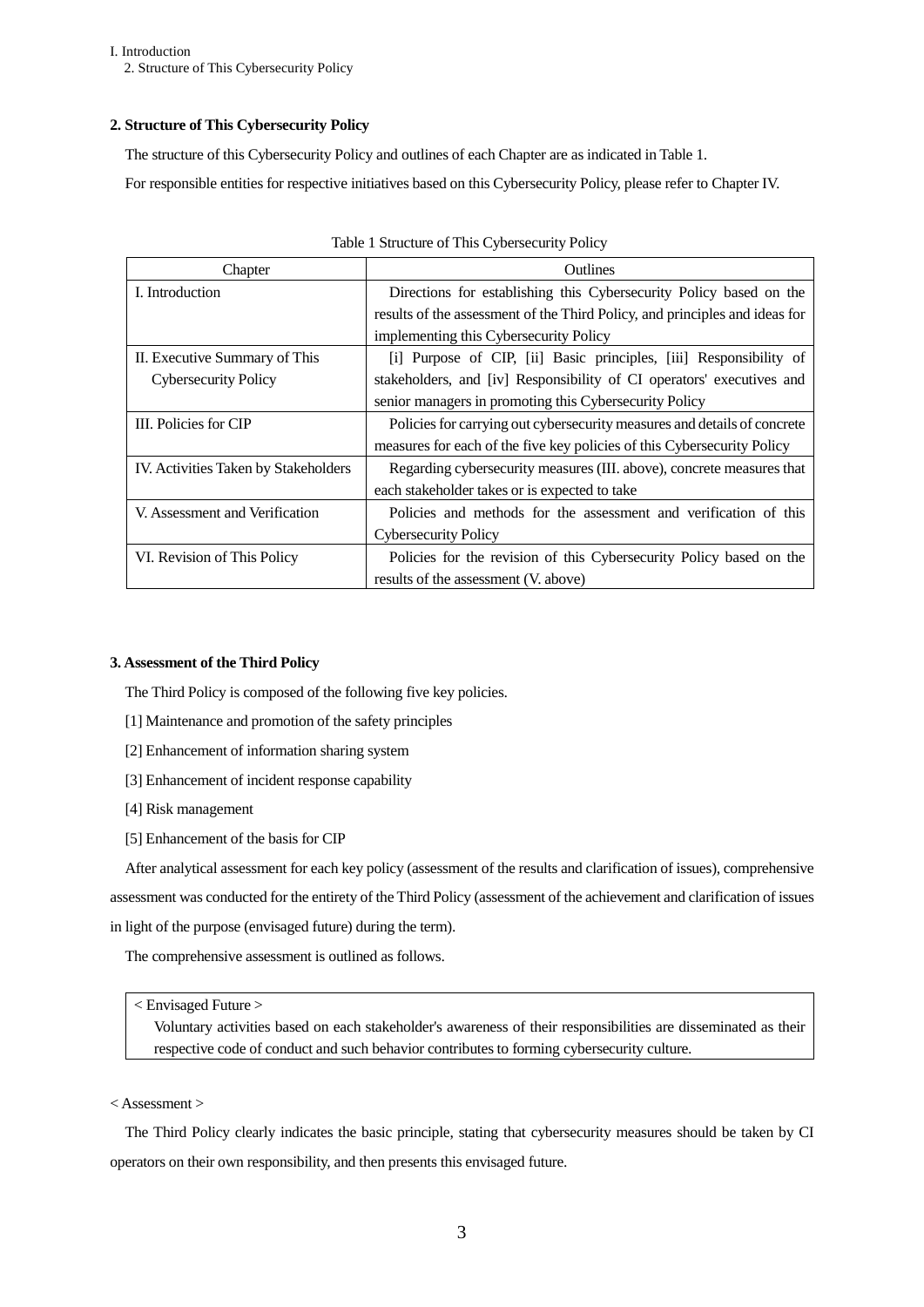With the aim of promoting voluntary efforts by CI operators, the Guidelines for Establishing Safety Principles for Ensuring CI Security and Attachment thereof (the "Guidelines for Safety Principles") were revised in line with the PDCA (Plan-Do-Check-Act) cycle. Each CI sector guideline and codes of conduct of respective CI operators such as internal policies are now being reviewed on a voluntary basis in response to the revision of the Guidelines for Safety Principles.

Given these, it is considered that the PDCA cycle itself, which allows CI operators to judge the necessity of review and make improvements independently, is prevailing as their code of conduct.

However, the activities of "Check" and "Act" in the PDCA cycle are not sufficiently established, nor can be recognized to have been disseminated to the degree that they are accepted as the code of conduct, as shown in the results of the survey concerning the dissemination of safety principles, which was conducted by the Cabinet Secretariat with the aim of ascertaining the current status of cybersecurity measures. The establishment of these activities is one of the remaining challenges.

In the future, it is hoped that such behavior based on the abovementioned code of conduct is disseminated among all stakeholders, encouraging them to continue efforts in line with this, and cybersecurity culture is thus formed among them.

#### < Envisaged Future >

Stakeholders communicate with each other on a regular basis with the aim of strengthening measures in preparation for any CISs outages and are making improvements to their measures constantly in order to reflect experience concerning incident responses in their future efforts.

#### < Assessment >

Active information sharing between the public sector and the private sector is steadily progressing, with an increasing number of reports being made from CI operators to responsible ministries and the National Center of Incident Readiness and Strategy for Cybersecurity (NISC).

Regarding information sharing in the private sector, the secretariat of the CEPTOAR council was transferred to the private sector, thereby enhancing their independence and positive attitude in information sharing among CEPTOARs. Additionally, members of each CEPTOAR have increased and broader information exchanges have been contributing to enriching knowledge on cybersecurity and creating ties among responsible personnel. The development of a better environment for communication among stakeholders has thus been steadily advancing. Furthermore, ISACs<sup>2</sup> have been organized in some sectors and information sharing and countermeasures against cyberattacks are progressing.

Cross-sectoral exercises and training by CEPTOARs are also being conducted continuously to enhance incident response capability. Participants are increasing significantly and response scenarios are made more and more sophisticated. These activities are found to have contributed to enhancing response capability in line with the needs of CI operators.

In the meantime, as threats are becoming increasingly serious, it is required to continue to improve communication methods qualitatively and quantitatively through their classification and specification in light of respective purposes in

<sup>2</sup> ISAC: Information Sharing and Analysis Center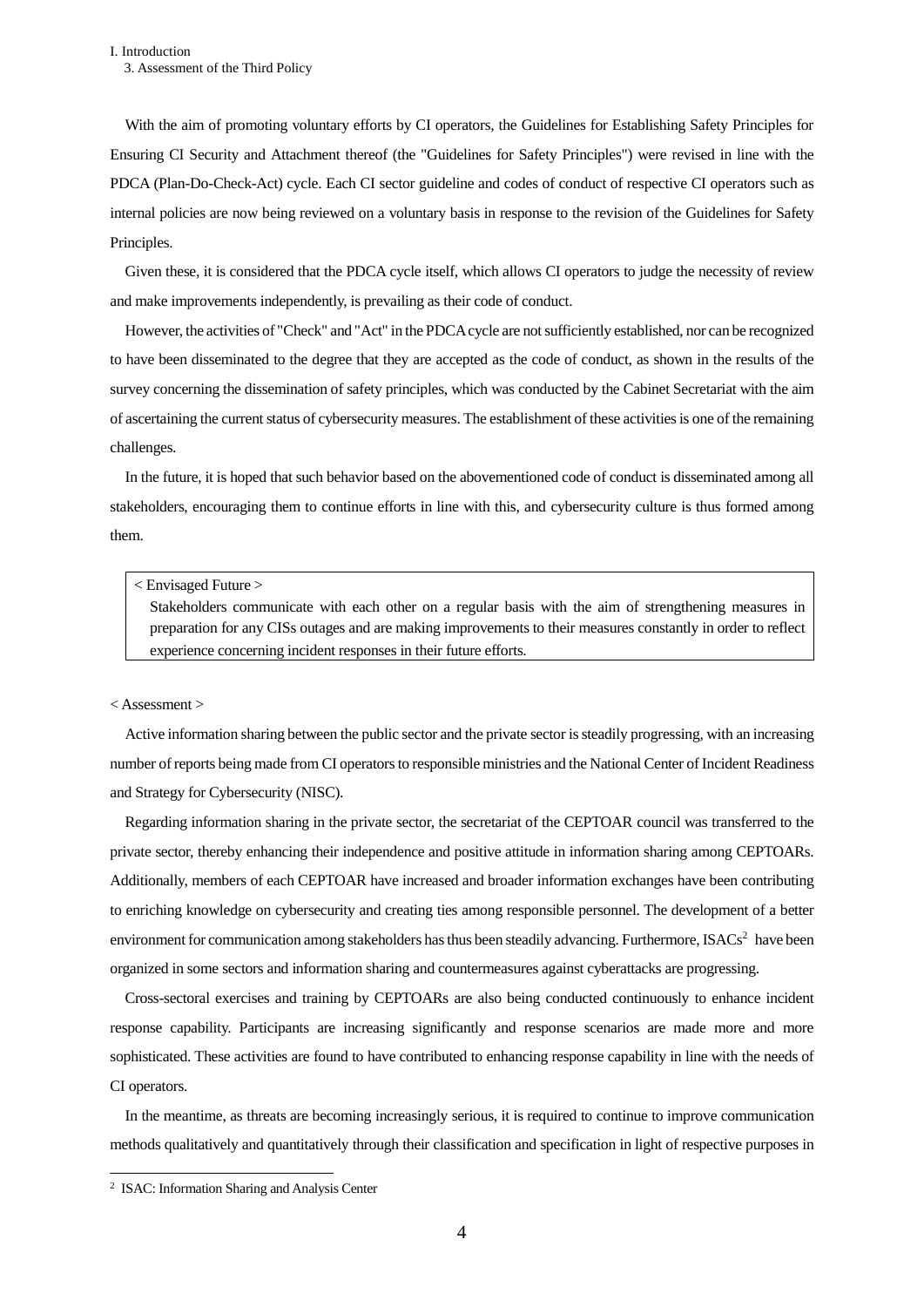#### I. Introduction 3. Assessment of the Third Policy

order to further strengthen preventive measures against CISs outages. On the other hand, it should also be said that efforts to reflect experience of CISs outages in future measures in a cross-sectional manner are not necessarily sufficient although efforts have been made to enhance incident response capability through exercises and training. This needs to be addressed. Additionally, in order for CIP covering a broader area ("protection as plane"), constant improvements through analysis and sharing of case examples are indispensable and efforts therefor must be continued.

#### < Envisaged Future >

The fact that stakeholders are collaboratively making efforts for CIP is widely understood by the general public and this gives them peace of mind. Well-established communication among diverse stakeholders enables them to take calm responses in the event of CISs outage.

## < Assessment >

Stakeholders have reliably come to have better communication as mentioned above. Additionally, the Third Policy and the achievement thereunder are publicized and videos of cross-sectoral exercises are publicly made available online. In this manner, PR activities have been carried out with the aim of reassuring the general public by having them better understand diverse efforts being made based on the Third Policy.

On the other hand, public concern over CIP cannot be fully relieved partly due to increasing news reports on information leakage caused by targeted mail attacks. Such concern needs to be eliminated.

Efforts to enhance incident response capability have been made through constantly checking the current status of incident response through exercises and training as mentioned above. Collaboration with overseas organizations, etc., such as information sharing under various frameworks, has also been promoted.

In order to reassure the general public and ensure calm responses upon CISs outages, it is necessary to continue and strengthen these efforts in collaboration with diverse entities in and outside Japan, while sharing collected and analyzed information on new risks, sources of risks and the latest incidents among stakeholders, and actively providing information to the general public based on the concept of mission assurance.

#### < Envisaged Future >

These efforts are publicized as the Cybersecurity Policy and are assessed regularly and revised properly as needed.

# < Assessment >

Cybersecurity measures have been compiled and publicized as the Cybersecurity Policy since 2000 and the progress of the activities thereunder in each fiscal year has been checked and verified from the perspective of measuring the output of individual activities. Activities during the Cybersecurity Policy term have also been assessed once every three to five years from the perspective of measuring the outcome, i.e., to what extent society has come closer to the envisaged future, and the Cybersecurity Policy has been reviewed based on the results of the assessment.

Through these efforts, CIP in Japan has been implemented steadily for 16 years since the establishment of the Special Action Plan, or for 11 years under the current style of the First Policy to the Third Policy, and has been progressing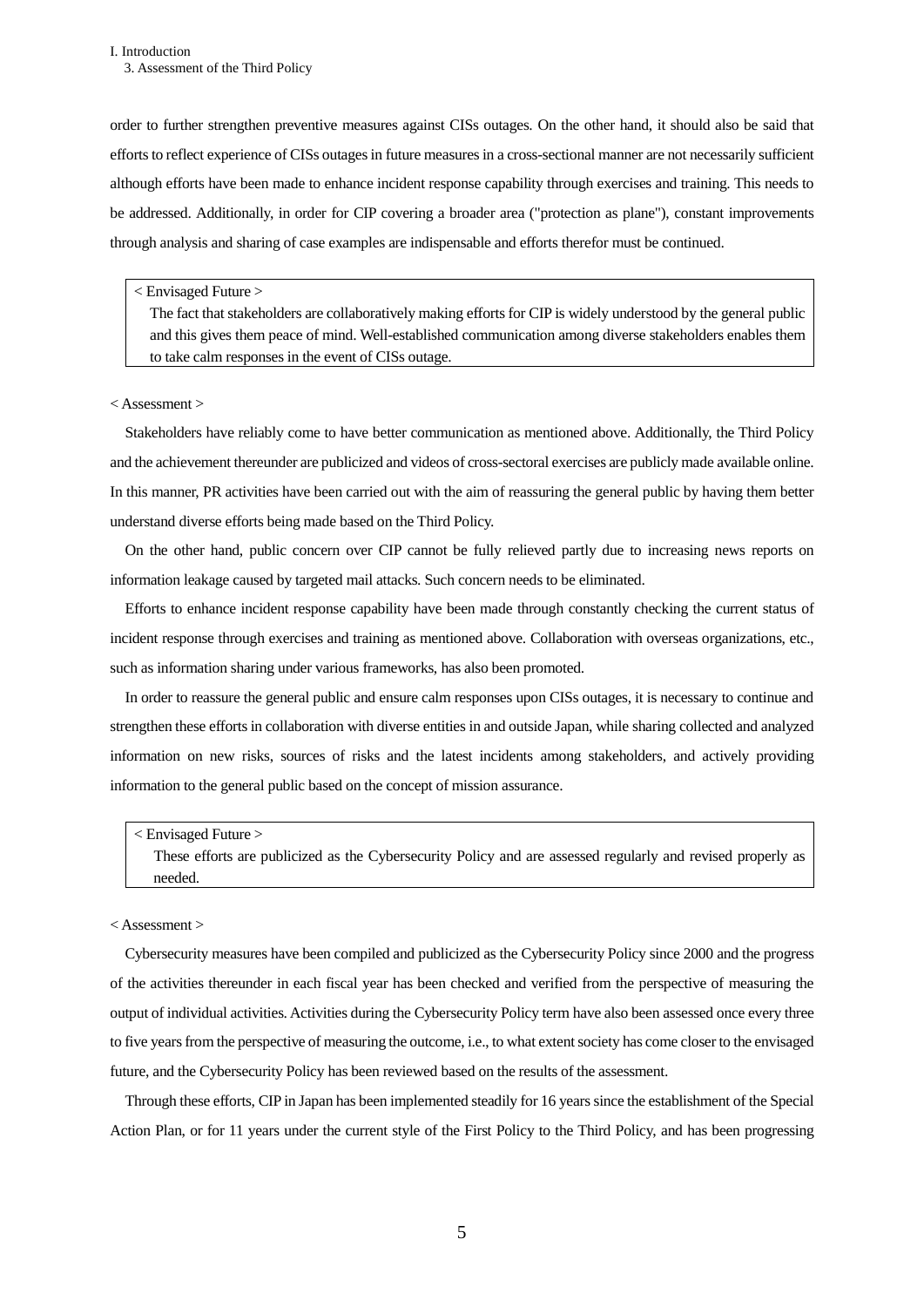steadily based on the five key policies. Therefore, it can be said that the Cybersecurity Policy and activities thereunder have been properly reviewed through regular assessments.

The basic framework for CIP should be maintained as the Cybersecurity Policy and efforts need to be continued into the future based thereon.

#### < Envisaged Future >

These efforts being made by stakeholders have become steadily rooted as measures contributing to the sustainable development of society.

#### < Assessment >

Efforts based on the Cybersecurity Policy are found to have been progressed steadily as mentioned above.

Therefore, the basic structure consisting of the five key policies in the Third Policy, which have deeply taken root among stakeholders, should be maintained and activities under each policy should be strengthened. In light of the status of cyberattacks targeting CI and background changes in the social and technological environment, and based on the concept of mission assurance, due consideration should be given to [i] further promotion of leading activities by some operators for protecting CI as a whole, [ii] enhancement of information sharing structure toward the Olympic and Paralympic games, and [iii] promotion of incident readiness based on risk management. These points should be positioned as policy priorities in this Cybersecurity Policy and concrete activities under each of the five key policies need to be enhanced and improved while keeping them in mind.

#### <span id="page-9-0"></span>**4. Outcome of the Review for the Revision of this Cybersecurity Policy**

As explained above, the basic structure consisting of the five key policies in the Third Policy, which have taken deep root among stakeholders, are maintained in this Cybersecurity Policy, in light of the issues extracted through the assessment of the Third Policy and the Cybersecurity Strategy. It was decided to first clarify the purpose of CIP and decide policy priorities, in light of the status of cyberattacks targeting CI and background changes in the social and technological environment and also based on the concept of mission assurance, and then consider enhancement and improvement of activities under this Cybersecurity Policy.

#### <span id="page-9-1"></span>**4.1 Purpose of CIP**

This Cybersecurity Policy maintains the purpose of CIP under the Third Policy but clearly states "ensuring safe and continuous provision of CI services" as the top priority based on the concept of mission assurance.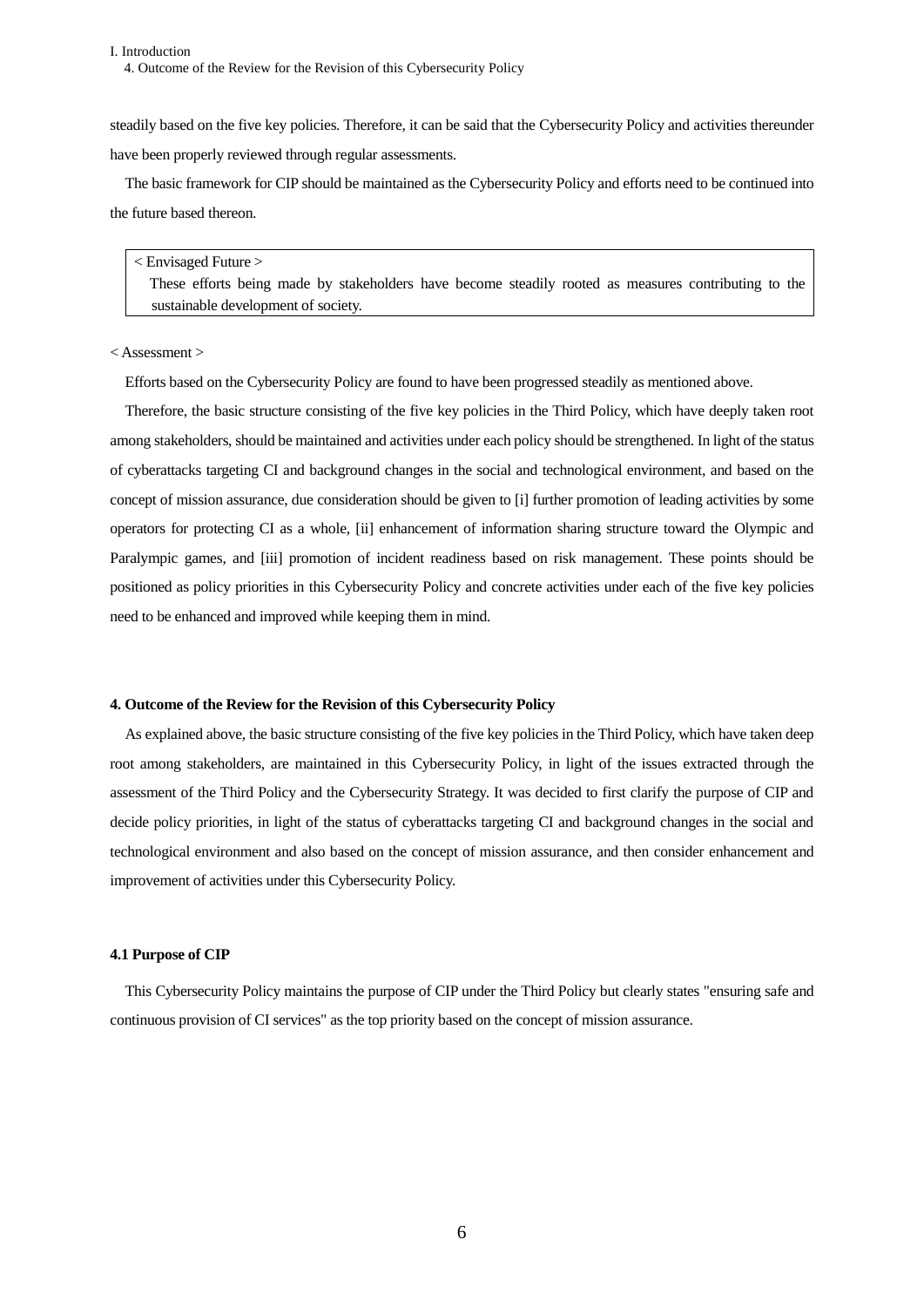I. Introduction 4. Outcome of the Review for the Revision of this Cybersecurity Policy

#### <span id="page-10-0"></span>**4.2 Concept of Mission Assurance**

CI services are the very basis of national life and socioeconomic activities and suspension thereof may have a direct and serious negative effect on the safety and ease of the general public. Therefore, stakeholders are required to make efforts to ensure safe and continuous provision of CI services (mission assurance).

Mission assurance in this Cybersecurity Policy does not mean to oblige stakeholders to make a firm commitment to ensuring CIP or maintaining CI functions, but to have them assume their responsibilities in the process of protecting CI services and maintaining the functions thereof. This is the concept to require each stakeholder to properly make efforts for necessary cybersecurity measures.

#### **(1) Efforts required for CI operators**

The top management of CI operators must be actively involved in deciding business strategies incorporating preparedness for cybersecurity risks and taking measures to reduce such risks strategically based on the results of risk assessment. They need to put in place an appropriate incident readiness to continue CI services even in the case of receiving a cyberattack, etc., ensuring safety of their CI services and preventing suspension or quality loss unacceptable for themselves and other stakeholders to the extent possible. Top management should develop internal control systems concerning cybersecurity measures and must fulfill accountability to their own stakeholders concerning the fact that they are properly taking measures for mission assurance.

#### **(2) Efforts required for government organizations**

Government organizations are required to set or review the scopes of CI and CI services to be protected as the basis to support national life and socioeconomic activities, in collaboration with diverse stakeholders, and to offer necessary support to CI operators for their abovementioned efforts. Government organizations must also fulfill accountability to the general public concerning the fact that efforts are being made properly through the assessment of this Cybersecurity Policy and PR activities.

# <span id="page-10-1"></span>**4.3 Priorities in This Cybersecurity Policy**

The following three priorities are to be reflected in activities under each policy.

#### **4.3.1 Promotion of leading activities by CI operators (classification of CI operators in light of interdependency)**

The utilization of ICT is increasingly spreading among CI operators and interdependency among sectors has become deeper. In some sectors that are highly depended upon by other CISs and may cause a big impact in the case of outages even for a relatively short period of time (such as electric power supply services, information and communication services, and financial services), CI operators have voluntarily promoted highly advanced cybersecurity measures, centered on major operators belonging to the relevant sectors. In order to protect CI as a whole from increasingly sophisticated cyberattacks, etc., such leading activities need to be further enhanced and promoted and should also be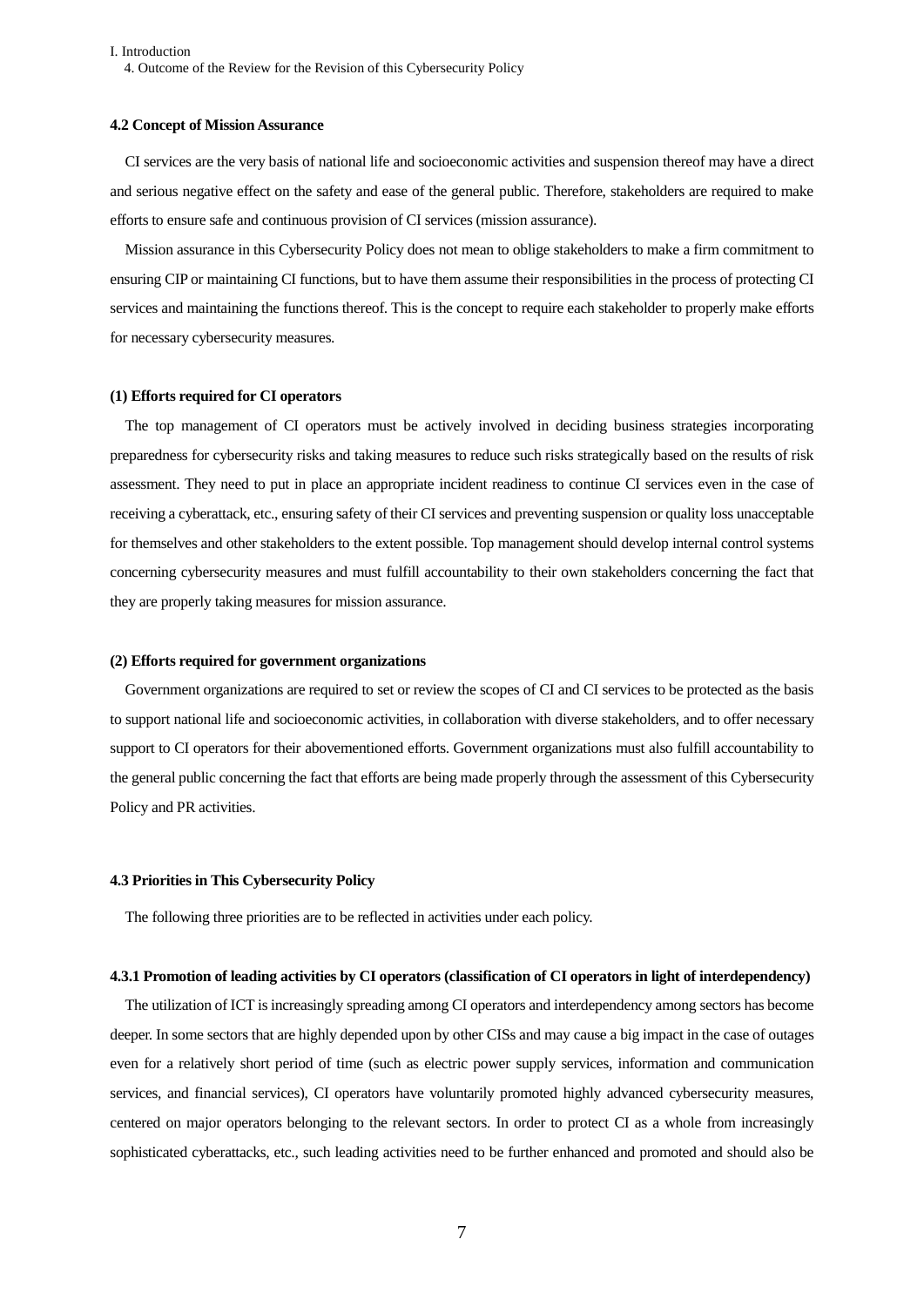disseminated to other CI operators within these sectors and those in other CI sectors. Therefore, this point is reflected in activities under this Cybersecurity Policy.

# **4.3.2 Enhancement of information sharing structure toward the Olympic and Paralympic games**

Looking ahead to big international events, such as the Olympic and Paralympic games, Japan is attracting the attention of the international community but at the same time may also be subject to malicious attacks, posing a possibility that risks of cyberattacks, etc. may increase. In order to surely protect these international events and CI from heightened threats of cyberattacks, stakeholders need to detect threats early and take prompt and appropriate countermeasures based on helpful and practical information. Therefore, this point is reflected in the activitiesfor the enhancement of information sharing structure under this Cybersecurity Policy.

Assuming that these activities are to be handed down as a legacy after the Olympic and Paralympic games, modeling of know-how and other knowledge concerning the formulation of relevant systems will be discussed.

#### **4.3.3. Promotion of incident readiness based on risk management**

Considering the fact that cyberattacks targeting CI are becoming more and more serious and in light of background changes in the social and technological environment, CI operators are required to develop appropriate incident readiness against cyberattacks, etc. so that they can continue the provision of CI services while ensuring safety of their services and preventing suspension or quality loss unacceptable for themselves and other stakeholders to the extent possible. Additionally, it is necessary to enhance and promote efforts for risk assessment, risk communication and consultation, monitoring and review in the process of risk management in order to develop appropriate incident readiness from the viewpoint of mission assurance. Therefore, this point is reflected in the activities for the risk management and development of incident readiness under this Cybersecurity Policy.

#### <span id="page-11-0"></span>**4.4 Policy Groups and Direction of Reinforcing and Refining the Components of the Cybersecurity Policy**

Policy groups and direction of reinforcing and refining the components of the Cybersecurity Policy are as shown in the following table.

| Policy groups in<br>this<br>Cybersecurity<br>Policy            | Relation with policy<br>groups in the Third Policy                                                                     | Direction of reinforcing and refining the components of the<br><b>Cybersecurity Policy</b>                                                                                                                                                                                                                  |
|----------------------------------------------------------------|------------------------------------------------------------------------------------------------------------------------|-------------------------------------------------------------------------------------------------------------------------------------------------------------------------------------------------------------------------------------------------------------------------------------------------------------|
| 1. Maintenance<br>and promotion<br>of the safety<br>principles | Basically keep the element<br>of "[1] Maintenance and<br>promotion of the safety<br>principles" in the Third<br>Policy | $\circ$ Improve the safety principles prioritizing the importance of<br>the preparation of incident readiness, including awareness<br>and behavior required for top management and the<br>formulation of contingency plans, and the development of<br>organizations and human resources while keeping OT in |
|                                                                |                                                                                                                        | mind                                                                                                                                                                                                                                                                                                        |

| Table 2 Policy Groups and Direction of Reinforcing and Refining the Components of the Cybersecurity Policy |  |  |
|------------------------------------------------------------------------------------------------------------|--|--|
|                                                                                                            |  |  |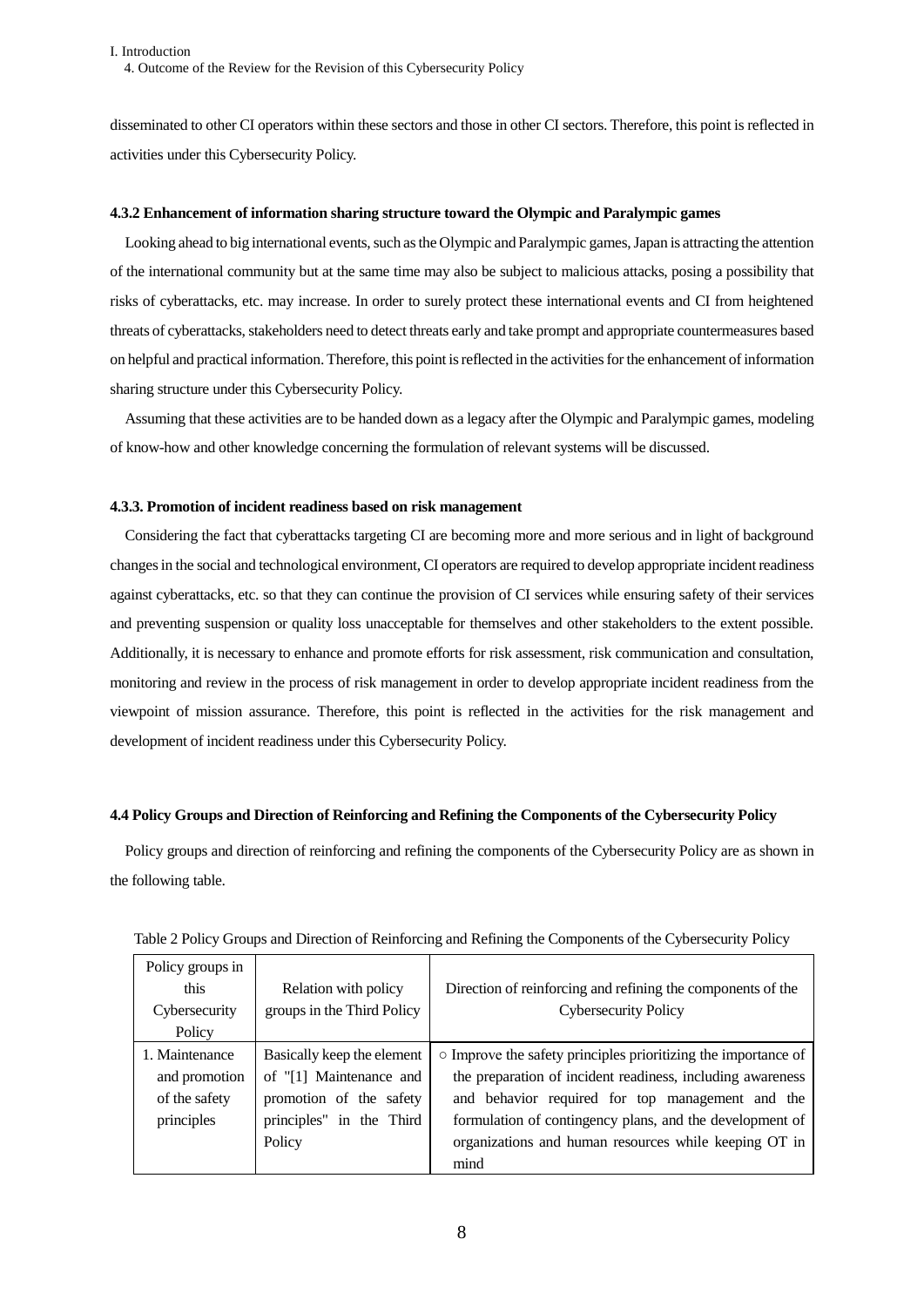|                                                                         |                                                                                                                                                                              | o Continue efforts for appropriately improving institutional<br>frameworks as necessary for maintaining safety, such as<br>through positioning cybersecurity measures as safety<br>regulations among relevant laws and embodying the service<br>maintenance level in relevant laws from the viewpoint of<br>mission assurance<br>O Review items of the questionnaire survey so that the survey<br>leads to further improvement and dissemination of the<br>safety principles among CI operators                                                                                                                                                                                                                                                             |
|-------------------------------------------------------------------------|------------------------------------------------------------------------------------------------------------------------------------------------------------------------------|-------------------------------------------------------------------------------------------------------------------------------------------------------------------------------------------------------------------------------------------------------------------------------------------------------------------------------------------------------------------------------------------------------------------------------------------------------------------------------------------------------------------------------------------------------------------------------------------------------------------------------------------------------------------------------------------------------------------------------------------------------------|
| 2. Enhancement<br>of information<br>sharing system                      | Basically keep the element<br>of "[2] Enhancement of<br>information<br>sharing<br>system"<br>in the Third<br>Policy                                                          | o Further promote information sharing<br>· Eliminate obstacles that hinder information sharing by<br>diversifying the contact formation (addition of a new route<br>for information provision via the CEPTOAR secretariat,<br>which enables data anonymization)<br>· Promote efficient and effective responses through<br>information sharing based on severity schema on CISs<br>outages<br>• Develop the information sharing system to allow opening of<br>a hotline to achieve prompt and efficient sharing of<br>information on cyberattacks, 24 hours a day, 365 days a year<br>· Share awareness among stakeholders regarding the inclusion<br>of OT and IoT in the scope of information sharing to and<br>from NISC by clarifying the relevant scope |
| 3. Enhancement<br>of incident<br>response<br>capability                 | Basically keep the element<br>of "[3] Enhancement of<br>incident<br>response<br>capability" in the Third<br>Policy                                                           | o Continuously improve cross-sectoral exercises and<br>CEPTOAR training that would be more practical for CI<br>operators<br>o Promote voluntary exercises by CI operators by broadly<br>disseminating knowledge and know-how obtained through<br>cross-sectoral exercises and providing a virtual exercise<br>environment                                                                                                                                                                                                                                                                                                                                                                                                                                   |
| 4. Risk<br>management<br>and<br>development<br>of incident<br>readiness | Basically keep the element<br>of "[4] Risk management"<br>in the Third Policy and<br>develop the element as<br>"Risk management and<br>preparation of incident<br>readiness" | o Expand the scope of measures and add those for assisting<br>preparation of incident readiness based on the results of risk<br>assessment from the viewpoint of mission assurance<br>(including measures aimed at the Olympic and Paralympic<br>games)<br>o Promote "risk communication and consultation" and<br>"monitoring and review," which are significant from the<br>viewpoint of mission assurance                                                                                                                                                                                                                                                                                                                                                 |
| 5. Enhancement<br>of the basis for<br>CIP                               | Basically keep the element<br>of "[5] Enhancement of<br>the basis for CIP" in the<br><b>Third Policy</b>                                                                     | ○ Continue review of the scope of information sharing within<br>and outside the CI sectors<br>o Positively provide information obtained from international<br>conferences, etc. to stakeholders<br>o Promote security by design<br>O Make appeals to the management layer of CI operators<br>o Assist human resources development (cooperation among<br>government, industry and academia for specific human<br>resources development)                                                                                                                                                                                                                                                                                                                      |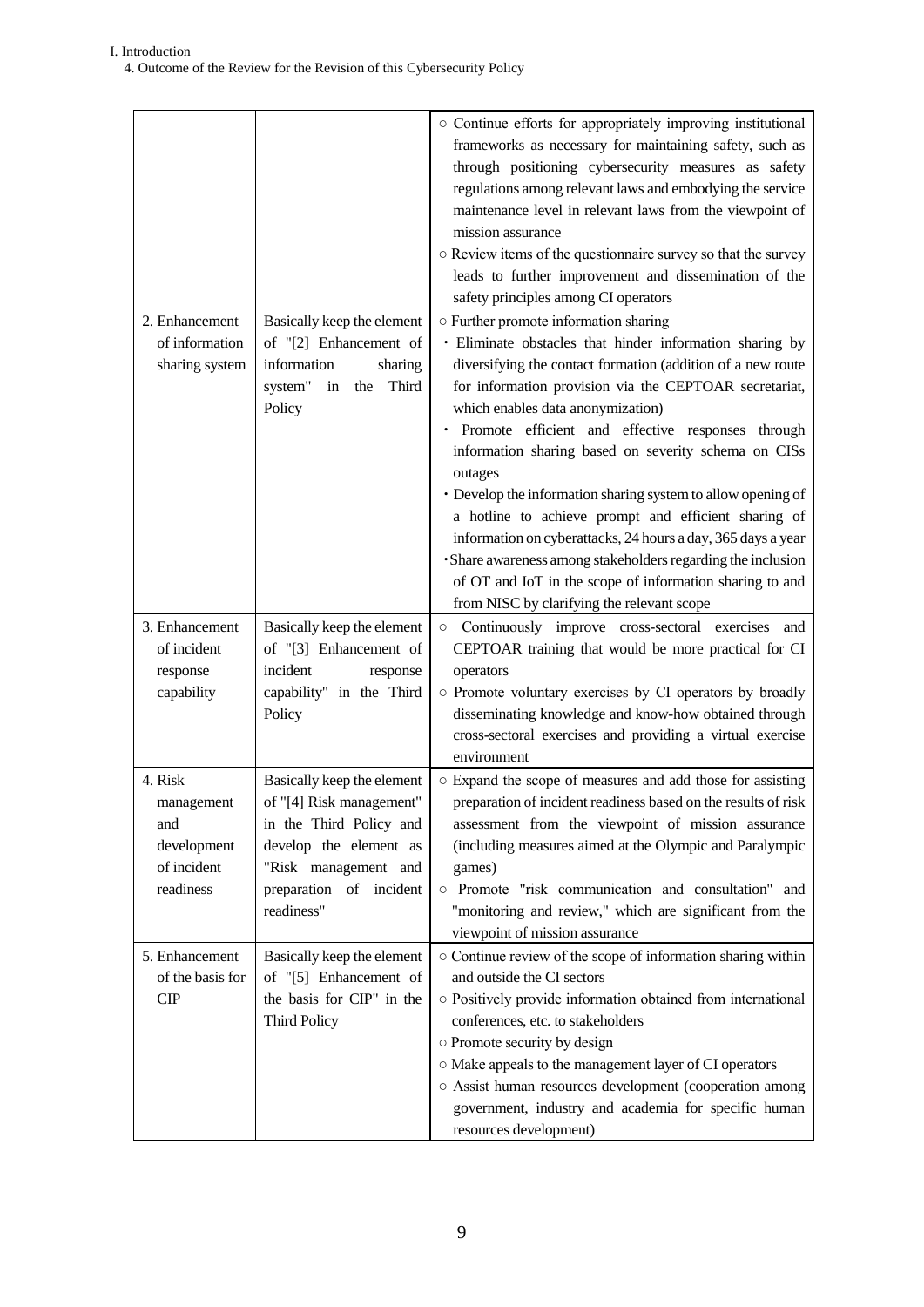# <span id="page-13-0"></span>**II. Executive Summary of This Cybersecurity Policy**

The key points for this Cybersecurity Policy ([i] Purpose of CIP, [ii] Basic principles, [iii] Responsibility of stakeholders, such as CI operators, government organizations, and cybersecurity related agencies, and in particular, [iv] Responsibility of top management) are as follows.

[i] Purpose of CIP

The purpose of CIP is to maintain safe and continuous provision of CI services, based on the concept of mission assurance, by preventing serious impact on national life and socioeconomic activities caused by any CISs outages resulting from cyberattacks, natural disasters or other causes to the extent possible and ensuring prompt recovery from outages.

# [ii] Basic concept

In the first place, CI operators should implement cybersecurity measures on their own responsibility, but collaborative efforts among stakeholders are indispensable on the basis of mission assurance for all CIs. Therefore, the purpose of CIP should be achieved through all-out efforts by diverse stakeholders, thereby nurturing a sense of security among the general public, promoting social growth and resilience, and strengthening international competitiveness.

- ・ CI operators should respectively take measures and make efforts for continuous improvement of those measures as entities providing services and bearing social responsibilities.
- Government organizations should provide necessary support for cybersecurity measures of CI operators.
- ・ Each CI operator should cooperate and coordinate with other stakeholders due to the limit of each operator's individual cybersecurity measures to address various threats.

[iii] Responsibility of stakeholders

- ・ All stakeholders should periodically check the progress of their own measures and policies as part of relevant efforts and accurately recognize the current circumstances, and proactively determine the goals of relevant activities. In addition, stakeholders should enhance their cooperation with each other, taking into account the status of other stakeholders' relevant activities.
- ・ All stakeholders should understand the 5W1H (when, where, who, why, what and how) of responses to CISs outages depending on the scale thereof and should be able to calmly address signs or occurrence of any CISs outages. They should also be capable to cooperate with other stakeholders and respond in a cooperative and concerted manner in addition to ensuring robust communication among various stakeholders and taking proactive measures.
- [iv] Responsibility of top management

In addition to the above, top management should understand the necessity of the following matters and take relevant measures.

- ・Recognize their responsibility for ensuring cybersecurity and exert their leadership in cybersecurity measures from the viewpoint of mission assurance
- ・With the awareness that their individual efforts also contribute to the development of society as a whole, take cybersecurity measures while involving their supply chains (business partners, subsidiaries and affiliated companies, etc.)
- ・Develop incident readiness even in normal times and disclose information on responses properly in the event of an incident from the perspective of gaining trust and nurturing a sense of security among stakeholders
- ・Constantly secure management resources, such as budgets, structure and personnel, necessary for the abovementioned measures and appropriately allocate them from a risk-based perspective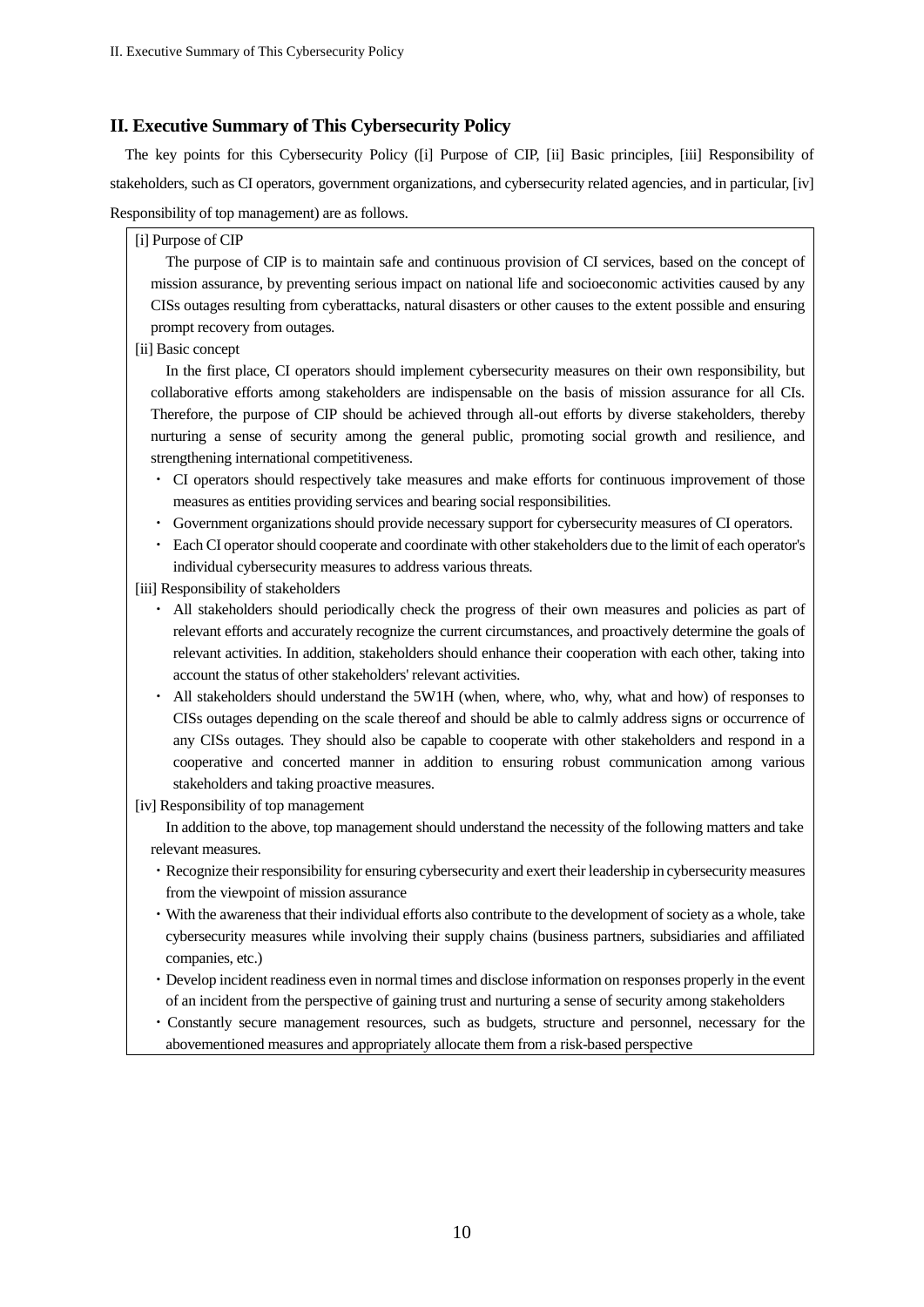

Figure "Critical Infrastructure Operator Measure Examples" and "Government Activities"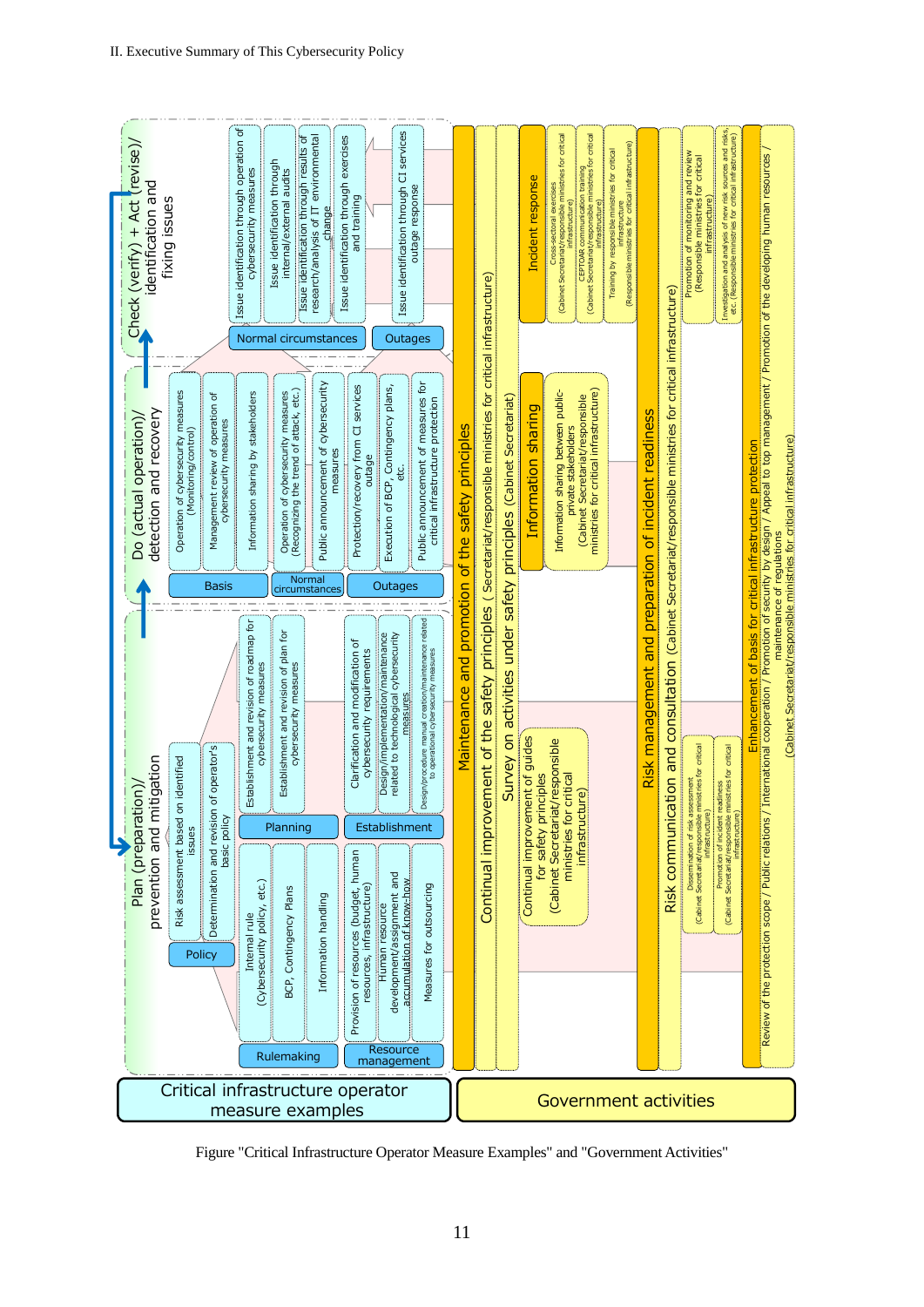# <span id="page-15-1"></span><span id="page-15-0"></span>**III. Policies for CIP**

 $\overline{a}$ 

#### **1. Maintenance and Promotion of the Safety Principles**

Cybersecurity measures commonly required in all sectors were compiled as the Guidelines for Safety Principles for Ensuring CI Security and revisions have been made as necessary. In line with the Guidelines, all CI sector guidelines and internal policies, etc. of respective CI operators are now being reviewed, and the safety principles as a whole are being developed in this manner.

The safety principles have been disseminating among CI operators as the rules on cybersecurity measures, which further encourages efforts necessary for ensuring safe and continuous provision of CI services.

During the term of this Cybersecurity Policy, the Cabinet Secretariat carries out the review of the Guidelines and continual improvement of the safety principles, and surveys their promotion status in order to maintain and enhance CIP capability.

Also, CI operators continuously and steadily work on cybersecurity measures in accordance with their PDCA cycle, in view of the importance thereof.

#### <span id="page-15-2"></span>**1.1 Continual improvement of the Guidelines for Safety Principles**

The Cabinet Secretariat carries out the review of the main section and measures section of the Guidelines for safety principles as well as the manual (the "Manual for Prioritization of Information Security Measures") with the aim of maintaining and enhancing CIP capability, especially measures related to top management, development of incident readiness including formulation of contingency plans, and measures integrating not only IT but also OT.

Specifically, responsibility of top management is clarified to require them to take the initiative in the formation of cybersecurity culture and the implementation of the PDCA cycle in carrying out cybersecurity measures by the use of the "Cybersecurity Management Guidelines," etc. The reviewed Guidelines additionally describe the necessity of preparation of incident readiness through the establishment of BCPs and contingency plans based on the concept of mission assurance and efforts for ensuring cybersecurity, which is indispensable for properly responding to IT, as a basic factor for internal control (such as internal audits and penetration tests).

The significance of developing a cross-sectoral organization consisting of a unit responsible for IT and a unit responsible for OT and nurturing personnel required therefor is also emphasized for the purpose of promptly responding to threats of cyberattacks to control systems of plants and factories, in addition to the need to formulate a Computer Security Incident Response Team (CSIRT<sup>3</sup>).

Furthermore, as a part of the efforts for information sharing, the implementation of case studies concerning past incident responses is presented as a recommendation so that respective CI operators surely reflect other operators' experience of response to CISs outages in their future cybersecurity measures.

<sup>&</sup>lt;sup>3</sup> Computer Security Incident Response Team: A mechanism to monitor information systems for information security problems, and analyze the causes and investigate affected areas, etc. if any problem is detected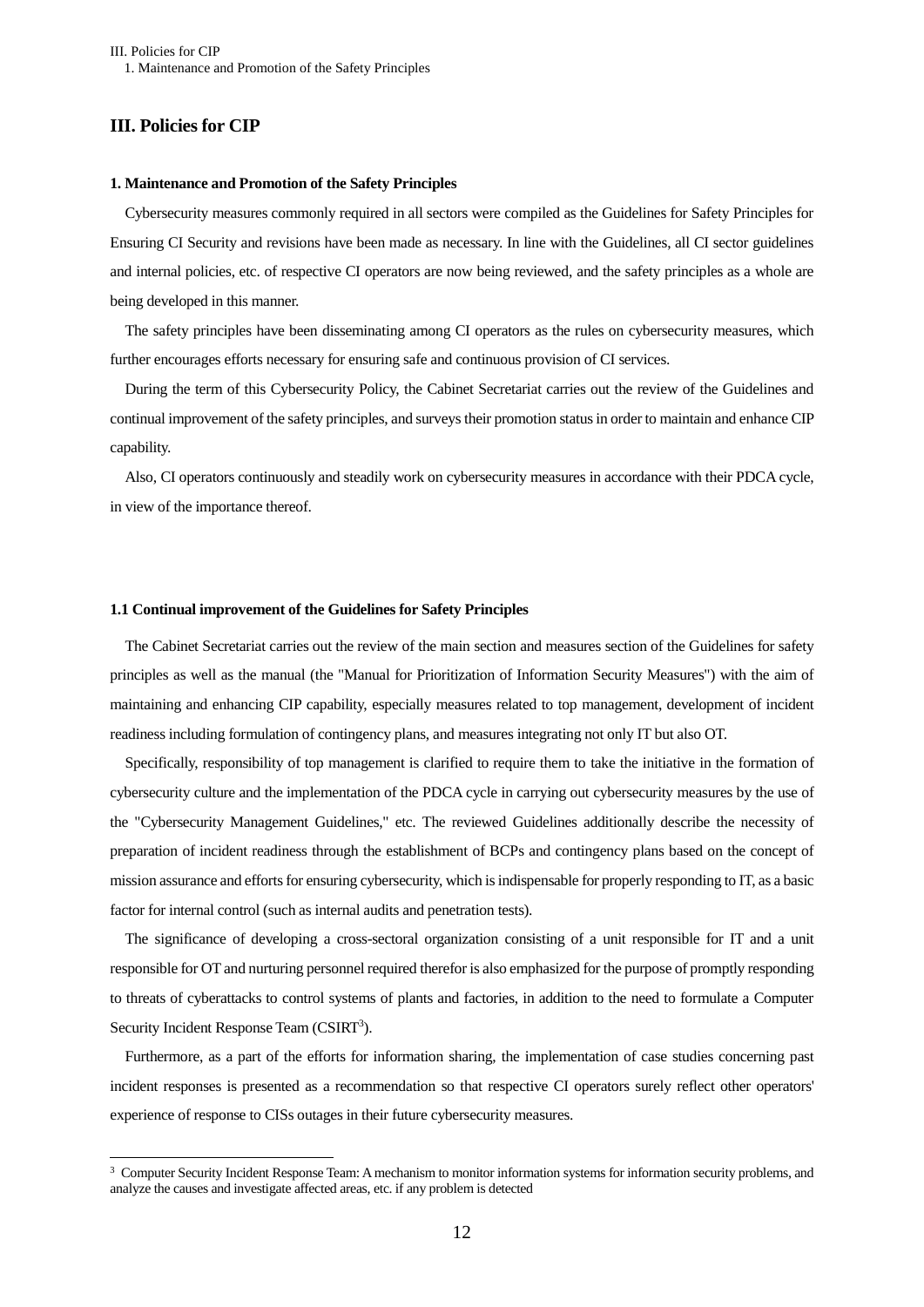The main section, measures section, and manual are to be reviewed once every three years in principle, but this does not apply when any significant changes beyond expectations occur in social trends, etc. In particular, looking toward the Olympic and Paralympic games in 2020, reviews are to be conducted on a timely basis.

#### <span id="page-16-0"></span>**1.2 Continual improvement of the safety principles**

CI operators and responsible ministries for CI continually improve the safety principles based on knowledge learned from experiences of each CI operators' incident responses in order to maintain and enhance the protective capability of CI as a whole.

In detail, they make continual improvement of the safety principles through risk assessment, by identifying issues from operation of cybersecurity measures, internal/external audits, results of studies and analyses of environmental changes concerning IT, exercises, training and CISs incident responses. When verifying the safety principles, the Guidelines as well as social trend changes and new knowledge released by the Cabinet Secretariat are to be used.

Additionally, the Cabinet Secretariat and responsible ministries for CI continue efforts for appropriately improving institutional frameworks as necessary for maintaining safety, by means such as through positioning cybersecurity measures as safety regulations among relevant laws and embodying the service maintenance level in relevant laws so that appropriate cybersecurity measures are surely taken from the viewpoint of mission assurance.

The Cabinet Secretariat carries out survey on the improvement of the safety principles by the responsible ministries for CI each fiscal year and releases the results thereof.

#### <span id="page-16-1"></span>**1.3 Promotion of the safety principles**

The Cabinet Secretariat conducts a questionnaire survey and visits to CI operators every year for the purpose of examining their concrete measures and further accurately ascertaining how the safety principles have been promoted among CI operators. Survey items are to be reviewed as needed to better promote the safety principles and improve CI operators' activities.

Specifically, survey items that enable more detailed and accurate understanding of the current status and survey items for ascertaining the level of reaching the envisaged future are to be added. Furthermore, questionnaires are designed to enable CI operators to conduct a self-check and ascertain their own achievement levels, issues and solutions through responding to questions.

Visits to CI operators are also conducted with the aim of verifying hypotheses formed on the results of the questionnaire survey and collecting best practices.

Results of these questionnaire survey and visits are released every fiscal year, in principle, and are utilized for the improvements of measures under this Cybersecurity Policy.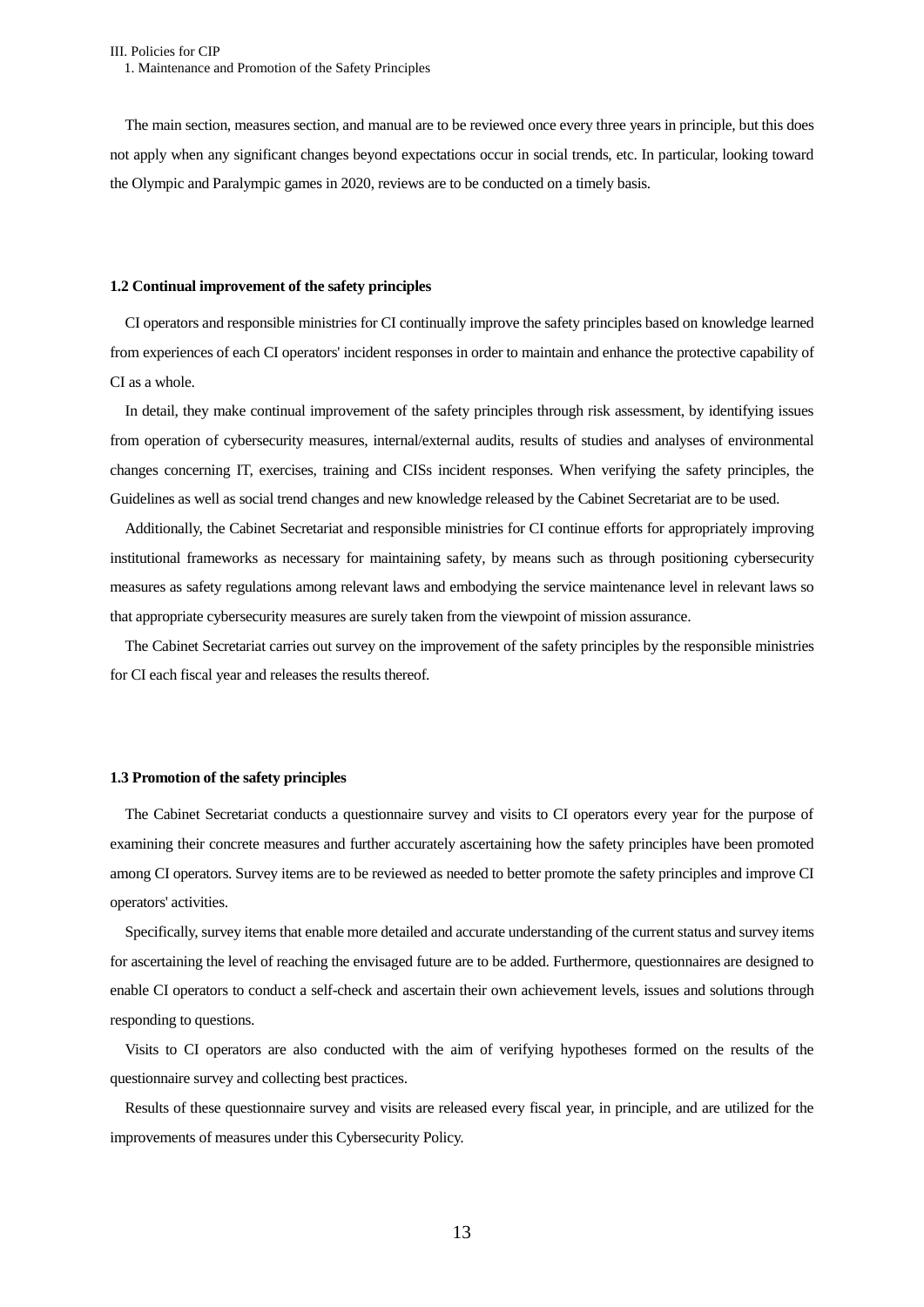III. Policies for CIP 2. Enhancement of Information Sharing System

#### <span id="page-17-0"></span>**2. Enhancement of Information Sharing System**

While the social and technological environments surrounding CI and trends of cybersecurity are changing from moment to moment, individual CI operators' independent activities have limits in maintaining high security levels. Cross-sectoral efforts for information sharing in collaboration between the public and private sectors are indispensable. Broadly sharing information on attackers and resulting prompt countermeasures by a larger number of CI operators contribute not only to minimizing damage caused by the relevant attack but also to deterring further cyberattacks.

Given such backdrop, efforts for smoother information sharing have been made under former Cybersecurity Policies and a certain outcome is observed in activated information sharing in some sectors, but information sharing among the entirety of the CI is not necessarily sufficient yet. Therefore, it is important to deepen understanding of the significance and necessity of such efforts and promote measures for activating information sharing continuously under this Cybersecurity Policy.

The Japanese government basically considers that CI operators should assume the primary responsibility for cybersecurity measures and should mutually cooperate with other stakeholders voluntarily. Accordingly, the Cabinet Secretariat preferentially makes efforts to develop an environment to enable the public and private sectors to easily share information in a cross-sectoral manner.

#### <span id="page-17-1"></span>**2.1 Information sharing system during the term of this Cybersecurity Policy**

As many big international events, such as the Olympic and Paralympic games, are scheduled to be held in Japan, cyberattacks against CI are expected to be increased qualitatively and quantitatively and it is urgently necessary to develop an information sharing system among relevant entities promptly. The information sharing system built under the Third Policy has become fully rooted among stakeholders and therefore should be further developed and disseminated. The Cabinet Secretariat will consider means for improving the information sharing system and formulating new schemes as follows to enable CI operators to positively utilize shared information in their risk management and incident responses.

Under the former information sharing system, CI operators were supposed to submit information to the Cabinet Secretariat via responsible ministries and this partially hindered activation of information sharing as CI operators were afraid of being subject to disciplinary guidance by government organizations as a result of reporting signs of incidents, *Hiyari-Hatto* events or system failures, for which reporting is not required under relevant laws. Therefore, this information sharing system is to be revised to newly introduce, in addition to the conventional means to have CI operators directly make reports to responsible ministries, a new route for information sharing via the CEPTOAR secretariat, which enables data anonymization, regarding events for which reporting is not required under relevant laws. CI operators will be able to select the means for reporting on their own, depending on the content, and this is expected to break down psychological barriers and prompt information sharing not legally required. Additionally, information will come to be gathered in each CEPTOAR secretariat and functions of CEPTOARs will be strengthened as each CEPTOAR will become able to spread gathered information promptly within each sector as necessary.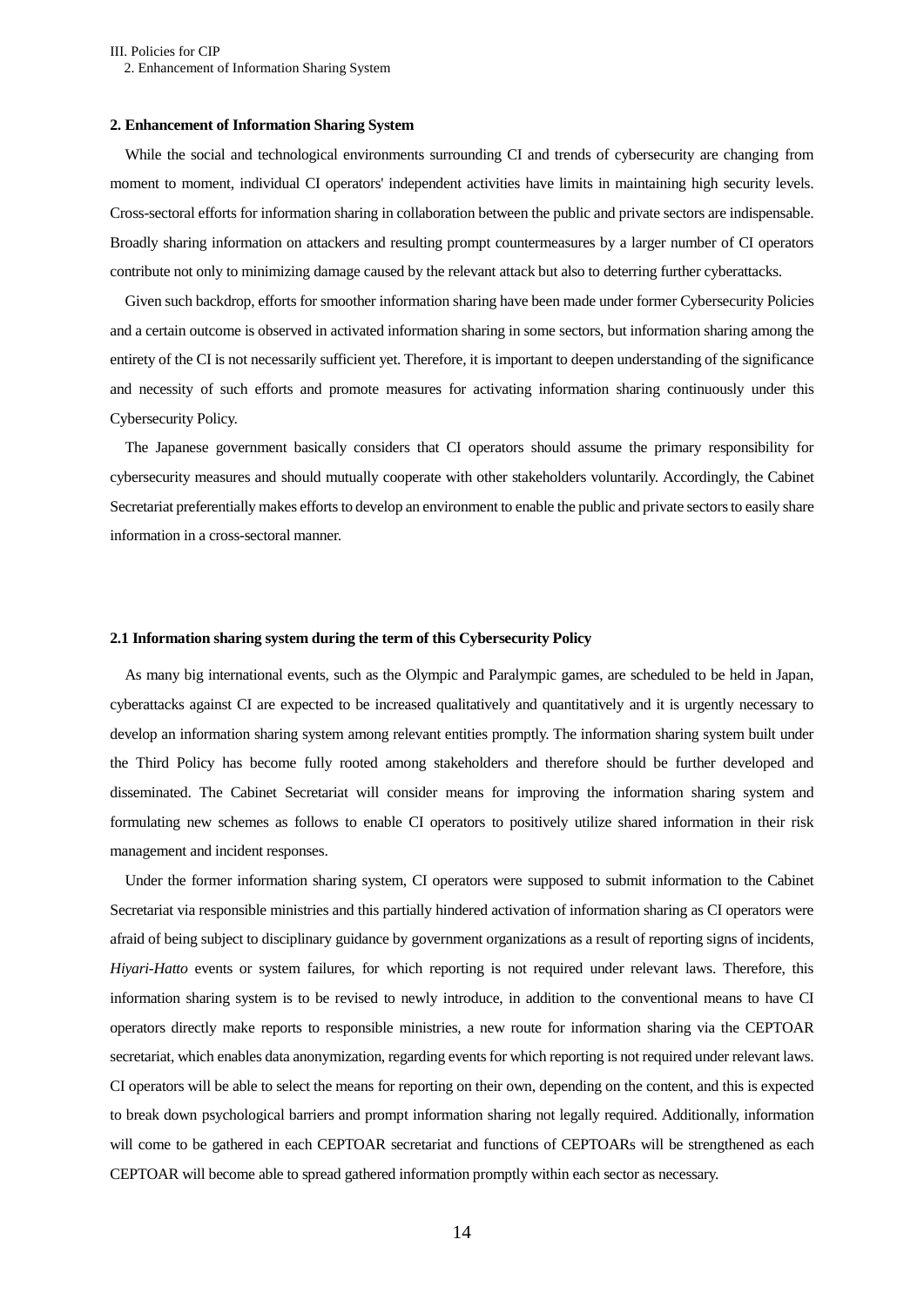Furthermore, the information sharing system will be developed to allow the opening of a hotline between the Cabinet Secretariat and CI operators in an emergency to achieve prompt and efficient information sharing on cyberattacks, 24 hours a day, 365 days a year.

Cybersecurity related agencies offer support for the collection and analysis of information on domestic and foreign incidents and incident responses from a neutral standpoint apart from individual companies, and therefore, it is effective and preferable that the Cabinet Secretariat, CI operators and cybersecurity related agencies, which have abundant knowledge on cybersecurity, closely collaborate with each other. Cybersecurity related agencies are expected to play a major role in Japan's information sharing system through anonymizing information based on consent of data sources and sharing such anonymized information positively with stakeholders.

In the event of a CISs crisis due to a disaster or terror attack, etc., stakeholders should closely collaborate with each other in accordance with "Regarding the Government Initial Response System for Emergencies" (November 21, 2003, Cabinet resolution), while properly sharing information based on this Cybersecurity Policy.

Given these, the information sharing system during the term of this Cybersecurity Policy is represented in "ANNEX 4-1. INFORMATION SHARING SYSTEM" and the roles of individual stakeholders are in "ANNEX 4-2. RESPONSIBILITIES OF EACH STAKEHOLDER". Diversification of reporting routes will be promoted on a trial basis even before the introduction of the new information sharing system. Examples of critical information systems and CISs outages are indicated in "ANNEX 1. SCOPE OF CI OPERATORS AND CRITICAL INFORMATION SYSTEM EXAMPLES" and "ANNEX 2. EXPLANATION OF CI SERVICES AND CI SERVICE OUTAGE EXAMPLES."

The abovementioned measures are steadily promoted and construction of a system to share information with stakeholders will be developed while CISs outages and threat information is aggregated in the Cabinet Secretariat in a cross-sectoral manner and analyzed using the information sharing system mentioned above, in order to make it possible to promptly and properly respond to any threat to cybersecurity covering multiple sectors, such as IoT.

#### <span id="page-18-0"></span>**2.2 Further promotion of information sharing**

The Cabinet Secretariat continuously reviews the protection scope of CI (including the expansion of the scope of information sharing) in light of changes in the social and technological environment and interdependency among CI sectors, while clarifying information to be shared among CI operators, in order to further activate information sharing during the term of this Cybersecurity Policy.

Information to be shared is defined, as in the Third Policy, to be "information concerning system failures, including CISs outages, signs and *Hiyari-Hatto* events (hereinafter, referred to as "information on system failures")" based on the idea indicated in "ATTACHMENT: INFORMATION SHARING TO NISC AND INFORMATION SHARING FROM NISC" and "ANNEX 3. CATEGORIES OF EVENTS AND CAUSES FOR INFORMATION SHARING TO NISC". However, as affected areas and concrete actions differ depending on the seriousness of CISs outages and the significance of related information, this Cybersecurity Policy cites examples of the severity schema on CISs outages in the ATTACHMENT and the Cabinet Secretariat considers materialization of such criteria for the purpose of promoting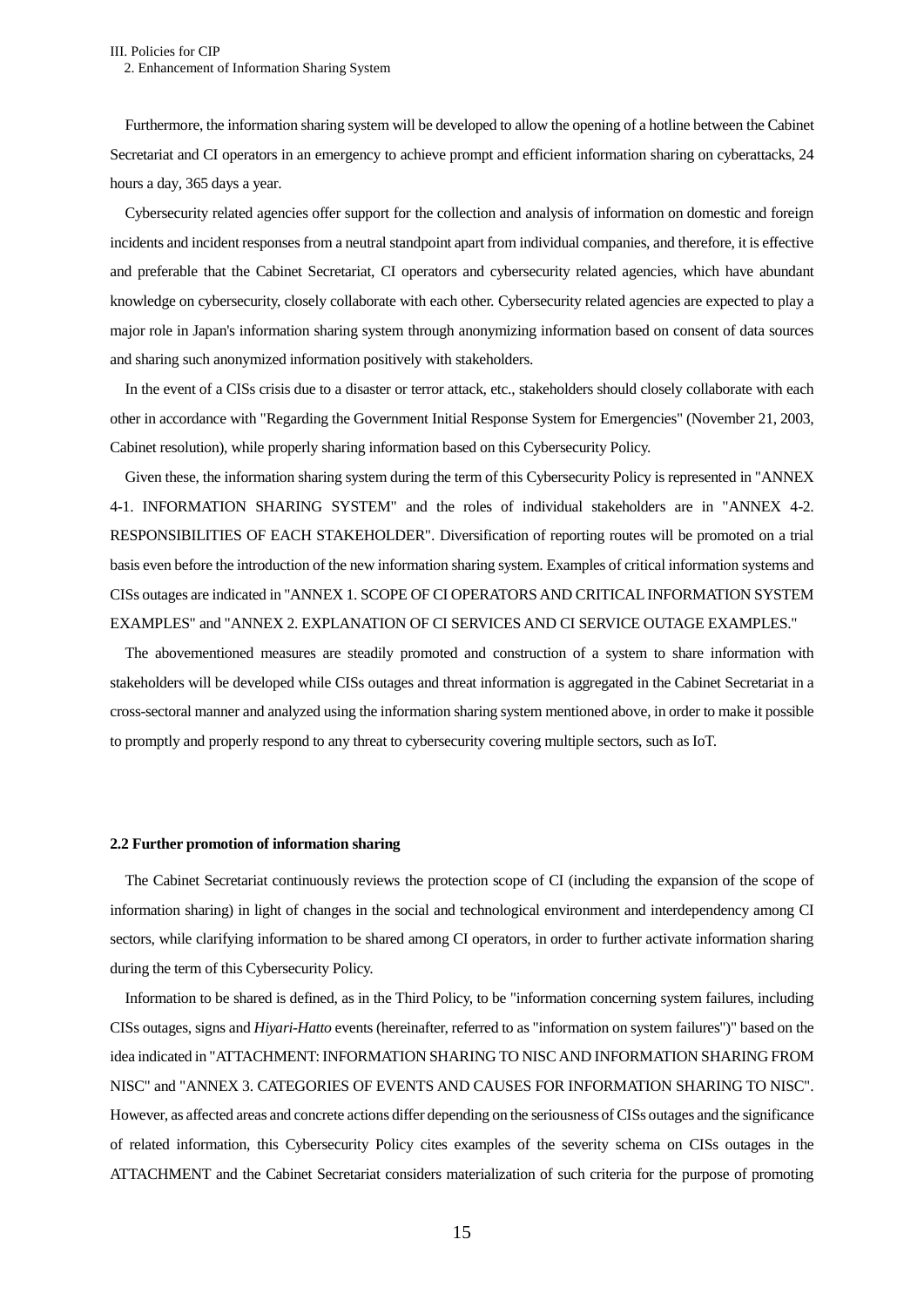awareness sharing among stakeholders and ensuring prompt and effective information sharing. Through these efforts, the Cabinet Secretariat works on promoting effective information sharing among stakeholders based on concrete criteria with regard to information on cyberattacks, etc. that are highly likely to have an expansive influence within and outside the relevant sector. In addition, considering the recent trend that cyberattacks have come to target control systems, which used to be considered closed and safe, this Cybersecurity Policy clearly states that attacks to control systems, including IoT systems that are expected to be further disseminated in the future, are also included in the information to be shared.

During the term of this Cybersecurity Policy, stakeholders are requested to conduct information sharing to and from NISC and thus promote information sharing in line with the ATTACHMENT under the reviewed information sharing system. When any change occurs in the environment, the system is to be reviewed as needed.

Review of the protection scope of CI is also continued in order to achieve "protection as plane" covering a broader area for the purpose of ensuring safe and continuous provision of CI services (refer to 5.1(1) below for details).

#### <span id="page-19-0"></span>**2.3 Promotion of CI operators' activities**

Enrichment of information sharing within and between CEPTOARs is expected for further activating activities of CI operators, in addition to individual efforts by CI operators themselves.

In particular, CI operators should proactively work towards their own information sharing activities, in addition to constructing and enhancing CISs outage response structure, such as CSIRT. CEPTOARs are also expected to continue sharing information provided by the Cabinet Secretariat as during the term of the Third Policy, while applying rules decided upon by constituent members regarding agreements on the handling of such provided information, maintenance of confidentiality and provision of information to parties outside the constituent members, under a situation where a PoC<sup>4</sup> is established to allow contact between constituent members and with non-members in case of emergency.

It is also expected that efforts for further activating sharing activities are made such asthrough appointing coordinators who will carry out information collection and decision making within CEPTOARs, sharing predictive information and CISs outage examples during ordinary situations, and enhancing functions required for information sharing between CEPTOARs and with the CEPTOAR council. ISACs have already been organized in some sectors that are carrying out leading activities, and sharing, examination and analysis of information within respective ISACs and information sharing with foreign ISACs are now being promoted. Promoting participation in ISACs and information sharing among different ISACs will contribute to further activating information sharing among CI operators and their further positive activities for cybersecurity measures.

Additionally, expansion of internal and external information sharing should be maintained through the expansion of constituent members of respective CEPTOARs and establishment of new CEPTOARs. Qualitative and quantitative improvements are expected for sharing information handled by CI operators, covering not only IT but also OT, for the purpose of ensuring collaboration with domestic and foreign diverse entities, and safe and continuous provision of CI services.

<sup>4</sup> PoC: Point of Contact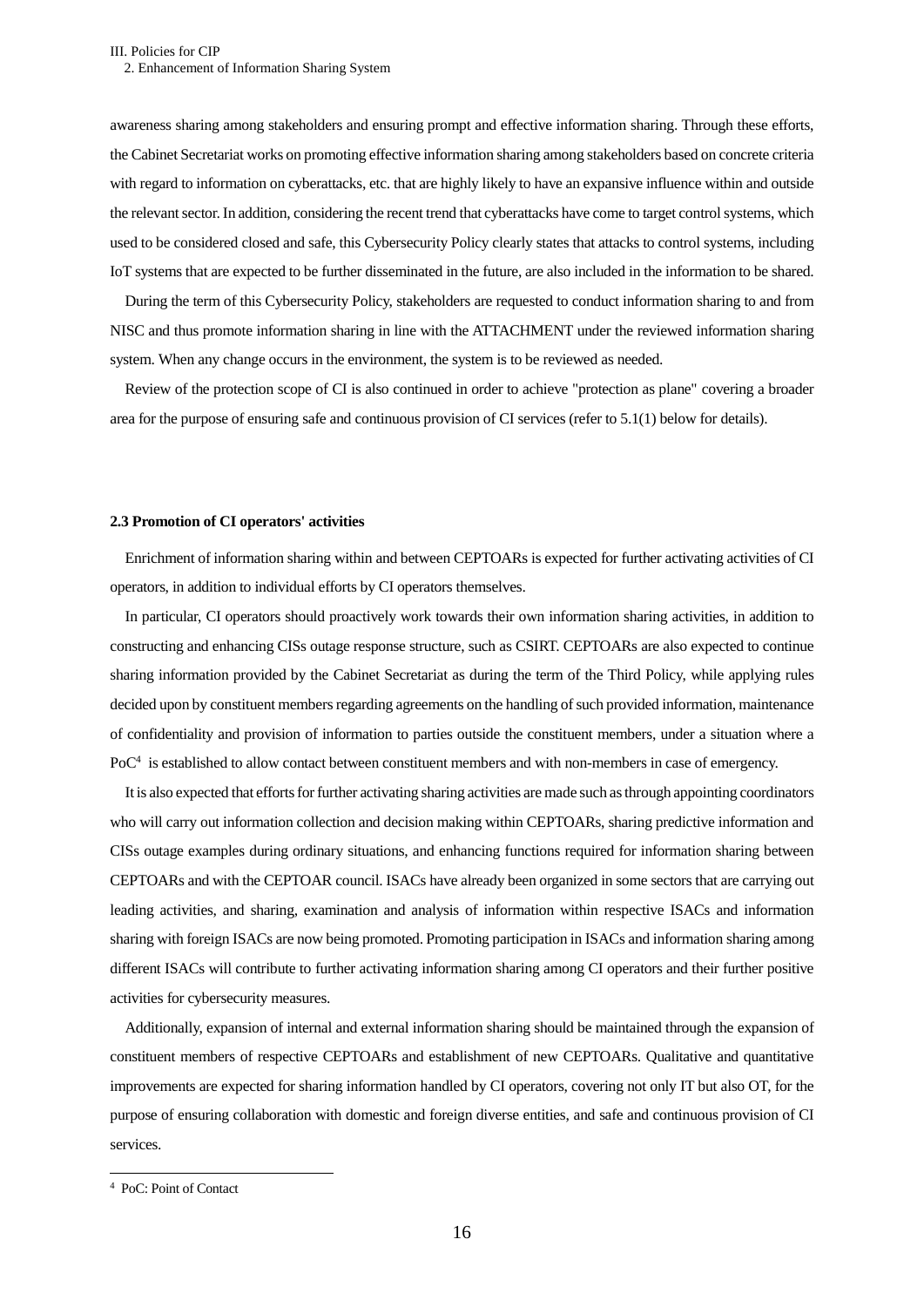The CEPTOAR council is an independent body, not positioned below other agencies, including government organizations, so information is to be mutually shared based on independent determinations by each CEPTOAR. 5

In this sense, it is expected that CI operators' activities, such as further enhancement of information sharing between CEPTOARs, are further vitalized through autonomous and wide ranging activities which contribute to the enhancement of service maintenance and recovery capacity at CI operators through the proactive involvement of each CEPTOAR.

<sup>&</sup>lt;sup>5</sup> According to CEPTOAR council charter (CEPTOAR council foundation preparatory committee and NISC)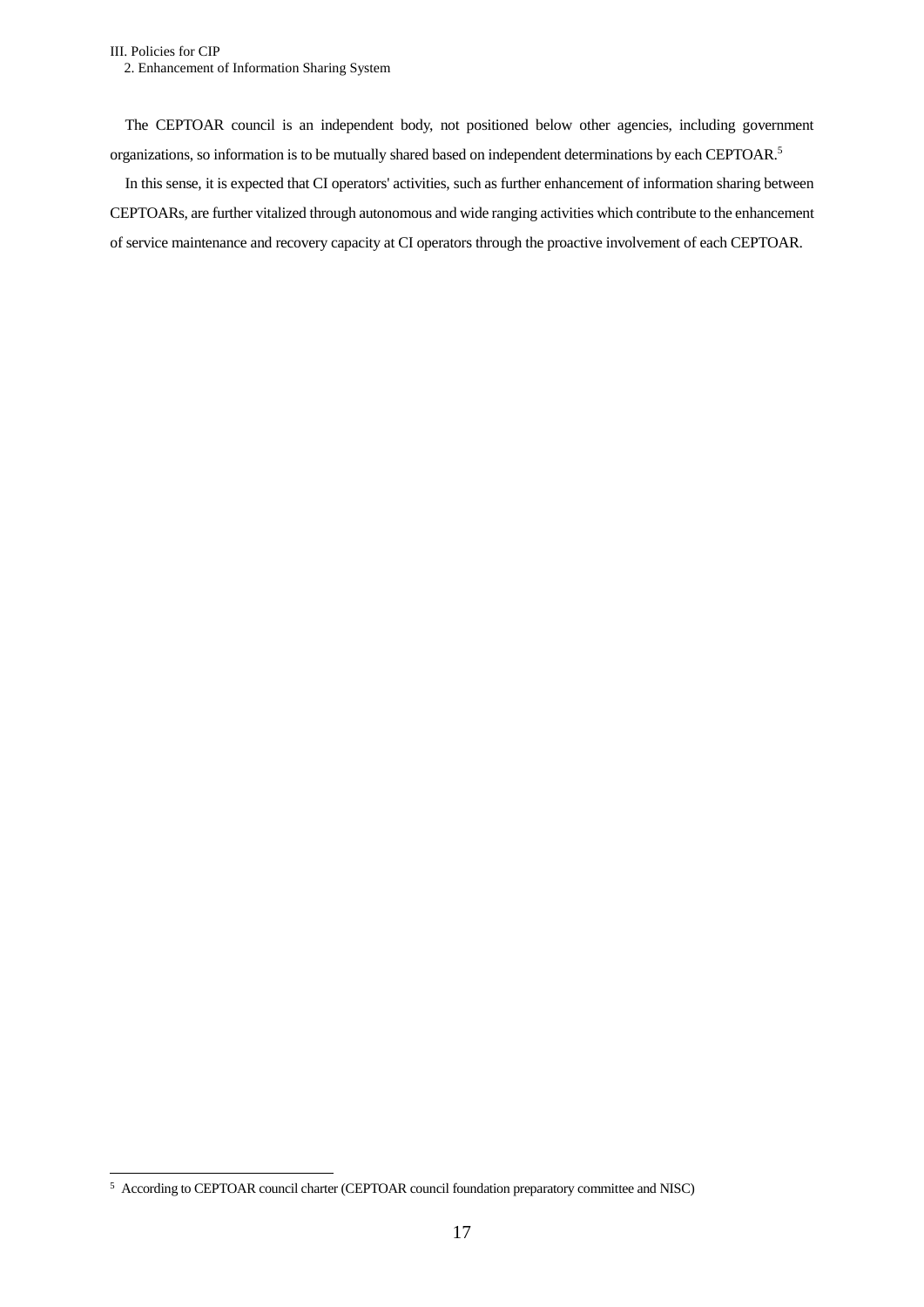III. Policies for CIP 3. Enhancement of Incident Response Capability

#### <span id="page-21-0"></span>**3. Enhancement of Incident Response Capability**

During the term of this Cybersecurity Policy, efforts for comprehensively strengthening the CISs outage response structure are continued based on the achievement of various exercises and training that have been conducted under the Third Policy for the purpose of improvement and verification of incident response capability.

Cross-sectoral exercises are further improved, while maintaining the current mechanism incorporating CI operators' needs, as core means of strengthening the incident response system in CI sectors, by reviewing and revising exercise scenarios in consideration of the latest attack techniques. More specifically, cross-sectoral exercises will be improved so that they better fit the actual state of CI operators' incident handling and internal rules. Furthermore, cross-sectoral exercises should be mutually linked and complement CEPTOAR training and other exercises and training implemented by responsible ministries for CI, and the vertical-directional systems within each CI sector and the horizontal-directional systems between CI sectors should be enhanced to reap synergistic benefits.

#### <span id="page-21-1"></span>**3.1 Improvement of cross-sectoral exercises**

During the term of this Cybersecurity Policy, the Cabinet Secretariat continues to implement cross-sectoral exercises, which are initiatives unique to Japan bringing together all CI operators, while constantly improving them in order to contribute to the maintenance and improvement of CIP capability through the dissemination of the results of the exercises to overall CI sector.

In this process, accumulated operation methods and outcome should be fully utilized to enhance the content of the exercises so that these cross-sectoral exercises surely contribute to strengthening the incident response system.

#### **3.1.1 Qualitative improvement in planning cross-sectoral exercises**

During the term of this Cybersecurity Policy, the Cabinet Secretariat positively takes measures to ensure that the exercises incorporate knowledge and issues obtained through exercise operation in the past, issues revealed in other policies and exercises conducted by other organizations, as well as the latest trends related to risk sources which may cause CISs outages, with the aim of continually improving cross-sectoral exercises. In addition, the Cabinet Secretariat plans and organizes exercises, considering the participation of not only CI operators but also other stakeholders closely relating to the maintenance of CI operators' information systems and businesses outside CI sectors that support the provision of CI services.

The Cabinet Secretariat also continues improving exercise processesin order to contribute to the further enhancement of verification related to CI operators' cybersecurity measures, CISs outage early recovery process and IT-BCP.

Additionally, the Cabinet Secretariat provides knowledge and issues obtained through these exercises as reference data for other policies in this Cybersecurity Policy.

#### **3.1.2 Promotion of lessons learned from cross-sectoral exercises**

During the term of the Third Policy, the number of exercise participants increased significantly, and the percentage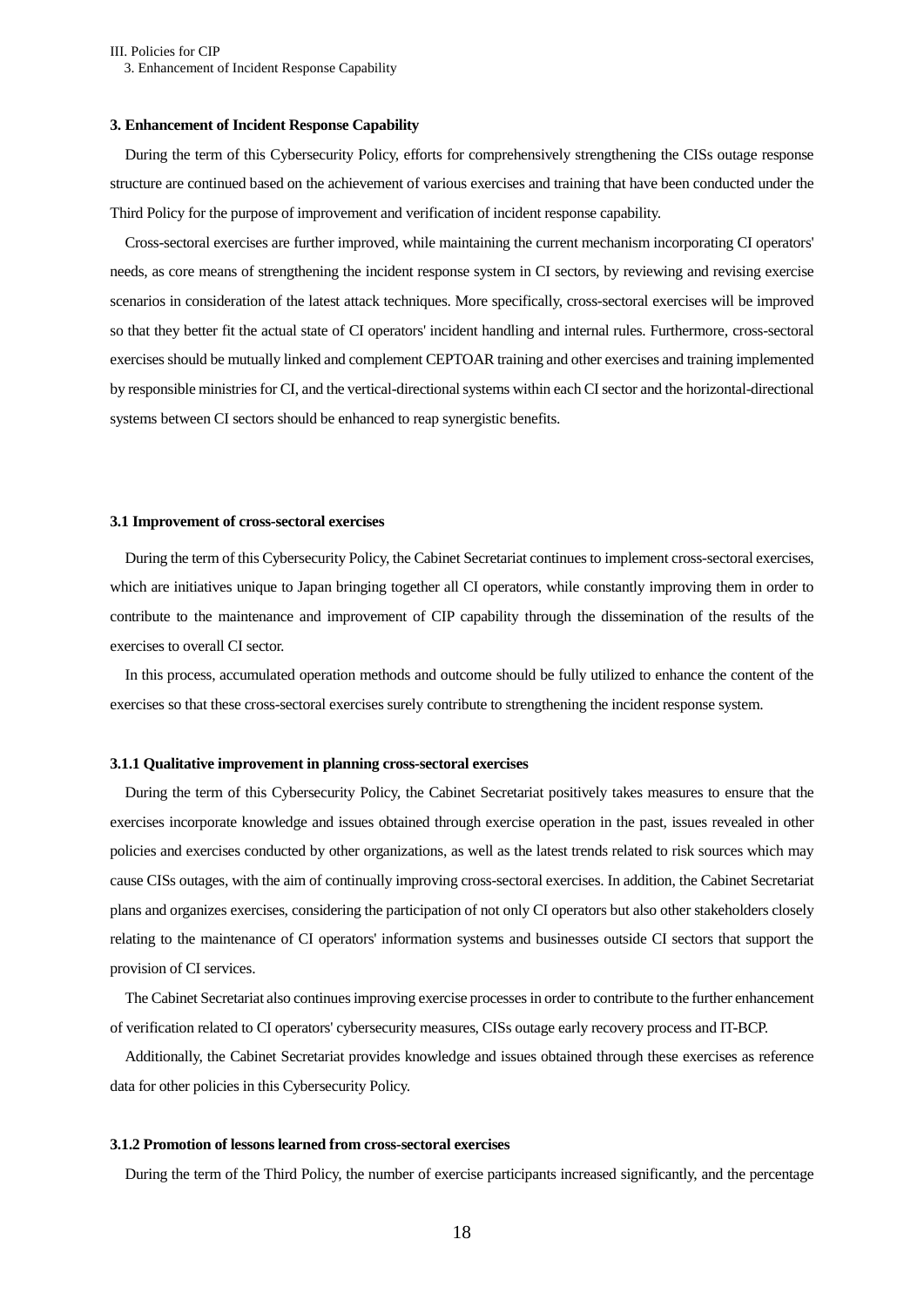of participants who assessed the exercises as meaningful exceeded 80%. This Cybersecurity Policy continuously aims to disseminate exercise results in CI sectors through encouraging participation of individuals who had not yet participated in the exercises. However, as there is a certain limitation on participation increase, it is necessary, in addition to encouraging new participation, to nurture human resources so that exercise participants can voluntarily hold individual exercises in their companies or in the relevant sector that are carried out based on know-how of cross-sectoral exercises, in order to further propagate and promote exercise results to overall CI.

For this activity, the Cabinet Secretariat creates and releases explanation materials regarding the merits of exercises, thereby increasing understanding and encouraging active participation of top management in overall CI sectors to promote implementation of exercises in each CI sector and at each CI operator.

In addition, the Cabinet Secretariat works to provide a virtual exercise environment with the aim of developing and sharing implementation, assessment and advising methods accumulated from past exercises in order to contribute to the support of exercise implementation by individual CI operators.

#### **3.1.3 Cooperation with responsible ministries for CI**

Although expected effects differ between exercises and training for CIP conducted by responsible ministries and cross-sectoral exercises conducted by the Cabinet Secretariat, carrying out these exercises in a manner to cooperate with and complement each other is expected to contribute to efficient and effective maintenance and enhancement of CIP capability.

For this reason, the Cabinet Secretariat and responsible ministries for CI positively work on materializing ideal mutual cooperation and clarifying verification purposes and the main targets for each exercise in order to surely improve CI operators' incident response capability.

Additionally, in collaboration with private organizations, such as ISACs, that have already been established in some CI sectors, the Cabinet Secretariat will make it clear what exercises are truly effective for participating operators and ideal means for information cooperation.

Various factors including physical obstruction need to be considered in responding to CISs outages and there is a possibility that information may need to be shared not only among responsible ministries for CI and CI operators' cybersecurity departments but also with disaster prevention and risk management departments. Therefore, collaboration with such other departments should also be sought as necessary, based on stakeholders' needs.

#### <span id="page-22-0"></span>**3.2 CEPTOAR communication training**

The Cabinet Secretariat continues CEPTOAR training based on the procedures for information sharing to and from NISC for the purpose of maintenance and improvement of protective capability of the "vertical-directional information sharing" systems in each sector between CEPTOAR and responsible ministries for CI.

Considering that many CI operators have already participated in CEPTOAR training, and from the perspective of effectively utilizing these training opportunities, the Cabinet Secretariat further enhances the content of the training,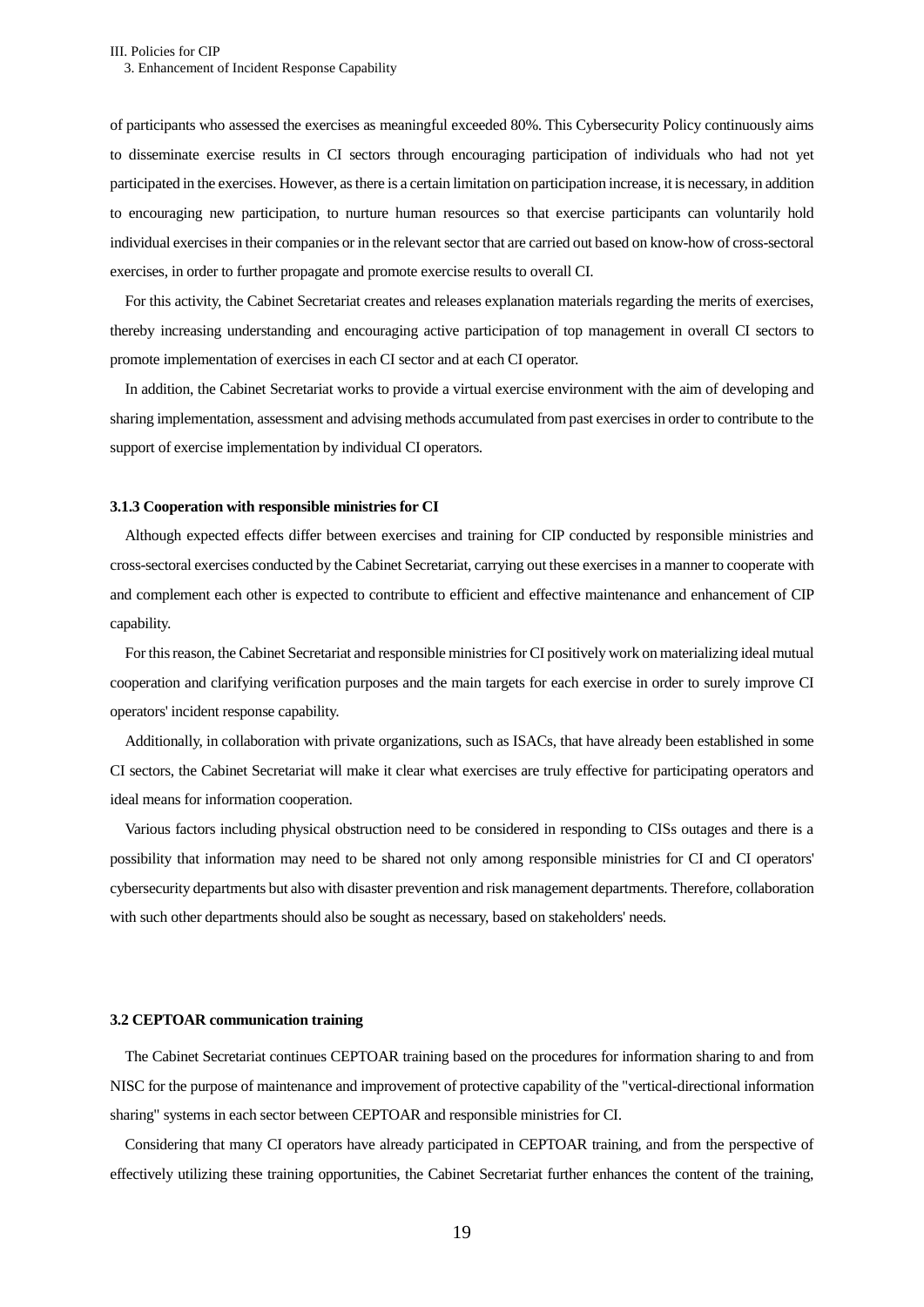while responding to requests from CEPTOARs and responsible ministries for CI. Concrete means include provision of customized simulation information on characteristics of each sector and on latest attack trends also with the aim of calling for attention, implementation of unannounced training in all CEPTOARs, and verification of emergency systems and means for communication. In this manner, CEPTOAR communication training better fitting the actual state is to be sought.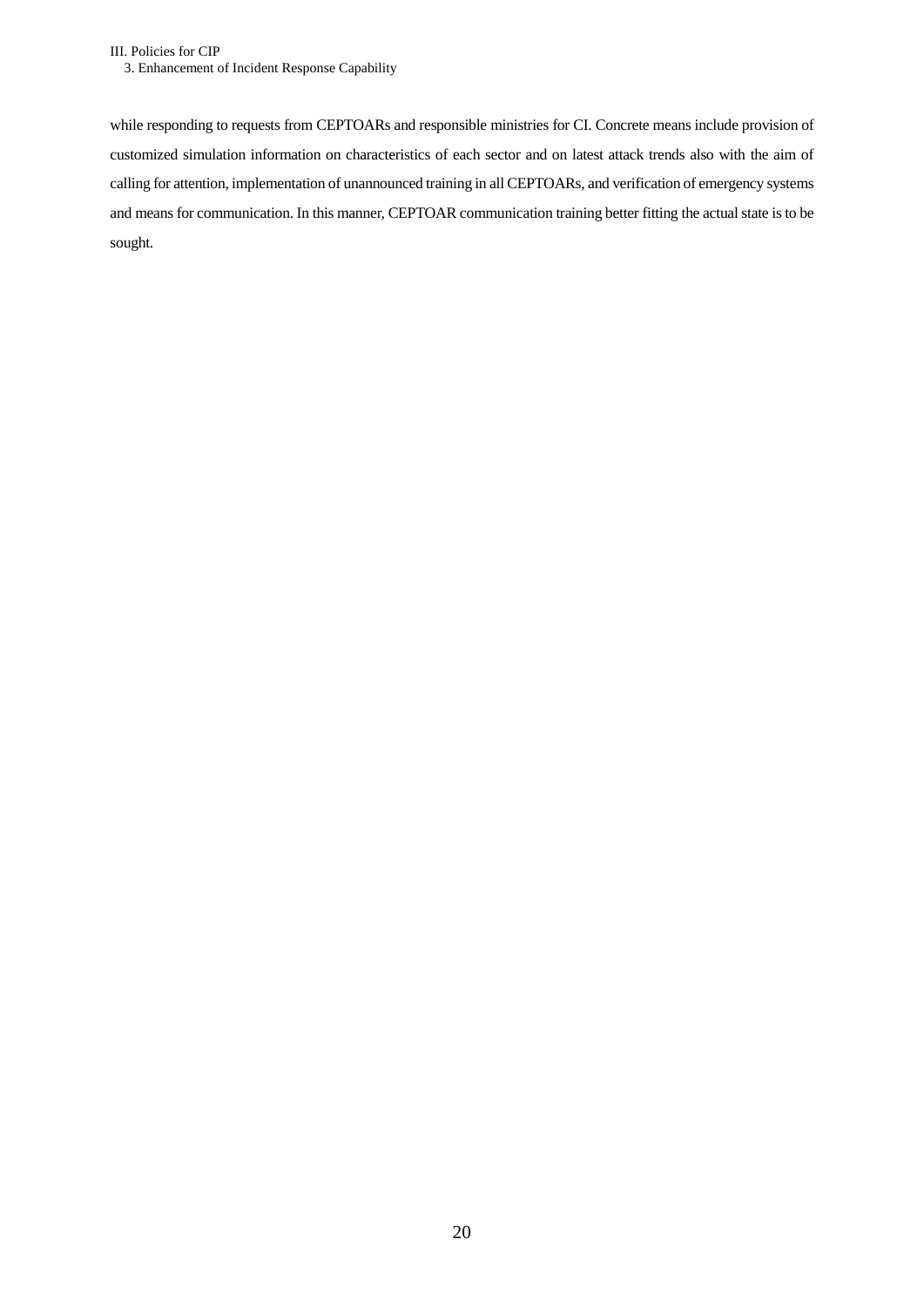#### <span id="page-24-0"></span>**4. Risk Management and Preparation of Incident Readiness**

Cases of personal information leakage caused by cyberattacks or information system failures and economic loss due to suspension of CI services have come to be frequently reported along with the increase in ICT utilization. Damage to the real world is becoming more and more serious. It is necessary to note that highly sophisticated cyberattacks, such as zero-day attacks targeting undisclosed vulnerability, and internal fraud "can no longer be prevented completely in advance."

Under such circumstances, CI operators should inevitably position preparedness for cybersecurity risks in their business strategy and strategically take risk response measures based on the results of risk assessment. From the viewpoint of mission assurance, they need to put in place appropriate risk assessment-based incident readinessto ensure safe and continuous provision of CI services even in the event of a cyberattack, etc. It is also important for them to build a mechanism under which these activities as a whole (risk management) function sustainably and effectively.<sup>6</sup>

In order to prioritize measures to be taken by CI operators based on the concept of mission assurance, this Cybersecurity Policy expansively positions the key policy "risk management" under the Third Policy as "risk management and preparation of incident readiness," and newly introduces measures for supporting CI operators' initiatives for strengthening internal control to enable proper decision making based on risk assessment and their voluntary and autonomous efforts for preparing incident readiness for business continuity, while maintaining measures for risk management under the Third Policy.

#### <span id="page-24-1"></span>**4.1 Basic view of risk management**

 $\overline{a}$ 

Risk management should be independently implemented by each CI operator. However, in circumstances where information sharing and discussions based on common risk management views or terms are not observed among stakeholders, there is a possibility that the activities in this Cybersecurity Policy will not be effectively utilized in the risk management of each CI operator.

For this reason, it is preferable for each stakeholder to utilize the internationally standard views of risk management and related terminology definitions for cybersecurity etc. In details, views based on the framework shown in Table 3 below and the terminology definitions used therein should be adopted to the extent possible in concrete activities and related materials.

<sup>6</sup> From the viewpoint of mission assurance, CI operators should conduct risk assessment to comprehensively ascertain impacts on the provision of CI services, taking into account not only the influence of system failures directly relating to CI services but also spillover effects of indirectly related system failures.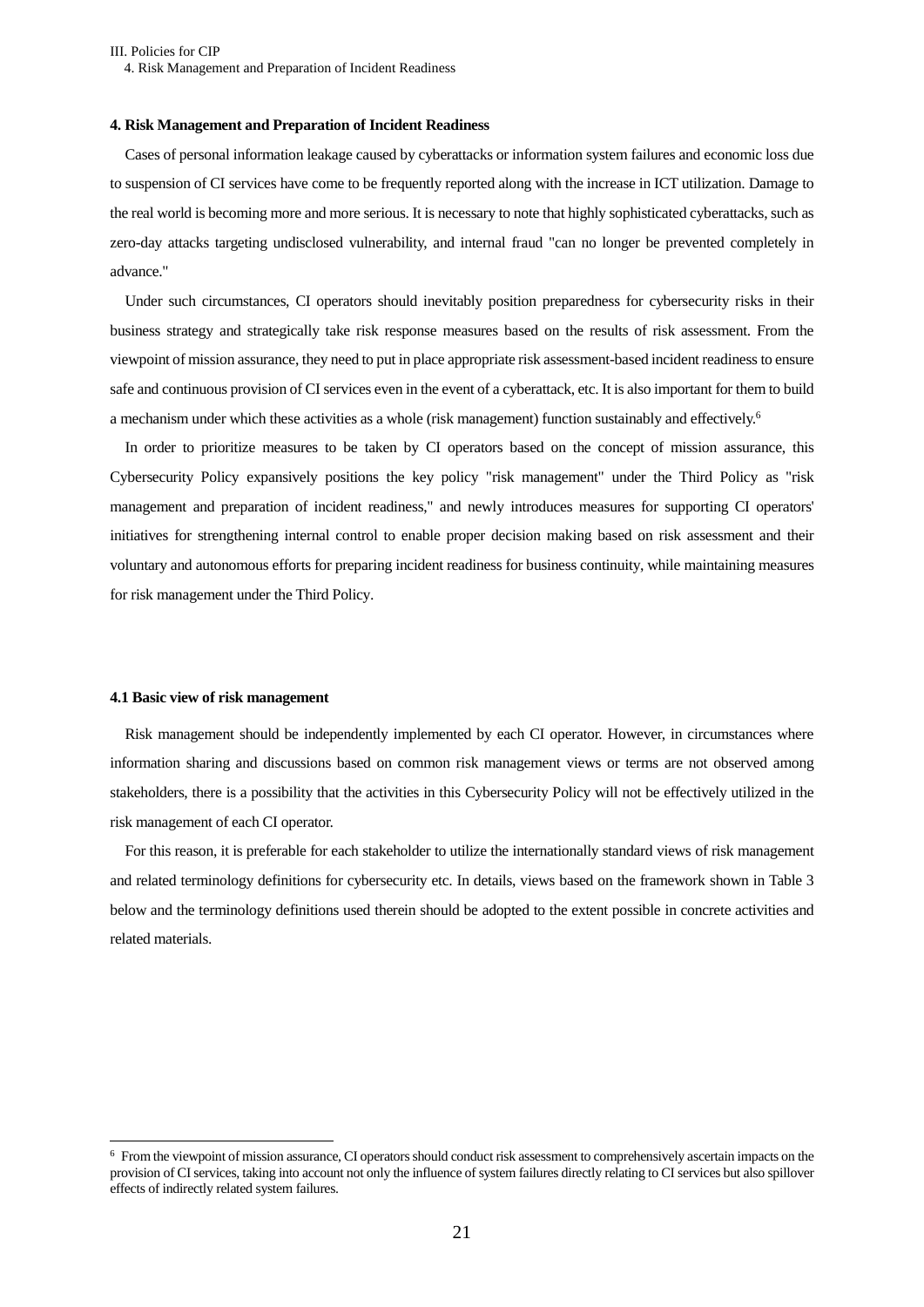# Table 3 Standard Risk Management Process (example)

| Risk management                     |                                          |
|-------------------------------------|------------------------------------------|
|                                     | Establishing the context of organization |
| Risk assessment                     |                                          |
|                                     | Risk identification                      |
|                                     | Risk analysis                            |
|                                     | Risk assessment                          |
| Risk treatment                      |                                          |
| Risk acceptance                     |                                          |
| Risk communication and consultation |                                          |
| Monitoring and review               |                                          |

#### <span id="page-25-0"></span>**4.2 Promotion of risk management**

Risk management should basically be optimized by each CI operator individually to suit their organization. The significance of risk assessment seems to have been widely recognized by many CI operators as suggested by the fact that an increasing number of CI operators mention the implementation of risk assessment in cybersecurity basic policies they voluntarily establish. On the other hand, some CI operators, despite being aware of the significance, have yet to conduct risk assessment due to such reasons as the lack of knowledge on concrete measures. The concept and implementation methods of risk assessment have not been necessarily disseminated sufficiently. It is also true that some activities, such as cross-sectoral study/analysis and opinion exchanges, are not easily carried outsolely within individual CI operators.

Therefore, the Cabinet Secretariat takes the following measures to promote risk management of CI operators.

#### **4.2.1 Dissemination of risk assessment**

 $\overline{a}$ 

It is necessary to maintain safe and continuous provision of CI services, which are fulfilling indispensable roles and functions in socioeconomic systems. Accordingly, what should be prioritized is the concept of mission assurance, under which CI operators fulfill expected roles and functions and conduct risk assessment for the purpose of ensuring safety of CI services they provide and continue providing services by preventing suspension or quality loss unacceptable for themselves and other stakeholders to the extent possible, and promote risk countermeasures under top management's comprehensive judgement based on the results of risk assessment, thereby aiming to achieve their goals.

Given these, the Cabinet Secretariat endeavors to encourage more and more CI operators to conduct risk assessment based on the concept of mission assurance. Concrete activities are as follows.

(i) Disseminate the purpose and methods of risk assessment based on the concept of mission assurance widely among relevant entities by encouraging them to refer to the Risk Assessment Guidelines for Mission Assurance<sup>7</sup> in risk assessment looking toward the Olympic and Paralympic games, and also promote such risk assessment at related briefing sessions and lectures

 $\frac{7}{10}$  Guidelines established by the Cabinet Secretariat in September 2016, targeting providers of CI services that may exert significant influence on the operation of the Olympic and Paralympic games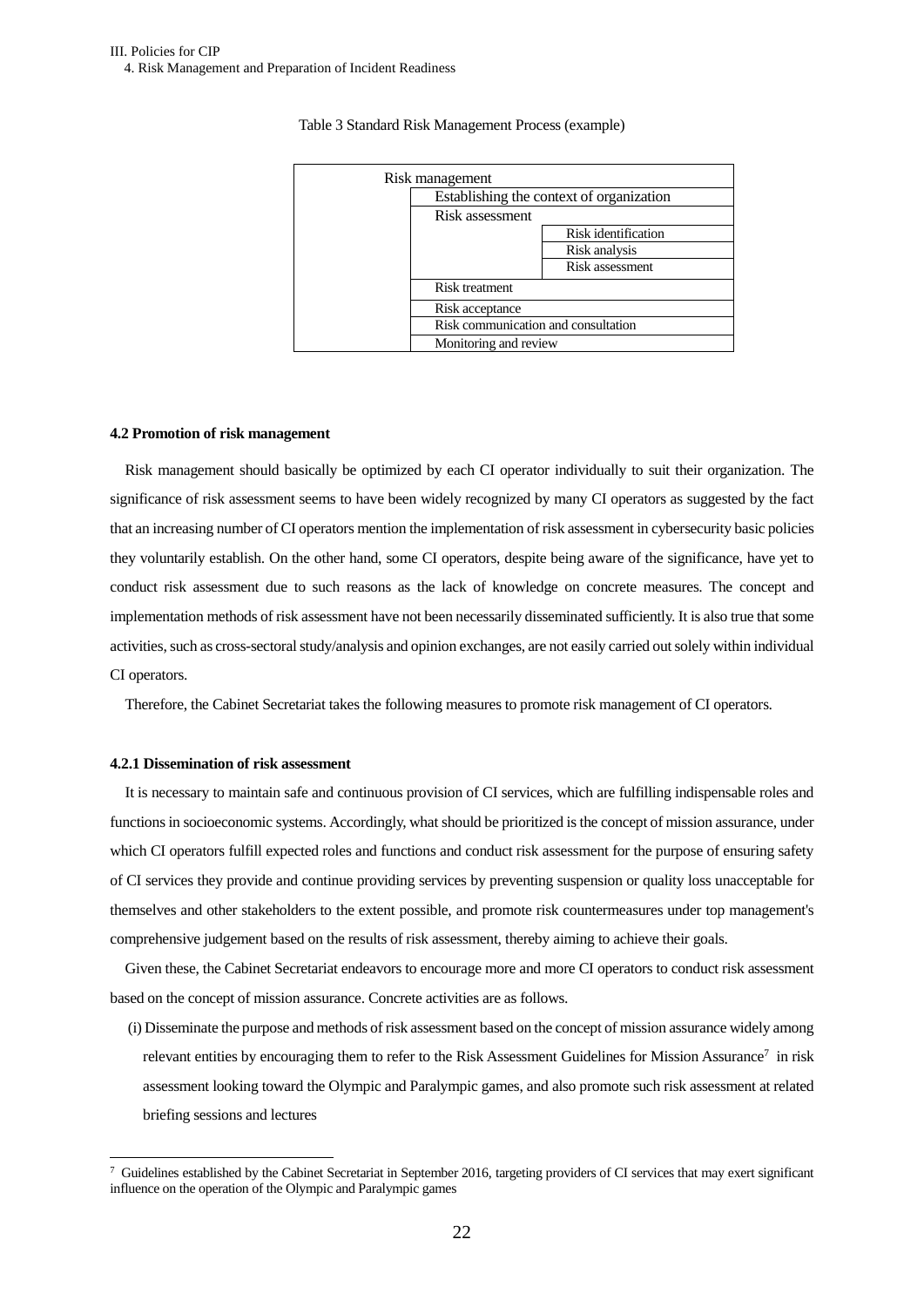(ii) Generalize the Risk Assessment Guidelines for Mission Assurance so that they can be utilized by CI operators in their risk assessment also in normal times and improve the Manual for Prioritization of Information Security Measures, thereby further disseminating the purpose and methods of risk assessment based on the concept of mission assurance widely among CI operators

Through these activities, it is expected that individual CI operators' risk assessment will achieve a certain standard and a certain level of accuracy in the future.

#### **4.2.2 Investigation and analysis of new risk sources and risks, etc.**

In light of changes in the environment surrounding CI sectors, the Cabinet Secretariat conducts surveys on the current status and trends of major facilities and technologies from the perspective of cybersecurity, and analyses new risk sources inherent to such facilities and technologies and risks arising therefrom (hereinafter referred to as "new risk sources and risks").

Additionally, the Cabinet Secretariat continues analysis of spillover effects of CISs outages. In detail, the following activities are carried out, also taking into account viewpoints of the efficiency of each study/analysis and mutual reflection with other policies, and the results of the studies/analyses are provided to CI operators and are also utilized for improving measures under this Cybersecurity Policy.

#### **(1) Environmental change studies**

The Cabinet Secretariat carries out current status studies on environmental changes including analyses of new risk sources and risks, targeting IoT, FinTech, and other new technologies and systems expected to spread in CI sectors in the medium- and long-term, as well as institutions related thereto. As these studies and analyses produce better results when conducted over time in accordance with environmental changes, the Cabinet Secretariat conducts them continuously by flexibly changing the targets and scopes. New risk sources and risks that are common only across specific sectors, such as control systems or information systems, but could have a significant influence if not on all sectors will also be targeted.

When any new risk sources and risks are identified through these studies and analyses or any new CI sectors are newly targeted, analysis of commonality across these sectors are to be carried out as a detailed investigation, as necessary.

#### **(2) Interdependency analysis**

As utilization of ICT continues to develop in each CI sector and interdependent relationships among CI sectors and with other sectors continue to grow, the understanding of interdependency in CI sectors becomes more and more important for conducting risk assessment and taking effective recovery measures in the event of CISs outages.

For this reason, in this Cybersecurity Policy, the Cabinet Secretariat continuously carries out interdependency analysis, and also conducts restudy or reanalysis based on the results of the analyses under preceding Cybersecurity Policies if there are any changes in interdependency due to environmental changes or addition of new CI sectors.

In addition, as the degree of IT dependency in CI sectors is closely related to interdependency analysis, detailed IT dependency studies are also periodically implemented.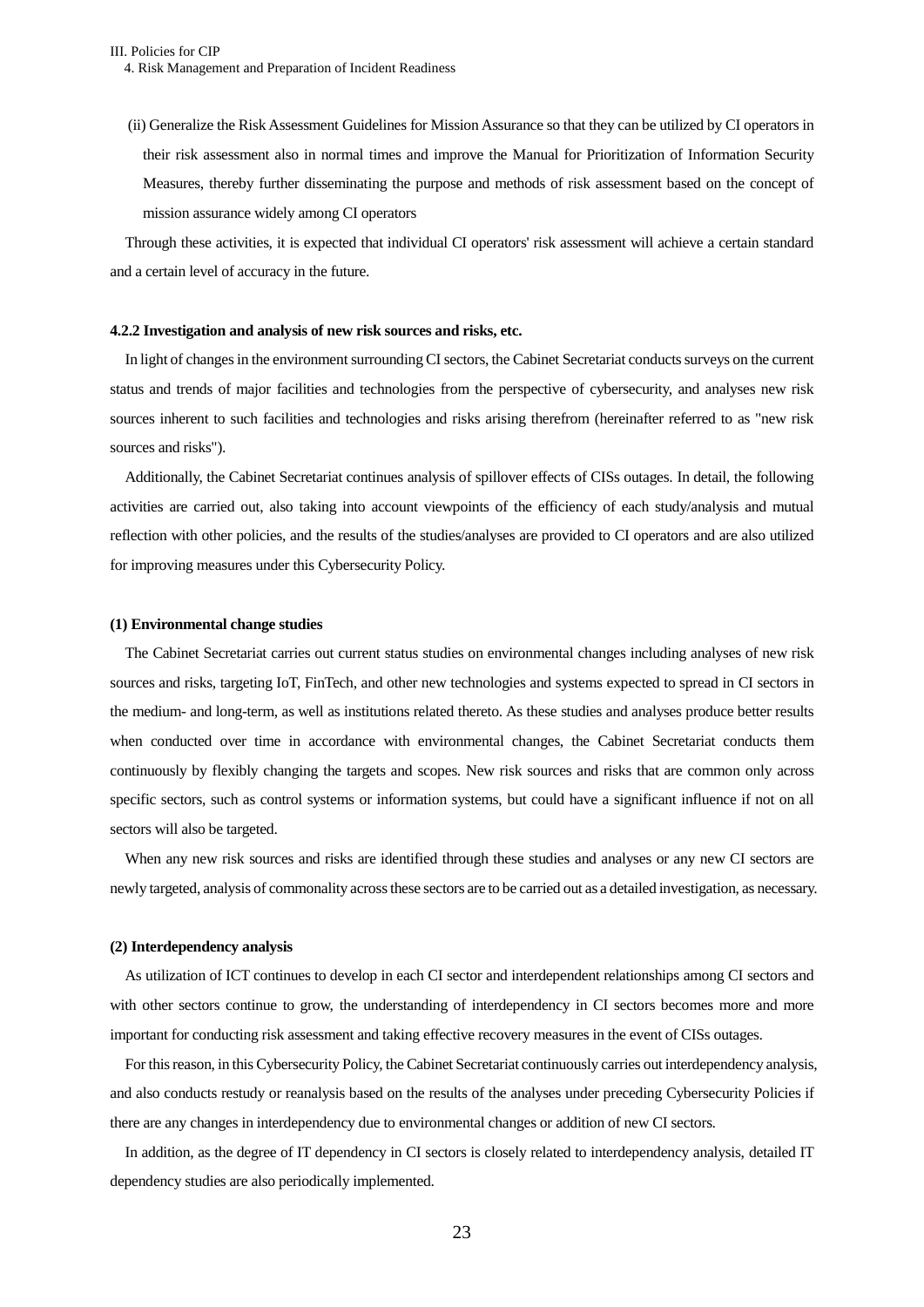If any new CI sectors are added, IT dependency studies will also be carried out along with interdependency analysis.

#### **4.2.3 Promotion of incident readiness**

For mission assurance, in the event of CISs outages, CI operators are required to ensure the safety of affected CI services and restore them to an acceptable level within an acceptable period of time. Therefore, CI operators need to develop incident readiness in preparation for CISs outages.

Given these, the Cabinet Secretariat promotes preparation of incident readiness by CI operators. Additionally, looking toward the Olympic and Paralympic games, the Cabinet Secretariat also promotes preparation of incident readiness by related parties. Concrete activities are as follows.

- (i) Promote CI operators' formulation of BCPs and contingency plans based on the concept of mission assurance, and establishment of organizational structures for implementing them; In order to avoid risks caused by a failure to implement BCPs and contingency plans as planned, also promote activities to give education and exercises for assuring and verifying the effectiveness of these plans
- (ii) Build a core organization responsible for the sharing of incident information among stakeholders ahead of the Olympic and Paralympic games (the "Olympic and Paralympic CSIRT (provisional title)"), and utilize knowledge obtained in the process of developing this organization, such as through the clarification of responsibilities of the government and stakeholders, as a legacy in carrying out activities mentioned in (i) above

Contingency plans in this Cybersecurity Policy refer to plans formulated in advance with regard to policies, procedures, preparations, etc. for initial responses (emergency responses) to be taken by top management and officials, etc. immediately after CI operators recognize the occurrence or a possibility of CISs outages, and the intended purpose is to minimize influence of CISs outages through proper actions based thereon. Initial responses (emergency responses) include suspension of CI services for ensuring safety based on the nature of the respective CI and the results of risk assessment. BCPs refer to plans formulated in advance with regard to the CI service restoration levels, priorities, and other policies, procedures, preparations, etc. so as to ensure that CI operators can restore CI services affected by CISs outages to an acceptable level within an acceptable period of time from the viewpoint of mission assurance.

#### **4.2.4 Promotion of risk communication and consultation**

Risk communication and consultation is defined as a "continual and iterative process that an organization conducts to provide, share or obtain information and to engage in dialogue with stakeholders regarding the management of risks."<sup>8</sup> This process is necessary from the viewpoint of mission assurance for each organization in setting their purpose regarding CI services to be indicated as the maintenance level of their services and in making decisions regarding both risks facing such purpose and their risk management. In the coming interconnected and converged information society, this process is also important in consensus building between CI operators and stakeholders regarding the division of roles and responsibilities concerning risks and CI operators' fulfilment of their expected responsibilities in providing CI services.

<sup>8</sup> JIS Q 31000:2010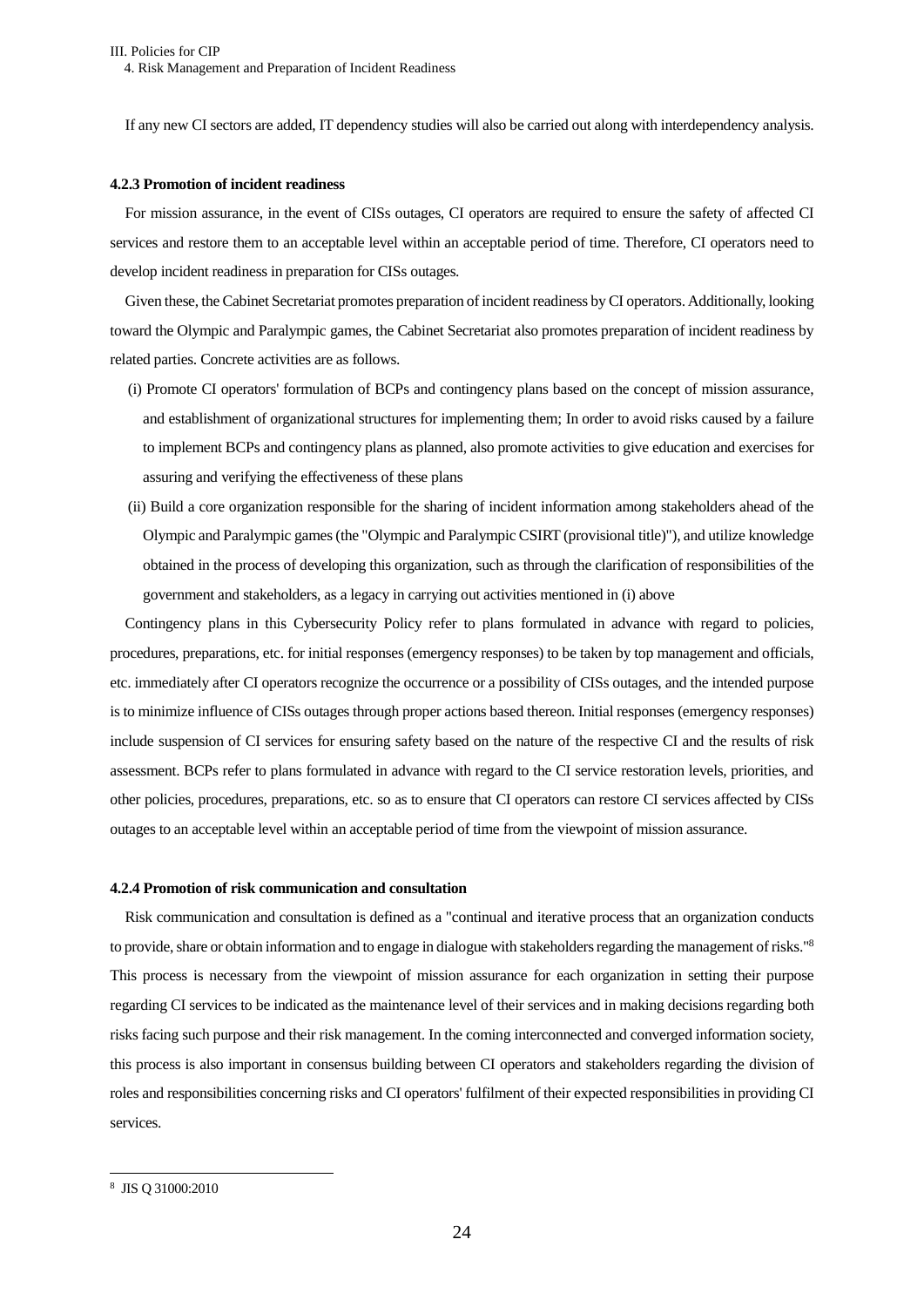The Cabinet Secretariat promotes risk communication and consultation implemented by stakeholders related to CI protection with the aim of encouraging information and opinion exchanges among internal stakeholders and also contributing to the development of cross-sectoral information and opinion exchanges. Concrete activities are as follows.

- (i) Promote risk communication and consultation among top management, cybersecurity departments, departments responsible for information systems and control systems, user departments, and other internal stakeholders
- (ii) Utilize the CEPTOAR council and cross-sectoral exercises and promote enhancement of information and opinion exchanges in cooperation with diverse stakeholders, and collect information necessary for studies and analyses of new risk sources and risks

#### **4.2.5 Promotion of monitoring and review**

The status ascertained as a result of risk assessment is expected to change over time. In order to identify any circumstances or other factors that may change or invalidate risk assessment results and properly respond to fluctuations in risks, it is necessary to create a mechanism to manage risks in an appropriate manner such as constantly monitoring and revising risk assessment results as needed or otherwise, and maintain risk management functions continuously and effectively.

Therefore, the Cabinet Secretariat promotes CI operators' monitoring and review of their risk management and incident readiness. More specifically, the Cabinet Secretariat provides key points for audits compiled based on the viewpoint of mission assurance to assist CI operators' voluntary internal audits, etc., thereby promoting their monitoring and review.

#### <span id="page-28-0"></span>**4.3 Establishment of a process of synergizing the relevant policies**

The Cabinet Secretariat utilizes the results of studies and analyses of the abovementioned measures in activities under other key policies as reference data for the purpose of contributing to other policies in this Cybersecurity Policy.

In addition, the Cabinet Secretariat conducts studies and analyses as necessary regarding new risk sources and risks requiring cross-sectoral measures that are revealed as a result of implementing other policies.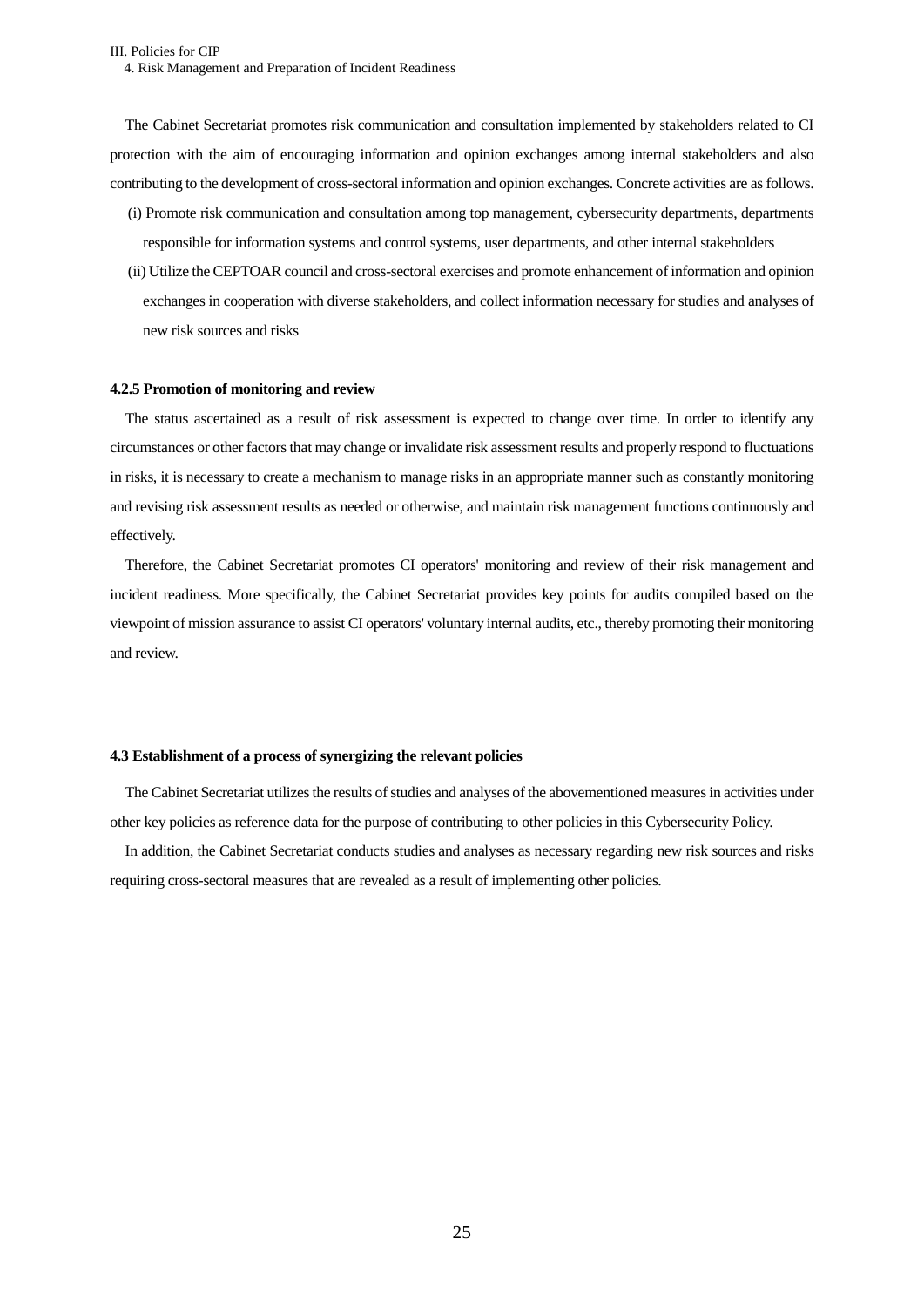#### <span id="page-29-0"></span>**5. Enhancement of the Basis for CIP**

As the social and technological environment surrounding CI continue to constantly change, it is necessary to raise public awareness about cybersecurity and create shared awareness through making appeals to the top management of CI operators, etc. in order to enhance the level of cybersecurity of the whole nation.

As shown in Figure "Critical Infrastructure Operator Measure Examples" and "Government Activities" it is indispensable to enhance common foundation activities which support the entirety of this Cybersecurity Policy, for maintaining the effectiveness of cybersecurity measures. The activities include establishment of basic plans, development of human resources and career paths/proper personnel allocation, external explanations of cybersecurity measures and identification of issues for new risks and risk sources resulting from IT related environmental changes.

Therefore, during the term of this Cybersecurity Policy, the Cabinet Secretariat continues review of the scope of information sharing in and outside CI sectors as under the Third Policy, cooperates with other stakeholders in PR activities, international collaboration and awareness-raising activities targeting top management, and also prepares manuals on CIP-related regulations so that stakeholders can easily refer to appropriate regulations on a timely basis.

The Cabinet Secretariat also provides the knowledge obtained through the implementation of this policy for application in other policies in this Cybersecurity Policy.

#### <span id="page-29-1"></span>**5.1 Review of the protection scope of CI**

## **(1) Activities towards "protection as plane"**

In order to achieve CIP for the purpose of mission assurance, "protection as plane" including supply chains need to be ensured in consideration of the current status of interdependency among CI sectors and dependency on external services (services provided by outsources or other peripheral businesses other than conventional CI operators) and in light of environmental changes, a situation such that the advancement and expansion of new technologies are increasing risks and possible damage for socioeconomic systems as a whole.

Efforts are being made to encourage CEPTOAR participation in existing CI sectors, ascertain the current status of external services on which existing CI sectors are highly dependent, and review the scope of CI to be protected. However, in the meantime, new types of businesses in multiple sectors have come to join CEPTOARs or have come to receive certain information (such as newsletters compiling disclosed information) from the Cabinet Secretariat and new moves to seek collaboration beyond the existing business fields are observed. The Cabinet Secretariat continues the review of the CIP scope to cover a broader area for ensuring safe and continuous provision of CI services, while flexibly responding to changes in social environment.

#### **(2) Activities from the perspective of securing national security**

Threats of increased cyberattack damage and changes in the social and technological environment in recent years have increased the need of a security perspective in the protection of national life and socioeconomic activities. It is necessary to continuously review the scope of CI sectors in order to strengthen measures in sectors where information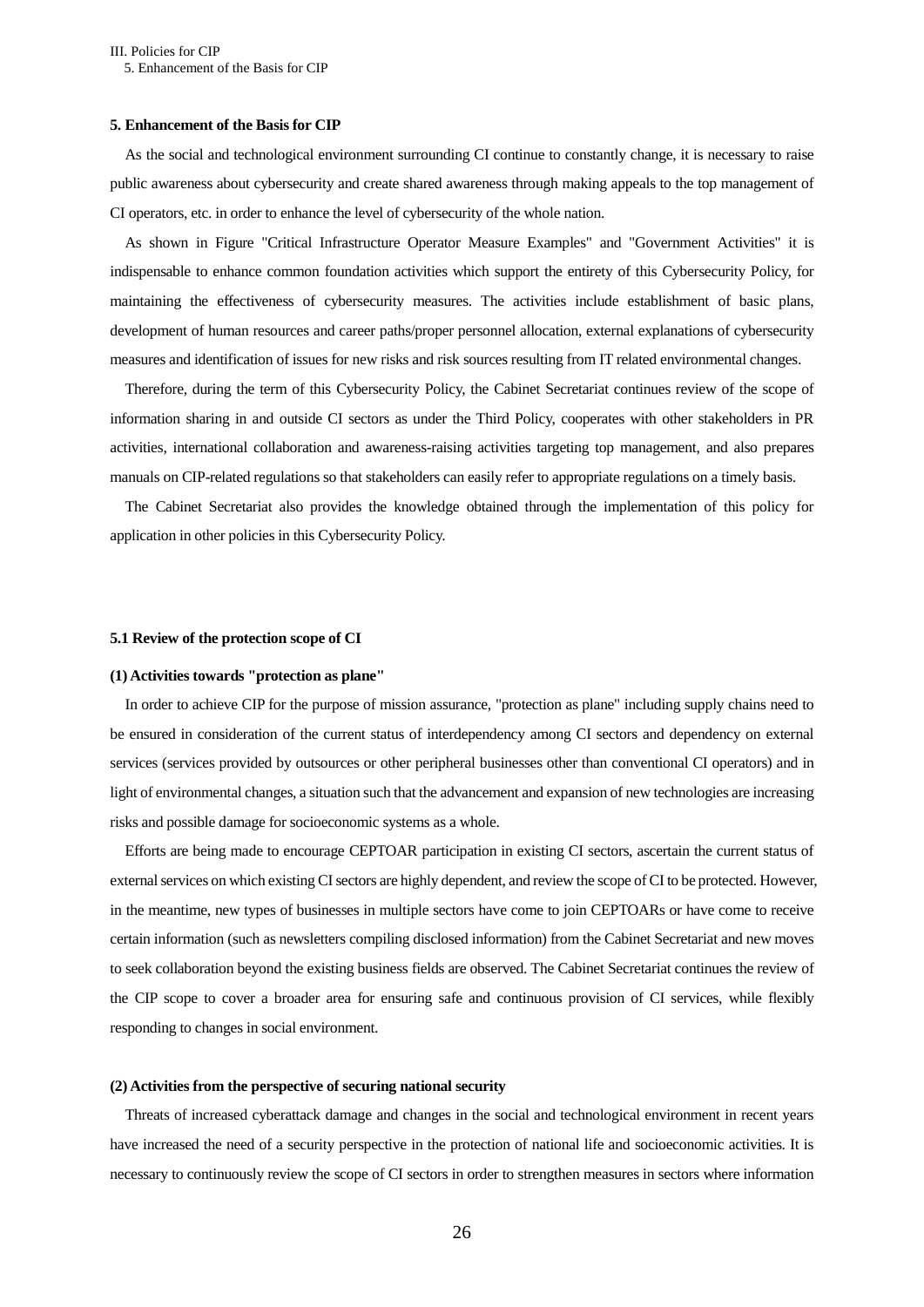sharing should be promoted and properly protect services that should be newly positioned as CI services.

The Cabinet Secretariat has endeavored to ascertain the current status through hearings, etc. with stakeholders, and will continue the review of the protection scope of CI, not limited to the conventional CI sectors, in light of changes in the social environment. The review covers companies significant for ensuring security,<sup>9</sup> companies holding advanced technology and other intellectual property or business secrets important for strengthening Japan's international competitiveness, and other stakeholders whose cybersecurity measures need to be enhanced.

Regarding (1) and (2) above, measures for newly added sectors and businesses are to be enhanced by stages in accordance with their status.

#### <span id="page-30-0"></span>**5.2 Promotion of public relations activities**

In order to minimize the impact of CISs outages to the smallest degree possible, it is important to not only raise the standard of cybersecurity measures implemented by CI operators, but also to ensure a calm response of the society as a whole, including other companies and the general public, in accordance with the situation of outages.

Therefore, stakeholders should actively inform the general public of the framework of the Cybersecurity Policy and their activities in order to contribute to a calm response from the general public.

The Cabinet Secretariat continues efforts to broadly publicize activities under this Cybersecurity Policy to deepen understanding of the general public through providing information on its website, issuing newsletters and holding lectures, and also studies more effective PR channels.

As cybersecurity is subject to new threats and appropriate responses arising from environmental changes and technological innovation are required, it is necessary to collect information on new technologies and schema whose introduction is being discussed at an early stage and consider responses accordingly.

The Cabinet Secretariat ascertains the status of each sector and collects information on technology trends, etc. through visit surveys, workshops and seminars to reflect such latest conditions on policies as needed.

Additionally, the Cabinet Secretariat continues efforts to obtain understanding and cooperation of the top management of CI operators and related other businesses with the aim of further disseminating the concept of mission assurance and achieving "protection as plane."

#### <span id="page-30-1"></span>**5.3 Promotion of international cooperation**

In cyberspace, risks have been growing in the borderless domain, and it is internationally required to further respond to these borderless risks and positively contribute to capacity building for the purpose of improving the international level of cybersecurity measures, not limited to the national levels.

<sup>9</sup> Including companies for which physical protection of nuclear materials or other measures are required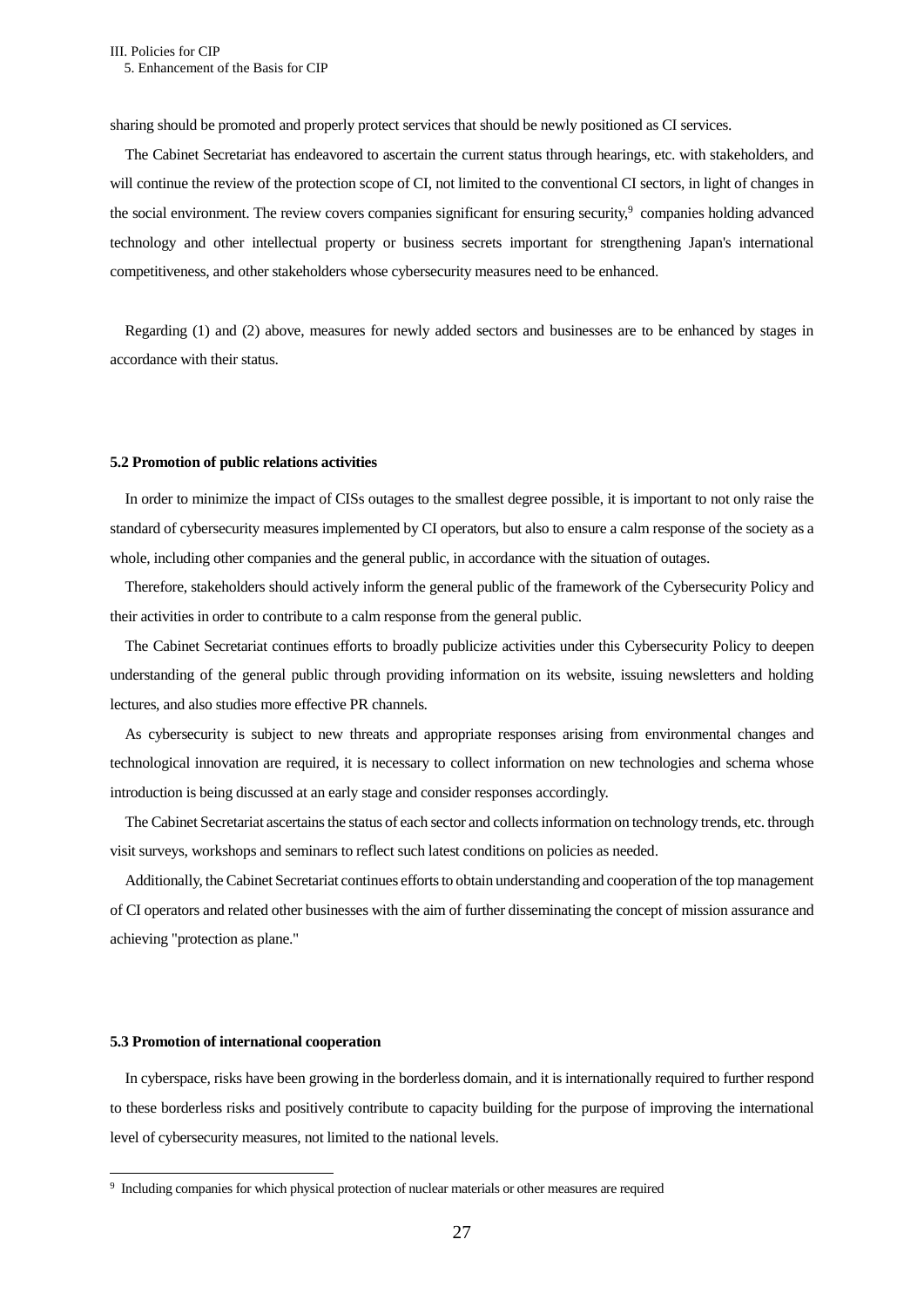Therefore, the Cabinet Secretariat cooperates with responsible ministries for CI and the cybersecurity related agencies and continues to enhance international cooperation by communicating Japan's initiatives through active utilization of bilateral, inter-regional and multilateral frameworks.

Specifically, the Cabinet Secretariat actively introduces Japan's unique initiatives such as cross-sectoral exercises through talks and speeches using frameworks with the US and Europe, ASEAN and Meridian, thereby strengthening international cooperation. Such cooperative relationships serve as the basis for information sharing concerning foreign threats, incident responses, and best practices, and also contribute to enhancing international CIP capability. The information thus obtained from foreign countries that will contribute to enhancing Japan's CIP capability is to be positively provided to domestic stakeholders.

In addition, CI operators are also expected to make efforts for diversified and multilateral international cooperation by ascertaining overseas trends through participation in international conferences and expansion of their initiatives related to cybersecurity measures to foreign companies in the same industry and sharing information with foreign ISACs, etc.

#### <span id="page-31-0"></span>**5.4 Promotion of security by design**

The Cabinet Secretariat promotes the concept of security by design, which means to prioritize security from the stage of system planning and designing, as a common value among stakeholders. CI operators should promote use of products certified under a third-party certification system in compliance with international standards when procuring and operating control systems and related equipment based on the concept of security by design.

#### <span id="page-31-1"></span>**5.5 Appeal to top management**

As observed in the Cybersecurity Management Guidelines and the Basic Approach to Cybersecurity for Corporate Management, cybersecurity measures have come to be emphasized as significant managerial issues. Top management of CI operators is expected to properly recognize the necessity and implement the following actions.

- (i) Recognize top management's responsibility for ensuring cybersecurity and exert their leadership in cybersecurity measures from the viewpoint of mission assurance
- (ii) With the awareness that their individual efforts also contribute to the development of society as a whole, take cybersecurity measures while involving their supply chains (business partners, subsidiaries and affiliated companies, etc.)
- (iii) Develop incident readiness even in normal times and disclose information on responses properly in the event of an incident from the perspective of gaining trust and nurturing a sense of security among stakeholders
- (iv) Constantly secure management resources, such as budgets, systems and personnel, necessary for the abovementioned measures and devise risk-based allocation thereof; For CI, whose systems are large in scale and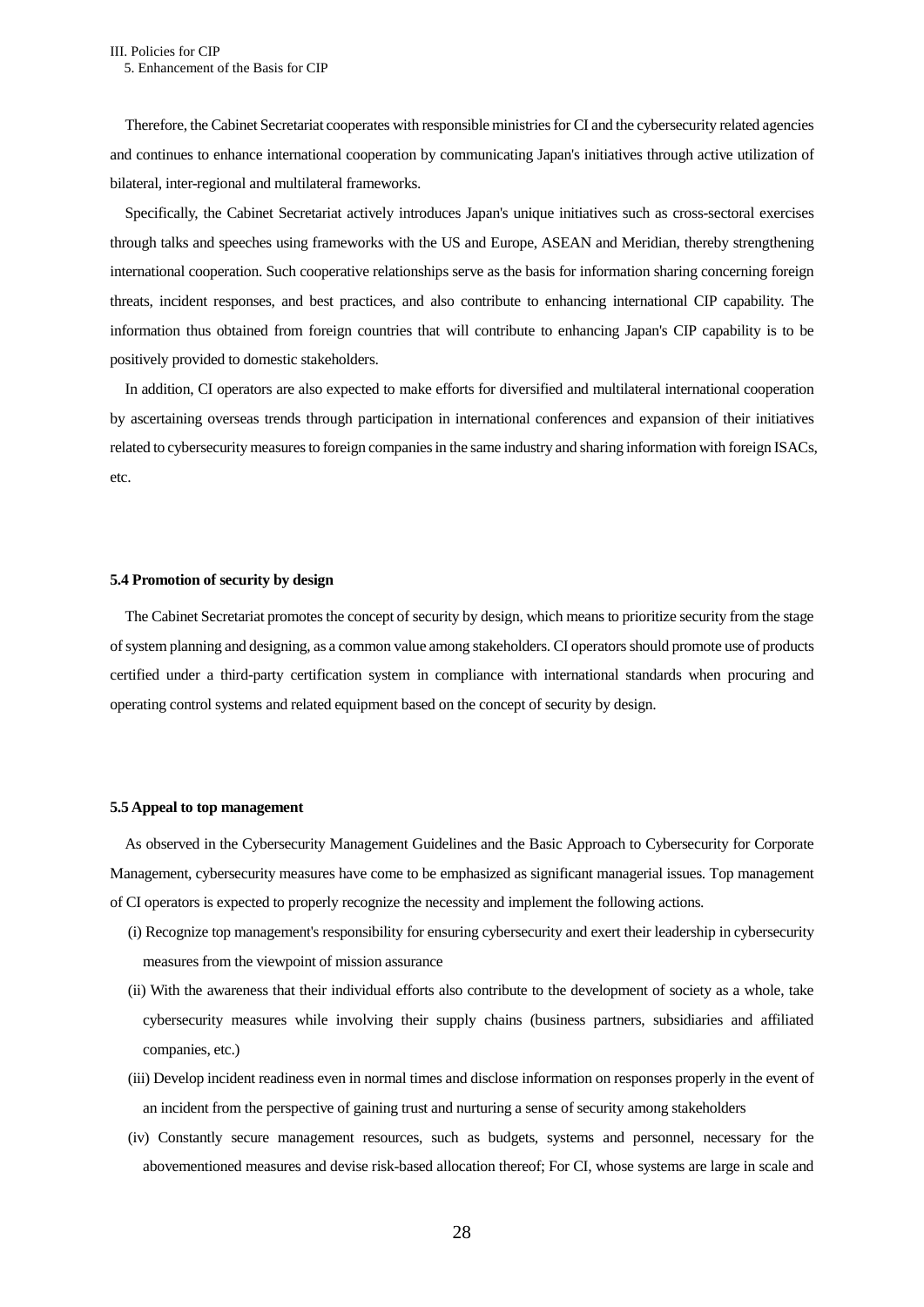whose lifecycles are relatively long, top management should responsibly secure and allocate management resources in a planned manner from the medium- and long-term perspective.

Given the above, the Cabinet Secretariat and responsible ministries for CI should encourage the top management of CI operators to develop awareness about CIP and endeavor to obtain knowledge through such activities to make critical infrastructure protection measures further fit the actual state and be more effective.

#### <span id="page-32-0"></span>**5.6 Promotion of the development of human resources**

Each stakeholder should promote efforts based on the Comprehensive Policies for the Development of Cybersecurity Experts (Cybersecurity Strategic Headquarters resolution in March 2016) and carry out concrete activities based on the Cybersecurity Experts Development Program (Cybersecurity Strategic Headquarters resolution in April 2017). Concrete measures for human resources development are as follows.

- (i) First raise awareness and promote understanding of the top management of CI operators, and then present cybersecurity measures based on each company's business policies and foster personnel who can bridge CIPrelated departments within the company to make comprehensive adjustments and lead working-level officials
- (ii) Considering the latest circumstances where cybersecuritymeasures are required for OT management departments and legal affairs departments, etc., not only for directly related IT management departments, promote the construction of an organizational structure that enables cross-sectoral collaboration of personnel with diverse roles and abilities in carrying out cybersecurity measures
- (iii) In industry-academia-government collaboration, clarify the definition of required security experts and promote concrete human development measures, such as providing exercises and training, and qualification acquisition.

#### <span id="page-32-1"></span>**5.7 Ensuring Security in relation to the My Number System**

In order to ensure cybersecurity regarding local governments and CI operators that handle people's individual numbers under the My Number System, government organizations offer necessary support and consider required measures, while CI operators handling individual numbers should make required efforts to ensure cybersecurity.

#### <span id="page-32-2"></span>**5.8 Maintenance of reference of standards and guides**

To maintain the effectiveness of cybersecurity measures, it is important to ensure that stakeholders are able to reference relevant documents and regulations where necessary when examining means therefor. Additionally, ahead of the Olympic and Paralympic games, risk assessment guidelines, etc. also need to be prepared. The initiatives of the Cabinet Secretariat related to the preparation of these regulations etc. are as follows.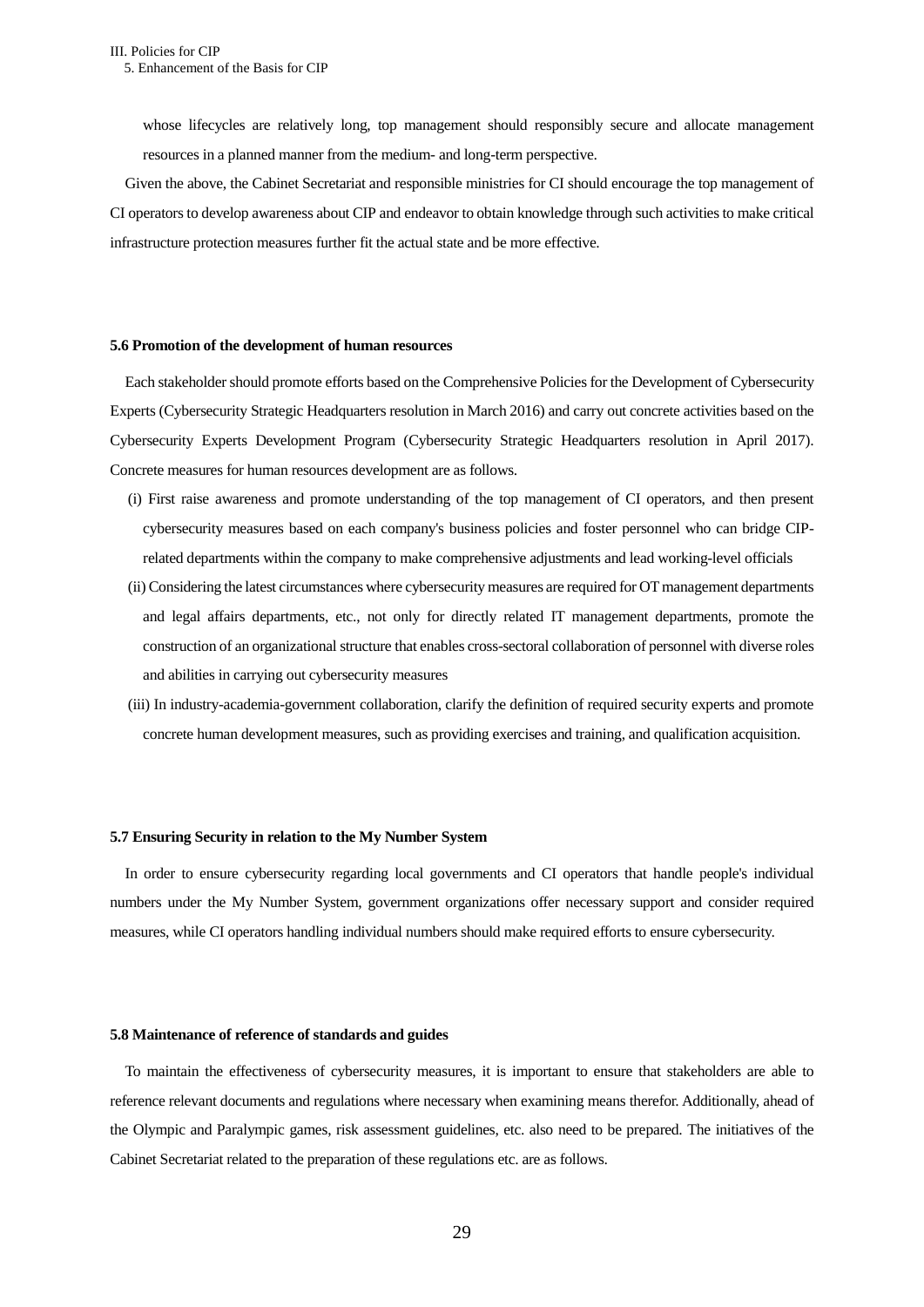# **(1) Issuance of the reference book for CIP**

The Cabinet Secretariat compiles relevant documents including the Cybersecurity Strategy and this Cybersecurity Policy for common reference by stakeholders, and issues the compiled documents as the "Collection of Regulations Related to Information Security Measures" for the purpose of equalizing the knowledge base of stakeholders involved in CIP.

# **(2) Systematic visualization of relevant standards and guides for CIP**

Regarding related regulations for CIP, the Cabinet Secretariat, with the cooperation of other stakeholders, surveys and compiles domestic and overseas regulations and clearly discloses the results so that appropriate versions of such regulations can be referred to as needed.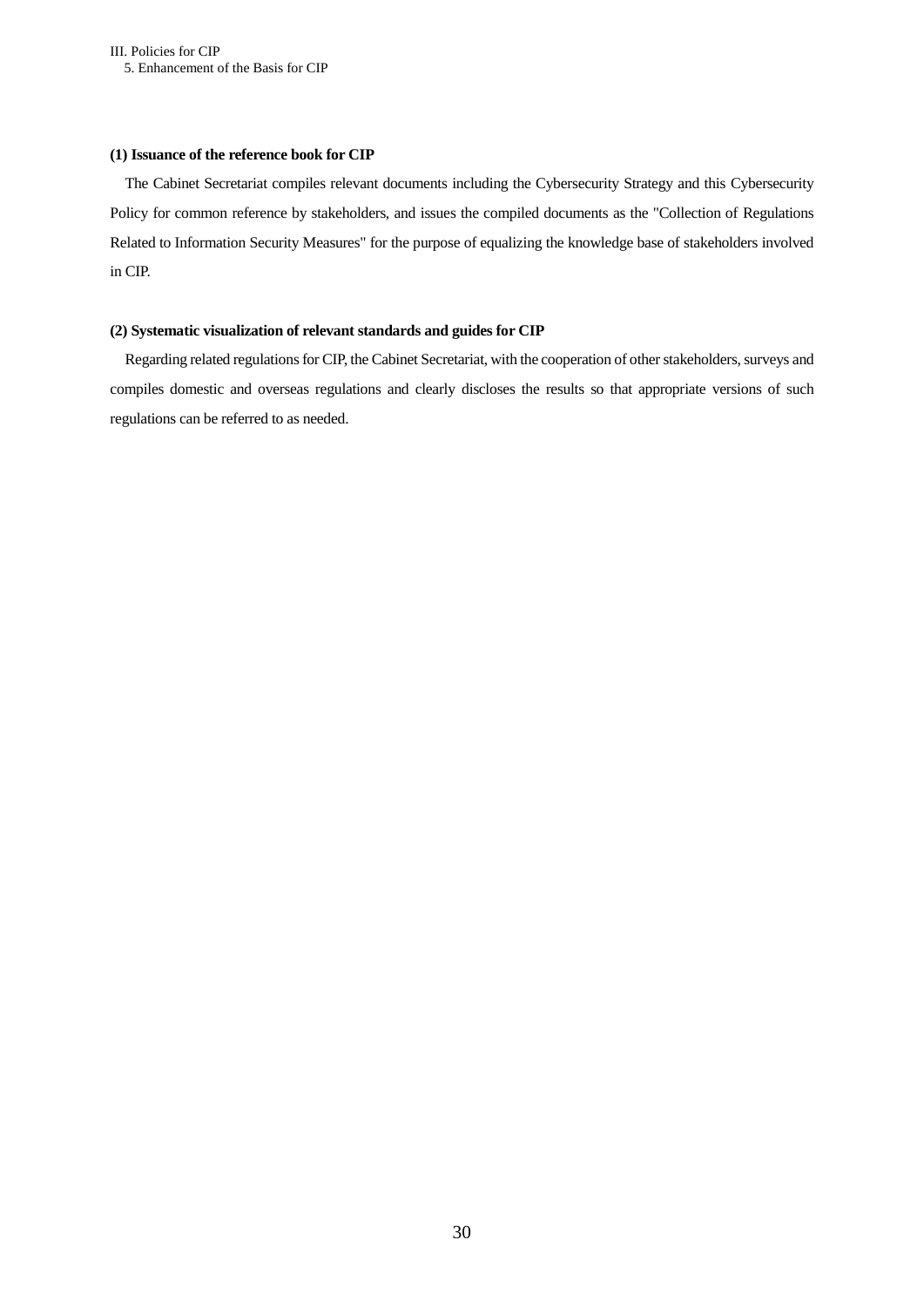# <span id="page-34-1"></span><span id="page-34-0"></span>**IV. Activities Taken by Stakeholders**

#### **1. Activities by the Cabinet Secretariat**

#### **(1) Maintenance and promotion of the safety principles**

- (i) Revise the Guidelines for Safety Principles and officially release the results with the aim of promoting measures cited in this Cybersecurity Policy
- (ii) Implement studies on changes in social trends and newly obtained knowledge as necessary, and officially release the results
- (iii) Support continued improvements of the CI sector safety principles through (i) and (ii) above
- (iv) Obtain cooperation of responsible ministries for CI to implement studies every year to ascertain the conditions of continued improvements of the safety principles in each CI sector, and officially release the results; Continue efforts, together with responsible ministries for CI, for appropriately improving institutional frameworks, such as positioning cybersecurity measures as safety regulations among relevant laws as necessary for maintaining safety and embodying the service maintenance level in relevant laws for ensuring implementation of proper cybersecurity measures from the viewpoint of mission assurance
- (v) Obtain cooperation of responsible ministries for CI and CI operators to implement studies every year on the conditions of the dissemination of the safety principles, and officially release the results
- (vi) Utilize the results of the survey on the dissemination of the safety principles in improving activities under this Cybersecurity Policy

#### **(2) Enhancement of information sharing system**

- (i) Operate the information sharing system during normal circumstances and upon a CISs crisis and review the system as necessary
- (ii) Collect information to be provided to CI operators and share information from NISC in an appropriate and timely manner
- (iii) Collect and analyze information on domestic and overseas incidents and cooperate with cybersecurity related agencies that are offering support
- (iv) Appropriately operate the mechanisms of recommendations, etc. prescribed in the Basic Act on Cybersecurity
- (v) Promote the establishment of a mechanism to collect information on CISs outages and risks in a cross-sectoral manner and secure resources necessary for the operation of the mechanism
- (vi) Obtain cooperation of responsible ministries for CI to periodically implement studies, hearings, etc. for ascertaining conditions of each CEPTOAR's functions and activities; Introduce leading CEPTOAR activities
- (vii) Offer support to the CEPTOAR secretariat and CI operators through the provision of the environment necessary for information sharing
- (viii)Continue cooperating with CEPTOAR participating in the CEPTOAR council and implement support for management and activities of the council
- (ix) Prepare environments required for enhancement of activities of the CEPTOAR council and for accumulation and sharing of know-how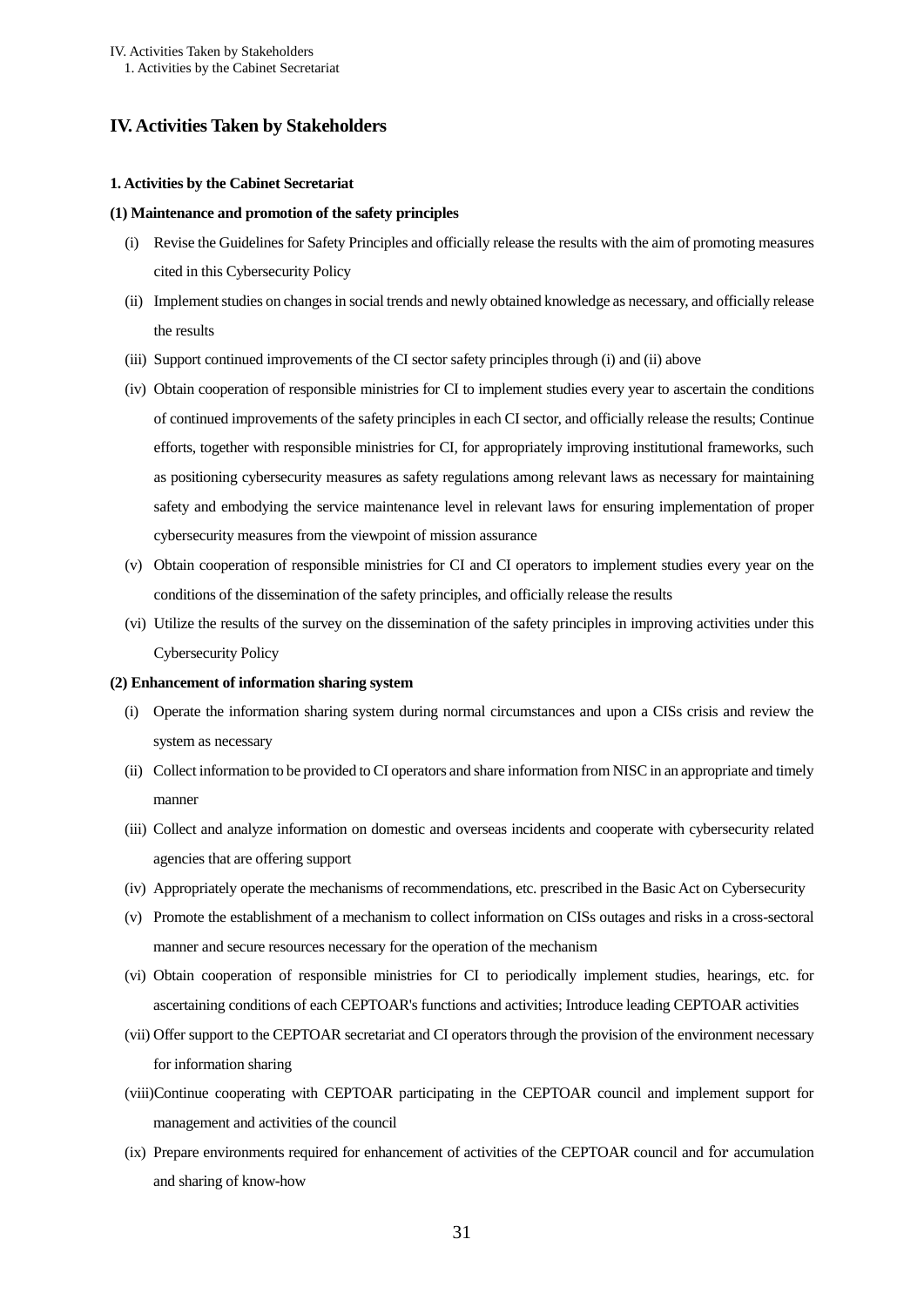- (x) Individually make collaboration with cyberspace-related operators as necessary to provide appropriate information on a timely basis in the event of CISs outages
- (xi) Provide appropriate information on a timely basis to businesses in and outside CI sectors that are newly incorporated in the scope of information sharing

#### **(3) Enhancement of incident response capability**

- (i) Obtain information on other ministries' exercises and training for CISs outage responses and consider means for collaboration with other ministries
- (ii) Obtain cooperation of responsible ministries for CI to provide opportunities for verification of CEPTOAR information communication functions (CEPTOAR training), periodically or upon requests from CEPTOARs
- (iii) Plan cross-sectoral exercise scenarios, implementation methods and verification issues, etc. and implement cross-sectoral exercises
- (iv) Study measures for improving cross-sectoral exercises
- (v) On occasions of cross-sectoral exercises, ascertain conditions of risk analysis results verification, early recovery procedures implemented by CI operators during CISs outages, and IT-BCP etc. studies, and provide the results to exercise participants
- (vi) Collect, accumulate and provide knowledge related to cross-sectoral exercise implementation methods, etc. (development of a virtual exercise environment, etc.)
- (vii) Diffuse and spread knowledge related to CIP gained from cross-sectoral exercises
- (viii)Promote individual human resources development as company-wide activities through encouraging implementation of exercise scenarios beyond duties and positions

#### **(4) Risk management and preparation of incident readiness**

- (i) The following activities relating to risk assessment for the Olympic and Paralympic games a. Provide the Risk Assessment Guidelines for Mission Assurance to entities conducting relevant risk assessment b. Independently or jointly hold briefing sessions and lectures concerning risk assessment
- (ii) Generalize the Risk Assessment Guidelines for Mission Assurance so that they can be utilized by CI operators in their risk assessment also in normal times and improve the Manual for Prioritization of Information Security Measures as necessary
- (iii) Provide the results of the studies and analyses in this policy as data to be reflected in CI operators' risk assessment and development of the safety principles
- (iv) Utilize the results of the studies and analyses in this policy as data to be reflected in other activities under this Cybersecurity Policy
- (v) Offer support as necessary for promoting risk communication and consultation of CI operators among internal stakeholders
- (vi) Support risk communication and consultation of CI operators via the CEPTOAR council and through crosssectoral exercises
- (vii) Offer support to CI operators such as through compiling and presenting points to be incorporated in BCPs and contingency plans and viewpoints for verifying their effectiveness based on the concept of mission assurance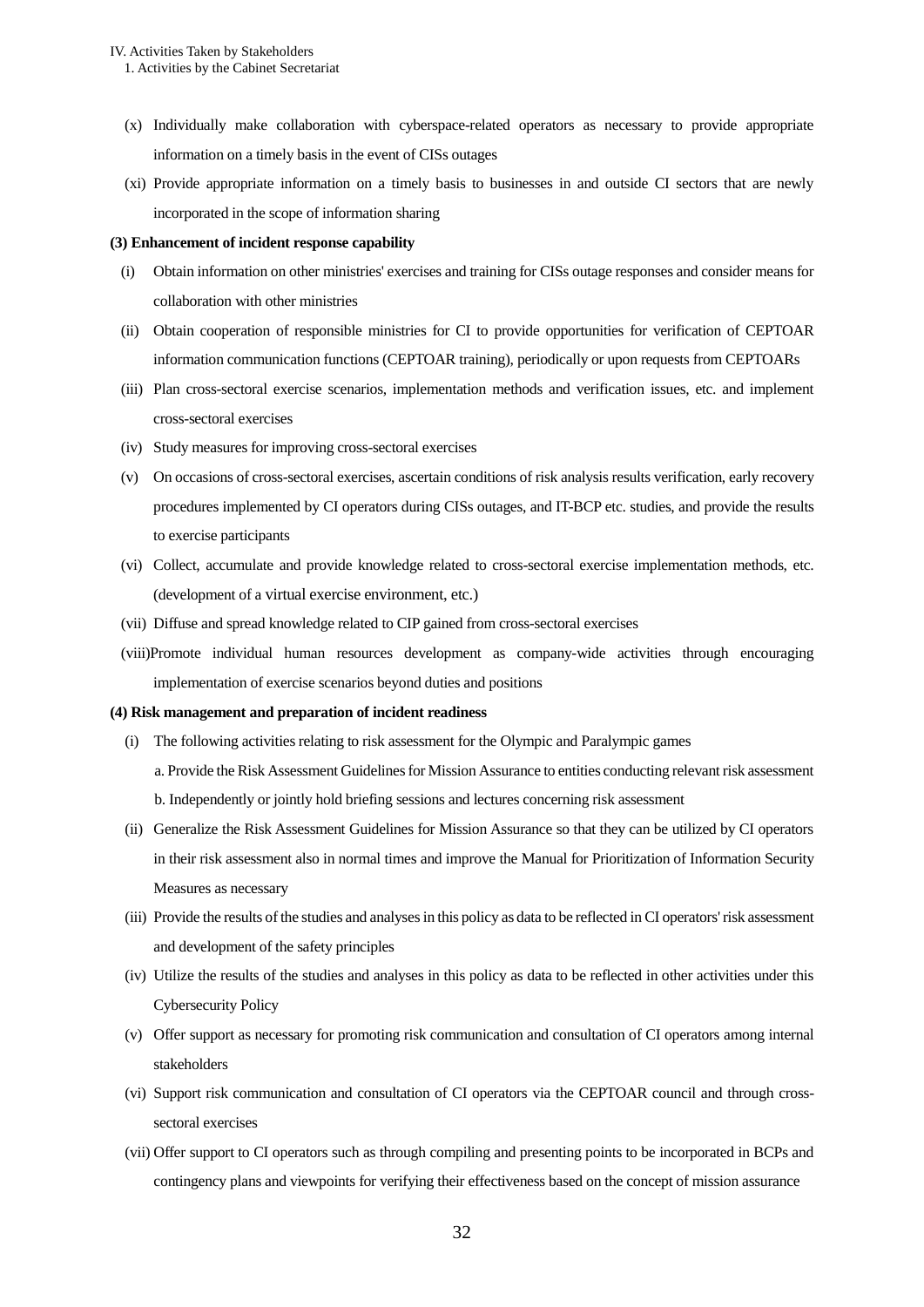- (viii)Build a core organization responsible for the sharing of incident information among stakeholders ahead of the Olympic and Paralympic games
- (ix) Compile key points for audits concerning risk management and incident readiness and provide them to CI operators

# **(5) Enhancement of the basis for CIP**

- (i) Continue efforts for reviewing the scope of protection including supply chains and continuously offer cooperation and proposals for initiatives by relevant ministries (not limited to responsible ministries for CI), in light of the necessity of "protection as plane" for mission assurance
- (ii) Carry out PR activities through providing information on the website, issuing newsletters and holding lectures
- (iii) Listen to public opinions through visit surveys, workshops and seminars
- (iv) Enhance international cooperation through active utilization of bilateral, inter-regional and multilateral frameworks
- (v) Actively provide case examples and best practices obtained through international cooperation to domestic stakeholders
- (vi) In collaboration with responsible ministries for CI, make appeals to the top management of CI operators and obtain knowledge therefrom at the same time to utilize such knowledge in improving activities under this Cybersecurity Policy
- (vii) Compile relevant documents for common reference by stakeholders and issue the compiled documents as a collection of regulations for the purpose of equalizing the knowledge base of stakeholders involved in CIP
- (viii) Compile relevant regulations and make them visible
- <span id="page-36-0"></span>(ix) Encourage CI operators to use products certified under a third-party certification system

# **2. Activities by Responsible Ministries for CI**

### **(1) Maintenance and promotion of the safety principles**

- (i) Provide information, etc. related to the safety principles that can be newly positioned as the Guidelines for Safety Principles to the Cabinet Secretariat
- (ii) When the relevant ministry has established the safety principles, it should revise them as necessary, in addition to implementing periodic analysis and verification thereof; Continue efforts, together with the Cabinet Secretariat, for appropriately improving institutional frameworks as necessary for maintaining safety, by means such as through positioning cybersecurity measures as safety regulations among relevant laws and embodying the service maintenance level in relevant laws for ensuring implementation of proper cybersecurity measures from the viewpoint of mission assurance
- (iii) Support the analysis and verification of the safety principles for each CI sector
- (iv) Promote dissemination of the safety principles among CI operators including environmental arrangement for packaging measures
- (v) Cooperate with the Cabinet Secretariat every year with its efforts to ascertain the conditions of continued improvements of the safety principles, etc.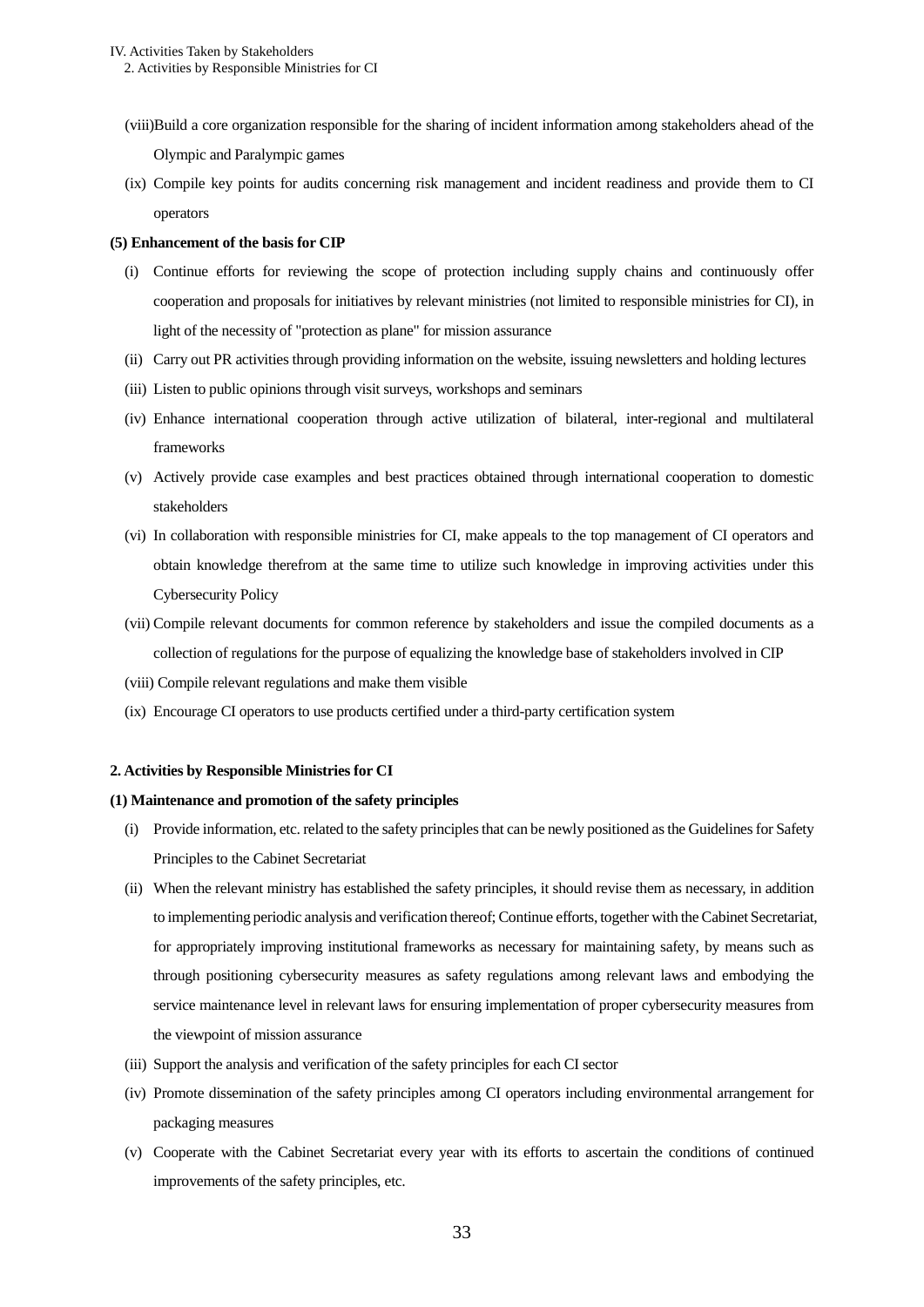(vi) Cooperate with the Cabinet Secretariat every year with a survey on the dissemination of the safety principles, etc.

# **(2) Enhancement of information sharing system**

- (i) Cooperate with the Cabinet Secretariat and operate the information sharing system during normal circumstances and upon a CISs crisis
- (ii) Maintain a system of close information sharing with CI operators and review it as necessary
- (iii) Carry out information sharing to the Cabinet Secretariat regarding reports related to system failures received from CI operators
- (iv) Cooperate with the Cabinet Secretariat with surveys and hearings for ascertaining the conditions of activities and functions of each CEPTOAR
- (v) Support the development of CEPTOAR functions
- (vi) Support the CEPTOAR council
- (vii) Implement opinion exchanges, etc. when requested by the CEPTOAR council, etc.
- (viii)Cooperate with the CEPTOAR council and CI operators with their information sharing activities

# **(3) Enhancement of incident response capability**

- (i) Cooperate when the Cabinet Secretariat provides opportunities for verification of information communications functions (CEPTOAR training)
- (ii) Cooperate with planning of cross-sectoral exercise scenarios, implementation methods and verification issues, etc. and implementation of cross-sectoral exercises
- (iii) Participate in cross-sectoral exercises
- (iv) Support CEPTOARs and CI operators in their participation in cross-sectoral exercises
- (v) Cooperate with study of measures for improving cross-sectoral exercises
- (vi) Utilize results of cross-sectoral exercises in policies as necessary
- (vii) Cooperate with mutual collaboration between exercises and training which contribute to CIP implemented by responsible ministries for CI and cross-sectoral exercises

# **(4) Risk management and preparation of incident readiness**

- (i) Cooperate with the Cabinet Secretariat, CI operators and other stakeholders in their risk assessment looking toward the Olympic and Paralympic games
- (ii) Cooperate with the Cabinet Secretariat in disseminating the generalized Risk Assessment Guidelines for Mission Assurance and the improved Manual for Prioritization of Information Security Measures to CI operators and in otherwise promoting the dissemination of risk assessment
- (iii) Provide the Cabinet Secretariat with information related to targets of studies and analyses in this policy and information needed for the relevant studies and analyses; If studies and analyses conducted by responsible ministries for CI relate to studies and analyses in this policy, make collaboration with the Cabinet Secretariat as necessary
- (iv) Utilize the results of the studies and analyses in concrete activities
- (v) Support risk communication and consultation of CI operators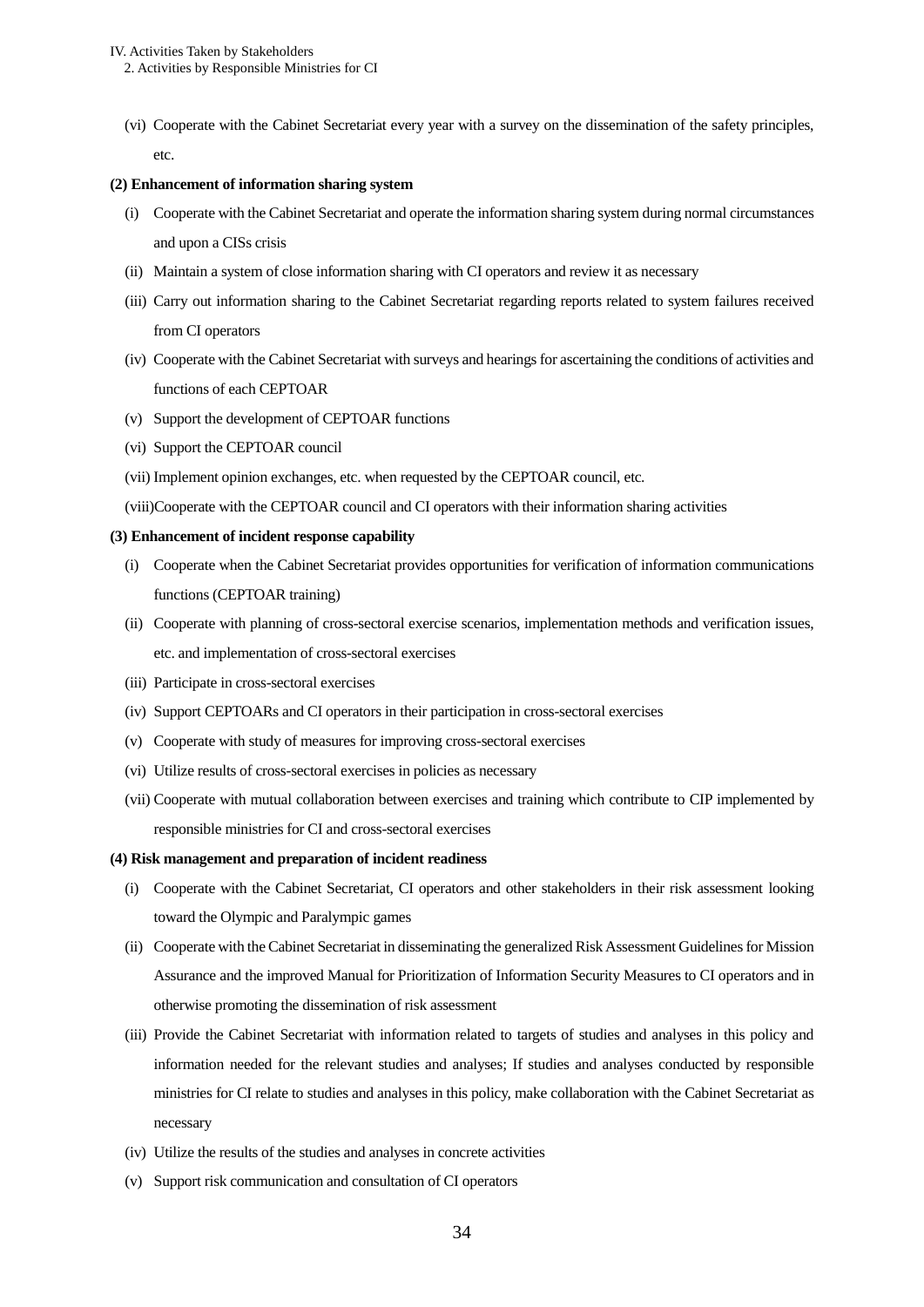(vi) Offer support to CI operators as necessary for their efforts for developing incident preparedness and monitoring and review

# **(5) Enhancement of the basis for CIP**

- (i) Cooperate with the Cabinet Secretariat and enhance international cooperation through active utilization of bilateral, inter-regional and multilateral frameworks
- (ii) Cooperate with the Cabinet Secretariat and actively provide domestic stakeholders with case examples, best practices and other items acquired through international cooperation
- (iii) Cooperate with the Cabinet Secretariat and make appeals to the top management of CI operators
- (iv) Cooperate with the Cabinet Secretariat and compile relevant regulations and make them visible
- (v) Continue efforts for achieving "protection as plane" for mission assurance
- (vi) Support development of cybersecurity experts through related exercises and education
- <span id="page-38-0"></span>(vii) Encourage CI operators to use products certified under a third-party certification system

# **3. Activities by Cybersecurity Related Ministries**

# **(1) Enhancement of information sharing system**

- (i) Cooperate with the Cabinet Secretariat and operate the information sharing system during normal circumstances and upon a CISs crisis
- (ii) Collect information, etc. related to attack methods and recovery methods and carry out information sharing to the Cabinet Secretariat
- <span id="page-38-1"></span>(iii) Implement opinion exchanges, etc. when requested by the CEPTOAR council, etc.

### **4. Activities by Crisis Management Ministries and Disaster Prevention Related Ministries**

# **(1) Enhancement of information sharing system**

- (i) Cooperate with the Cabinet Secretariat and operate the information sharing system during normal circumstances and upon a CISs crisis
- (ii) Collect disaster information, terrorism related information, etc.
- (ii) Carry out information sharing to the Cabinet Secretariat as necessary
- (iv) Implement opinion exchanges, etc. when requested by the CEPTOAR council, etc.

### **(2) Enhancement of incident response capability**

- (i) Cooperate with planning of cross-sectoral exercise scenarios, implementation methods and verification issues, etc. and implementation of cross-sectoral exercises
- (ii) Cooperate with study of measures for improving cross-sectoral exercises
- (iii) Cooperate as necessary with mutual collaboration between exercises and training which contribute to CIP implemented by responsible ministries for CI and cross-sectoral exercises
- (iv) Implement support measures for improving CISs outage response capability when requested by CI operators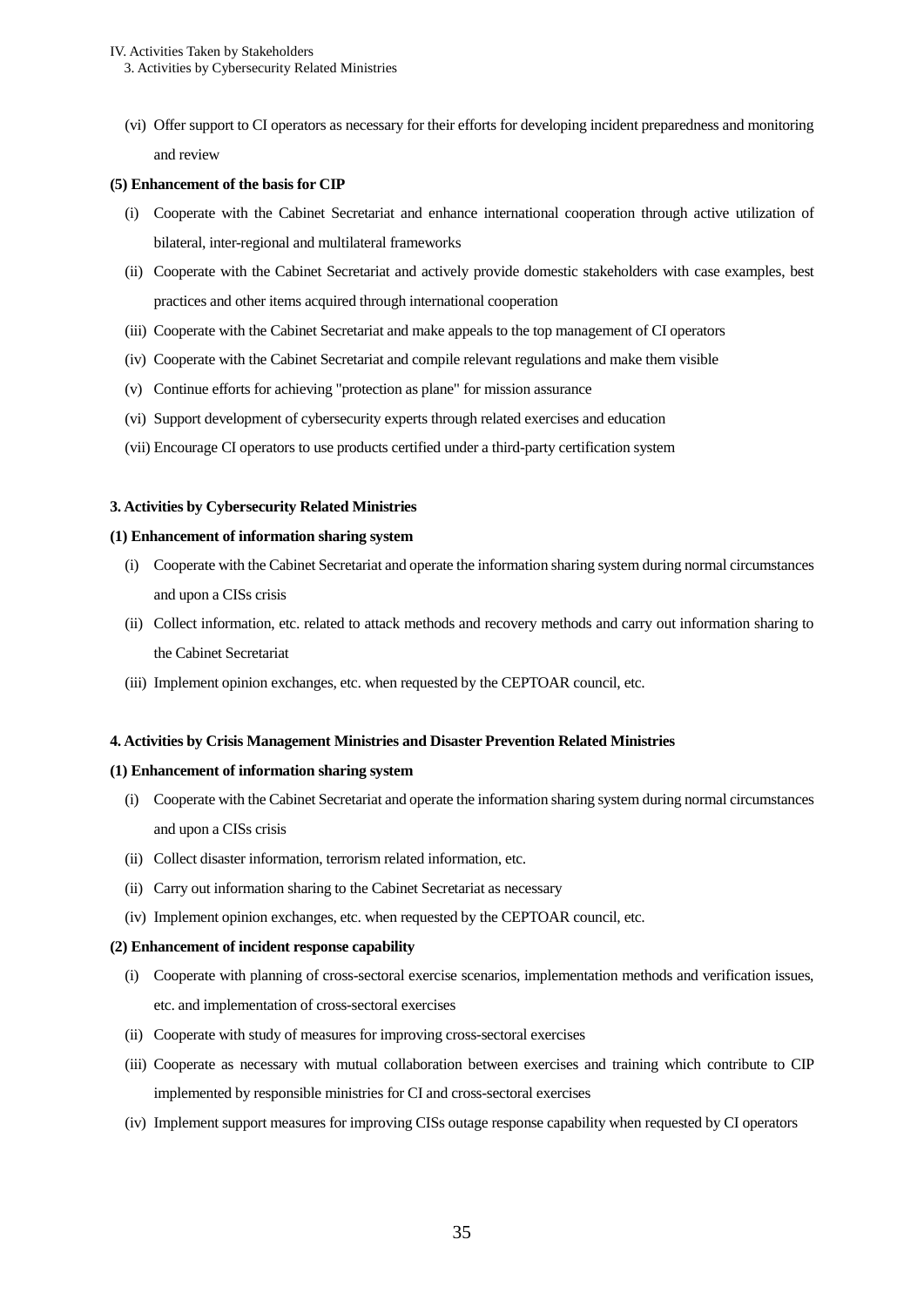IV. Activities Taken by Stakeholders 5. Voluntary Activities by CI Operators

#### <span id="page-39-0"></span>**5. Voluntary Activities by CI Operators**

#### **(1) Maintenance and promotion of the safety principles**

- (i) When the relevant operator has established the safety principles, it should revise them as necessary, in addition to implementing periodic analysis and verification thereof
- (ii) When the relevant operator has established the safety principles, it should cooperate with the Cabinet Secretariat every year with its efforts to ascertain the conditions of continued improvements of the safety principles, etc.
- (iii) Consider environmental arrangement for packaging and implementing cybersecurity measures based on the safety principles
- (iv) Identify issues from operation of cybersecurity measures, internal and external audits, environmental change studies/analysis results related to IT, exercises/training and response to CISs outages, and continually amend the safety principles through risk assessment
- (v) Cooperate with the Cabinet Secretariat every year with a survey on the dissemination of the safety principles, etc.

#### **(2) Enhancement of information sharing system**

- (i) Cooperate with the CEPTOAR council, CEPTOARs, responsible ministries for CI, and the Cabinet Secretariat and operate the information sharing system during normal circumstances and upon a CISs crisis
- (ii) Carry out information sharing to NISC regarding system failures
- (iii) Collect information, etc. related to attack methods and recovery methods
- (iv) Carry out supplemental information sharing based on consensus with the cybersecurity related agencies
- (v) Carry out activities at the CEPTOAR council
- (vi) Rating of seriousness of cases involving IT and OT

## **(3) Enhancement of incident response capability**

- (i) Utilize verification of information communication functions (CEPTOAR training) provided by the Cabinet Secretariat and enhance own information sharing systems
- (ii) Cooperate with planning of cross-sectoral exercise scenarios, implementation methods and verification issues, etc. and implementation of cross-sectoral exercises
- (iii) Participate in cross-sectoral exercises
- (iv) Cooperate with study of measures for improving cross-sectoral exercises
- (v) Utilize the results of cross-sectoral exercises for own procedures for early recovery in the event of ICSs outages and IT-BCP etc. as necessary

#### **(4) Risk management and preparation of incident readiness**

- (i) When the relevant operator conducts risk assessment for the Olympic and Paralympic games, conduct said risk assessment and implement required responses based on the results thereof; Make necessary collaboration with the Cabinet Secretariat and other stakeholders, such as information sharing and opinion exchanges, in this process
- (ii) Promote and strengthen risk assessment based on the concept of mission assurance; Ensure allocation of resources and develop own organizational structure required therefor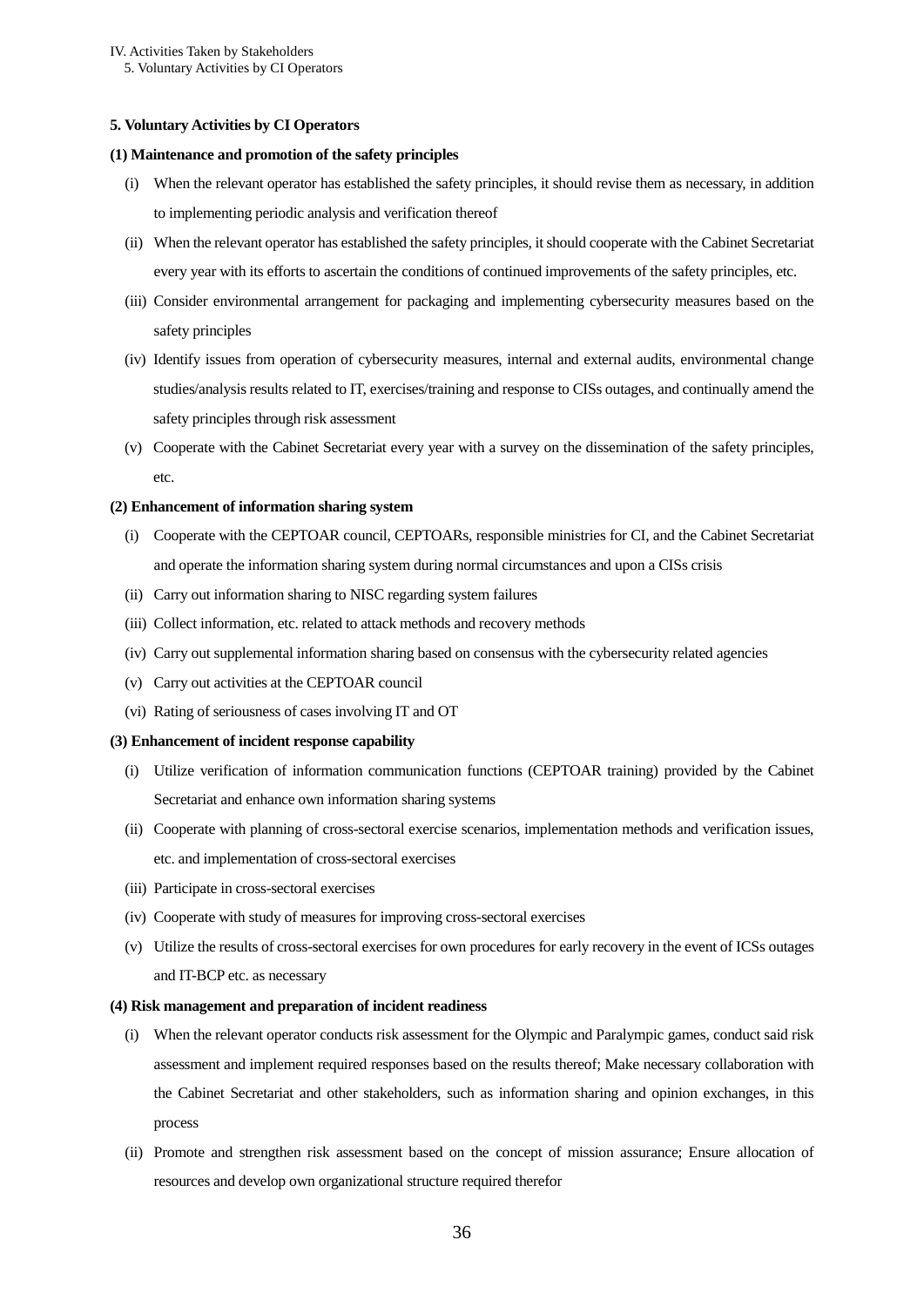- (iii) Utilize the reference information provided as the results of the studies and analyses in this policy in own risk assessment
- (iv) Carry out the following for promoting and strengthening risk communication and consultation among stakeholders directly or indirectly involved in risk management in providing CI services
	- a. Enhance risk communication and consultation among top management, cybersecurity departments, departments responsible for information systems and control systems, user departments, and other internal stakeholders; Ensure allocation of resources and develop own organizational structure required therefor
	- b. Enhance risk communication and consultation among stakeholders by fully utilizing opportunities for information sharing, such as the CEPTOAR council and cross-sectoral exercises
- (v) Propose environmental changes and risk sources which are difficult to analyze oneself but are worth studying and analyzing as targets for the studies and analyses in this policy
- (vi) Participate in the discussion and examination of the studies and analyses in this policy
- (vii) Carry out the following for developing incident readiness
	- a. Develop BCPs and contingency plans based on the concept of mission assurance, create an organizational structure for implementing these plans, and verify their effectiveness
	- b. When the relevant operator conducts risk assessment for the Olympic and Paralympic games, cooperate with stakeholders with relationships to the core organization responsible for incident information sharing (the "Olympic and Paralympic CSIRT (provisional title)")
- (viii) Promote the strengthening of monitoring and review, such as the implementation of internal audits based on key points for audits provided by the Cabinet Secretariat (including audits voluntarily outsourced to external organizations)

# **(5) Enhancement of the basis for CIP**

- (i) Promote diversified and multilateral international cooperation by ascertaining overseas trends through expansion of domestic CI operators' initiatives related to cybersecurity measures to foreign companies in the same industry
- (ii) Understand the necessity of the matters indicated in "Responsibility of CI operators' executives and senior managers" and implement them
- (iii) Cooperate with the Cabinet Secretariat and compile relevant regulations and make them visible
- (iv) Consider the use of products certified under a third-party certification system for control systems and related equipment
- (v) Secure and allocate management resources, such as budgets, systems and personnel, necessary for cybersecurity measures in a planned manner

# <span id="page-40-0"></span>**6. Voluntary Activities by CEPTOARs and the CEPTOAR Secretariat**

# **(1) Enhancement of information sharing system**

- (i) Cooperate with the CEPTOAR council, CI operators, responsible ministries for CI, and the Cabinet Secretariat and operate the information sharing system during normal circumstances and upon a CISs crisis
- (ii) Carry out information sharing from NISC to CI operators in accordance with the information handling rules for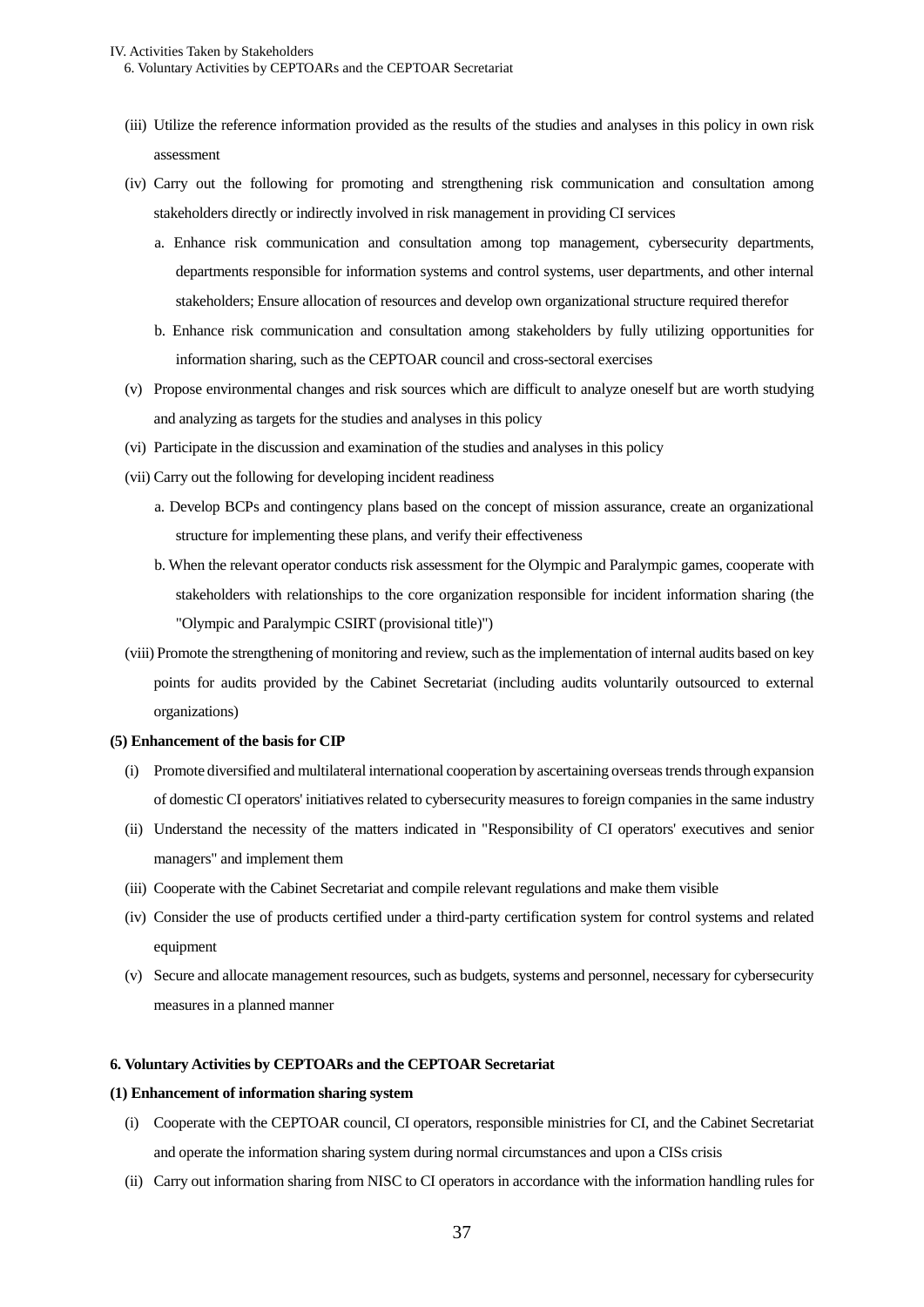# IV. Activities Taken by Stakeholders

7. Voluntary Activities by the CEPTOAR Council

information provided from the Cabinet Secretariat

- (iii) Regarding reports from CI operators, provide them to responsible ministries for CI via the CEPTOAR secretariat after data anonymization as necessary, and also provide them to constituent members, thereby strengthening respective CEPTOARs' information sharing system
- (iv) Carry out supplemental information sharing based on consensus with the cybersecurity related agencies
- (v) Enhance and develop CEPTOAR functions
- (vi) Cooperate with the Cabinet Secretariat with surveys and hearings for ascertaining the conditions of activities and functions of each CEPTOAR
- (vii) Participate in the CEPTOAR council

#### **(2) Enhancement of incident response capability**

- (i) Carry out periodic verification of information communication functions
- (ii) Support CI operators' participation in cross-sectoral exercises and development of the results thereof
- (iii) Participate in cross-sectoral exercises

#### **(3) Risk management and preparation of incident readiness**

(i) Support independent initiative of CI operators that make up own CEPTOAR; Cooperate with the Cabinet Secretariat, responsible ministries for CI, other CEPTOARs, etc. as necessary

#### **(4) Enhancement of the basis for CIP**

(i) Positively offer cooperation for the review of the CIP scope to include supply chains for achieving "protection as plane" for mission assurance

#### <span id="page-41-0"></span>**7. Voluntary Activities by the CEPTOAR Council**

# **(1) Enhancement of information sharing system**

- (i) Cooperate with respective CEPTOARs and operate the information sharing system during normal circumstances and upon a CISs crisis
- (ii) Carry out arrangement of information to be shared and sharing methods
- (iii) Promote cross-sectoral information sharing through sharing of specific examples of mutual understanding and best practices
- (iv) In order to strengthen cooperative relationships with stakeholders, hold opinion exchanges to promote sharing of the situational awareness of both parties based on requests from government organizations or based on own proposals

#### **(2) Enhancement of incident response capability**

(i) Participate in cross-sectoral exercises as necessary

#### <span id="page-41-1"></span>**8. Voluntary Activities by Cybersecurity Related Agencies**

## **(1) Enhancement of information sharing system**

(i) Cooperate with the Cabinet Secretariat and operate the information sharing system during normal circumstances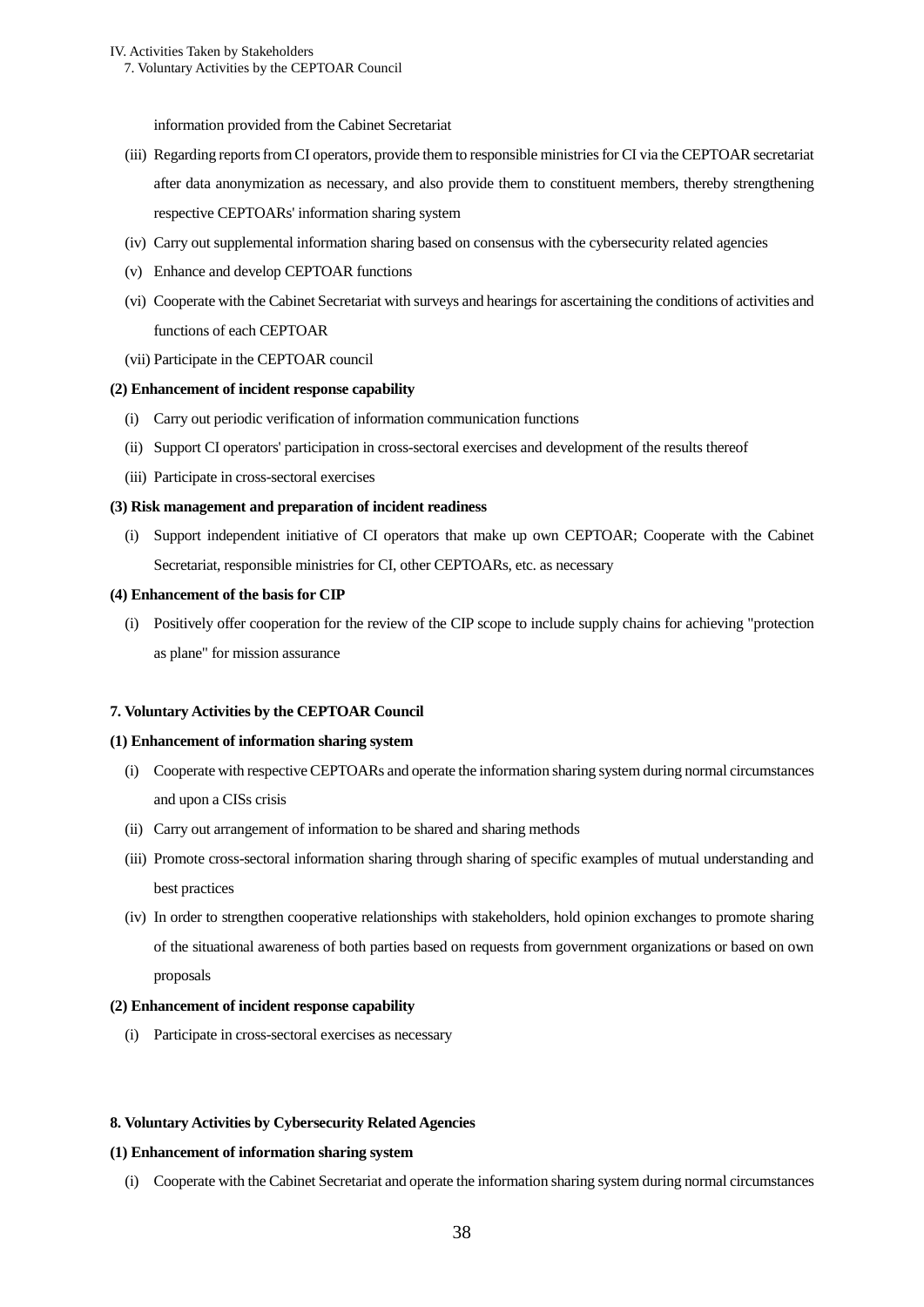#### IV. Activities Taken by Stakeholders

9. Voluntary Activities by Cyberspace-related Operators

and upon a CISs crisis

- (ii) Collect information, etc. related to attack methods and recovery methods and carry out information sharing to the Cabinet Secretariat
- (iii) Carry out supplemental information sharing based on consensus with the CI operators or CEPTOARs and also share the relevant information with stakeholders after data anonymization if consent of data sources is obtained
- (iv) Cooperate with the Cabinet Secretariat with the examination of enhancement of analysis functions
- (v) Implement opinion exchanges, etc. when requested by the CEPTOAR council

## **(2) Enhancement of incident response capability**

(i) Provide information related to CISs outage case examples required for cross-sectoral exercises to the Cabinet Secretariat

# **(3) Risk management and preparation of incident readiness**

(i) Support independent initiative of CI operators that make up CEPTOARs; Cooperate with the Cabinet Secretariat, responsible ministries for CI, etc. as necessary

# **(4) Enhancement of the basis for CIP**

- (i) Cooperate with the Cabinet Secretariat and enhance international cooperation through active utilization of bilateral, inter-regional and multilateral frameworks
- (ii) Cooperate with the Cabinet Secretariat and actively provide case examples, best practices and other items acquired through international cooperation to domestic stakeholders

#### <span id="page-42-0"></span>**9. Voluntary Activities by Cyberspace-related Operators**

#### **(1) Enhancement of information sharing system**

- (i) Cooperate with the Cabinet Secretariat with the initiatives for preparing information to be subject to sharing and sharing methods for said information
- (ii) Carry out proactive information sharing to the Cabinet Secretariat during normal circumstances and upon a CISs crisis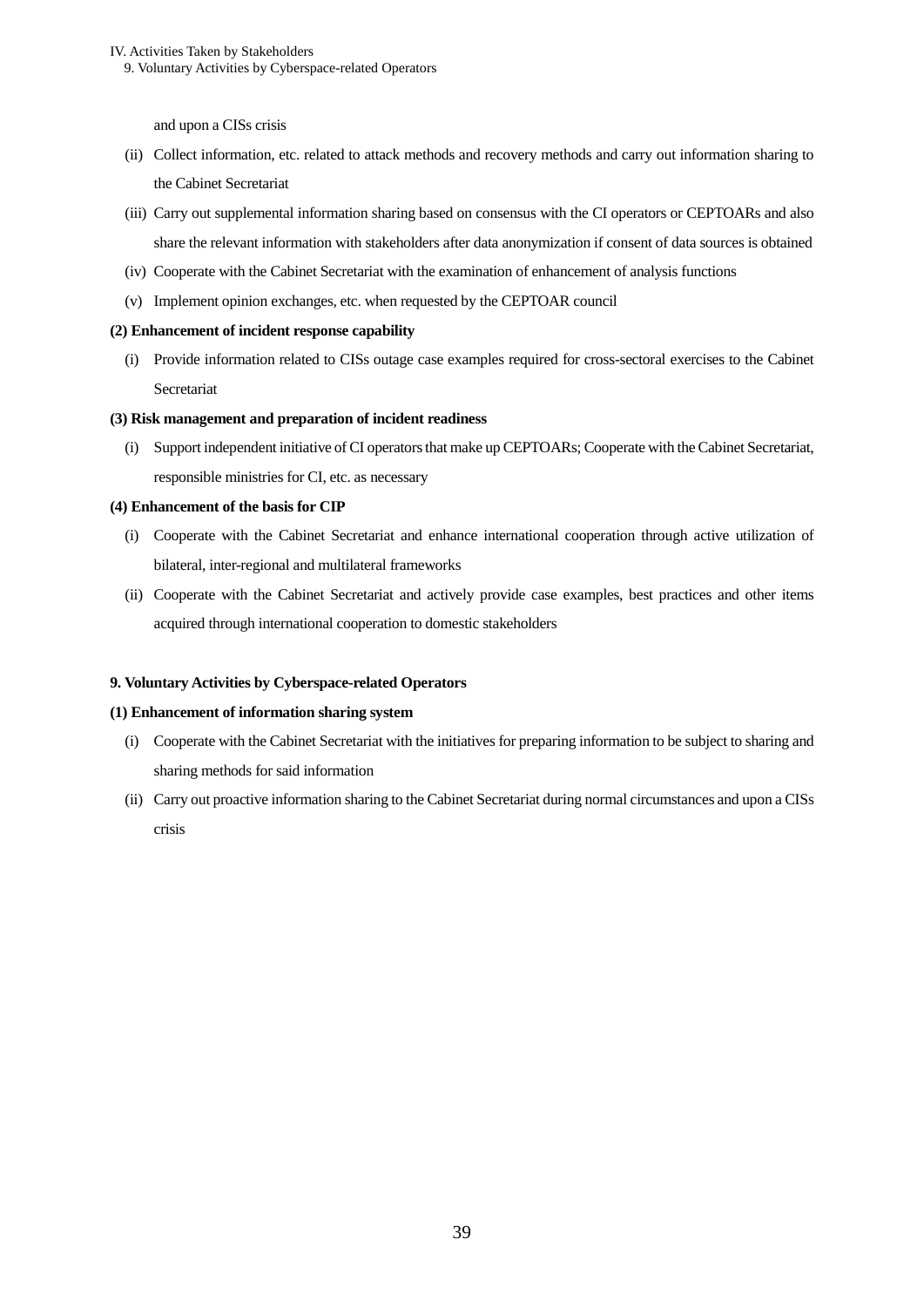1. Assessment of This Cybersecurity Policy

## <span id="page-43-0"></span>**V. Assessment and Verification**

Assessment and verification of this Cybersecurity Policy are conducted from the following two perspectives.

○ Assessment from the perspective of measuring the outcome

Assessment is conducted from the perspective of measuring to what extent society has come closer to the envisaged future through activities based on this Cybersecurity Policy. Assessment here means to check the validity of activities based on this Cybersecurity Policy in light of the achievements during the term of this Cybersecurity Policy (goals of this Cybersecurity Policy) in the process of reaching the envisaged future (ultimate purpose of the Cybersecurity Policy) and extract issues to be addressed for the purpose of improving individual policies.

○ Verification from the perspective of measuring the output

Verification is conducted from the perspective of measuring the results brought about by individual activities based on this Cybersecurity Policy with the aim of ensuring their steady progress and continued improvements. Verification here means to check the progress of individual activities during each fiscal year objectively using prescribed indicators and decide basic policies from the following fiscal year onward.

#### <span id="page-43-2"></span><span id="page-43-1"></span>**1. Assessment of This Cybersecurity Policy**

#### **1.1 Assessment**

Assessment from the perspective of measuring the outcome (assessment of this Cybersecurity Policy) is conducted in light of the goals of this Cybersecurity Policy. Considering that the outcome is brought about as a result of mutually related various initiatives based on this Cybersecurity Policy, assessment should be conducted not for each policy separately but for the entirety of measures contributing to CIP, in other words, comprehensively for the overall framework of this Cybersecurity Policy.

Assessment of this Cybersecurity Policy is conducted by the Cybersecurity Strategic Headquarters, and surveys and reviews necessary therefor are conducted by the CI Expert Committee with cooperation of responsible ministries for CI.

Assessment of the Cybersecurity Policy is generally conducted once every three years, in principle, because assessment of annual changes cannot easily lead to improvements due to the nature of the Cybersecurity Policy. However, as the Olympic and Paralympic games are scheduled in 2020, this Cybersecurity Policy should be assessed on a timely basis. This principle of conducting assessment once every three years does not apply when any significant changes beyond expectations occur in social trends, etc.

#### <span id="page-43-3"></span>**1.2 Envisaged future**

#### **1.2.1 Outline of the envisaged future**

The future images expected to be realized through the initiatives based on this Cybersecurity Policy are as follows.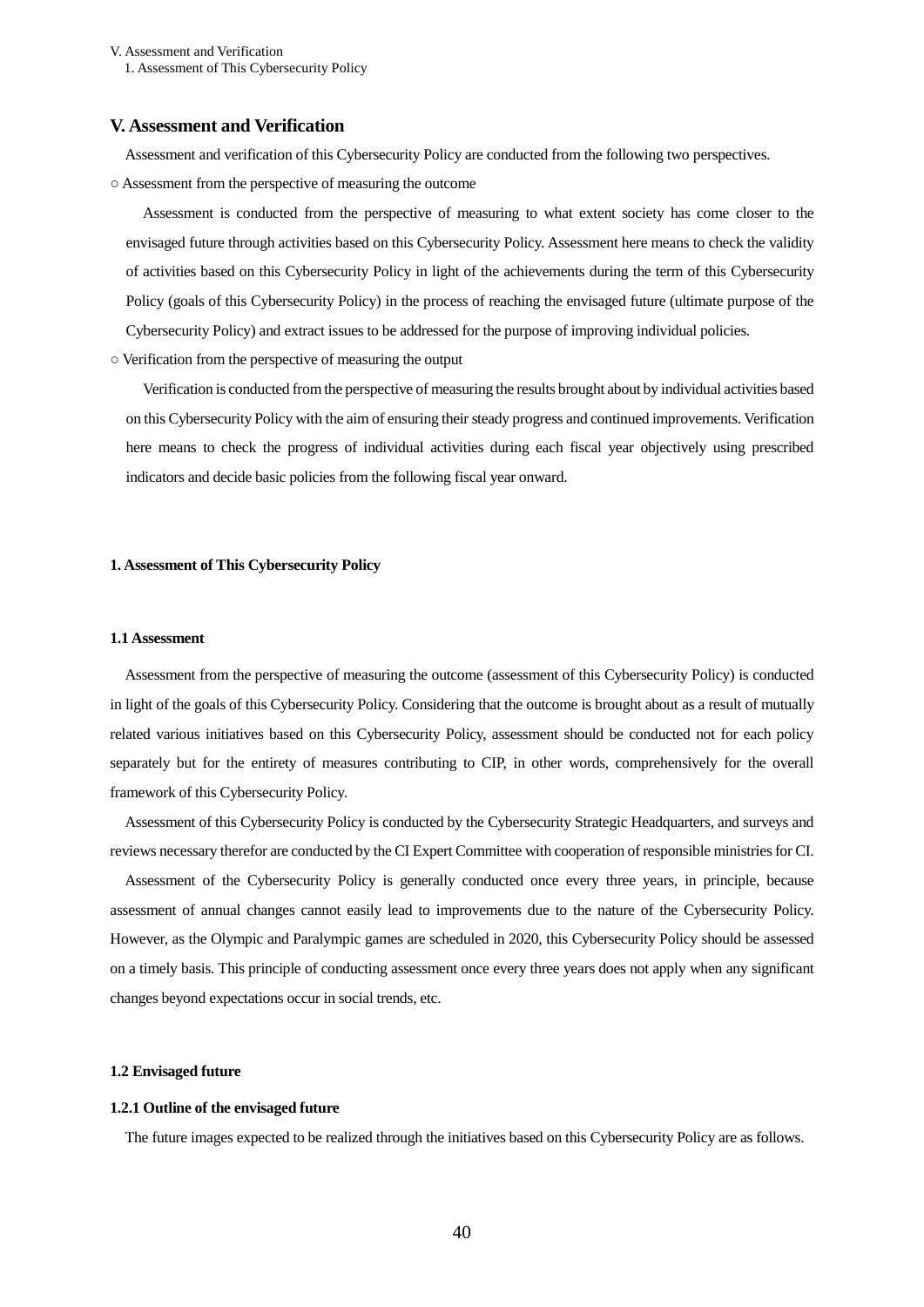1. Assessment of This Cybersecurity Policy

- Voluntary activities based on each stakeholder's awareness of their responsibilities are disseminated as their respective code of conduct and such behavior contributes to forming cybersecurity culture.
- Stakeholders communicate with each other on a regular basis with the aim of strengthening measures in preparation for any CISs outages and are making improvements to their measures constantly in order to reflect experience concerning incident responses in their future efforts.
- The fact that stakeholders are collaboratively making efforts for CIP is widely understood by the general public and this gives them peace of mind. Well-established communication among diverse stakeholders enables them to take calm responses in the event of CISs outage.
- These efforts are publicized as the Cybersecurity Policy and are assessed regularly and revised properly as needed.
- These efforts being made by stakeholders have become steadily rooted as measures contributing to the sustainable development of society.

#### **1.2.2 Detailed future visions for respective stakeholders**

#### **(1) For all stakeholders**

Detailed future visions common to all stakeholders are as follows.

- Stakeholders possess accurate awareness of their own status and independently establish their own activity goals.
- All required initiatives are progressing and periodic verification is carried out individually on the progress of one's own measures and policies. Stakeholders are also able to proactively cooperate with other stakeholders, while mutually maintaining an understanding of their activity conditions.
- In responses during CISs outages, stakeholders understand who should collect what kinds of information, with whom they should share what kinds of information, and what they themselves should do in accordance with the scale of the CISs outages.
- In addition to independent responses, stakeholders are able to carry out controlled responses in collaboration with other stakeholders as necessary.

# **(2) CI operators**

Detailed future visions for CI operators are as follows.

- The following matters related to cybersecurity governance are fully disseminated among CI operators.
	- -Cybersecurity measures are examined not just from information system construction and operation perspectives, but also from a business management perspective.
	- -CI operators have put in place a system that allows appropriate involvement of each of the parties responsible for system construction and operation and business management.
	- -CI operators understand what measures they themselves should implement in accordance with the CI services they should protect and their service maintenance level.
	- -CI operators are endeavoring to disclose information on their approach to cybersecurity measures during normal times and their responses upon occurrence of an incident.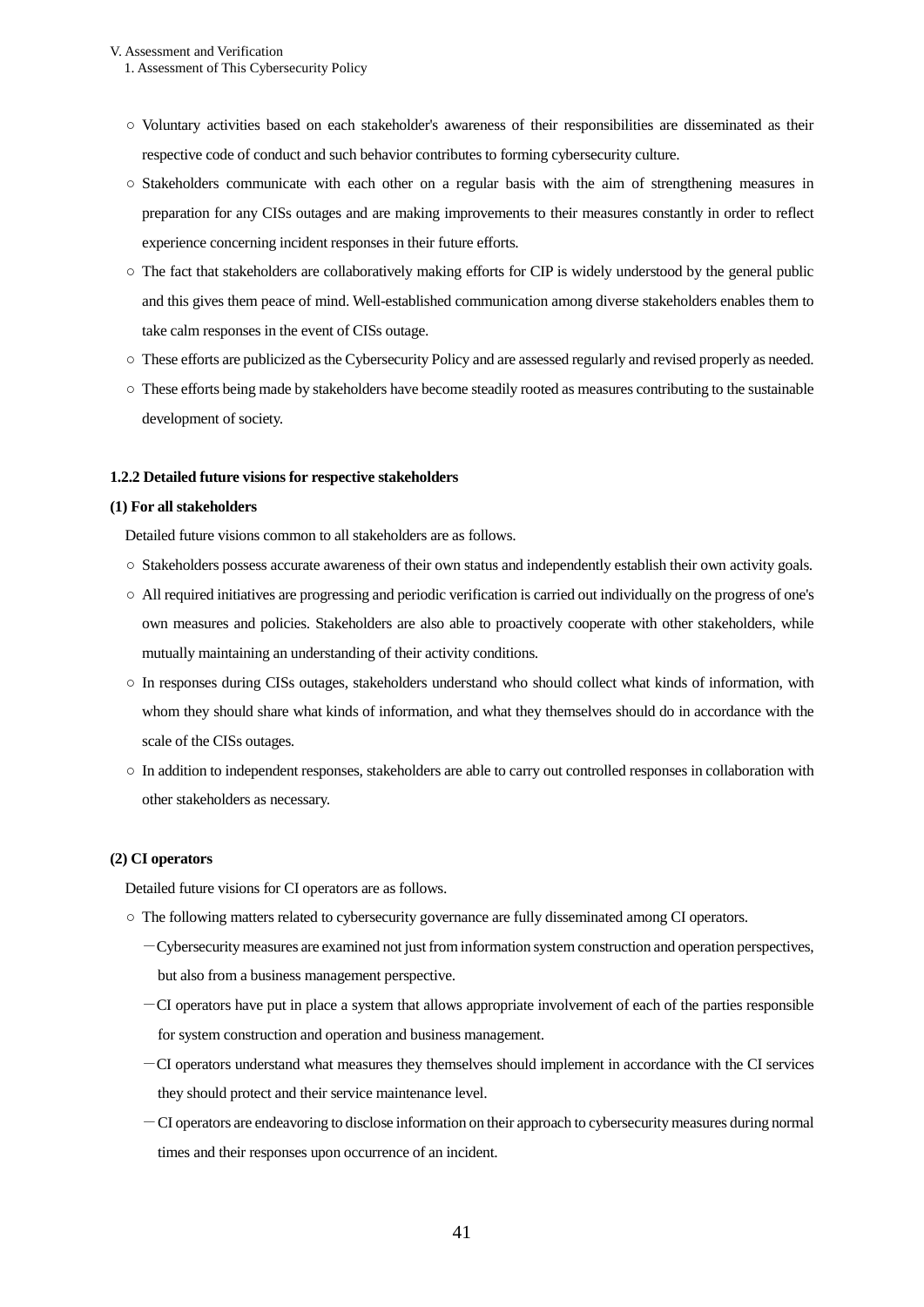1. Assessment of This Cybersecurity Policy

- -The attitude to share information as much as possible for enhancing the levels of cybersecurity measures is positively evaluated as a common value.
- -CI operators share an awareness that the occurrence of CISs outages is not something to be hidden but something that should instead be shared among internal stakeholders involved in cybersecurity measures.
- The following matters related to issue identification, risk assessment and improvement of measures are fully disseminated among CI operators.
	- -Based on this Cybersecurity Policy, stakeholders cooperate to carry out cybersecurity measures and are aware of remaining risks in their own measures and the extent of cybersecurity measures.
	- -Properly detecting changes in risk sources resulting from the development of various measures and environmental changes and changes in risks in relation to CISs outages, CI operators are voluntarily carrying out independent measures and making adjustments as necessary.
	- -CI operators have become able to take appropriate measures in preparation for CISs outages, and as a result, the risk of their serious impact on the national life and socioeconomic activities is minimized to the greatest degree possible.
	- -These initiatives serve as a driving force for the continued improvements of the measures.
- The following matters related to information sharing are fully disseminated among CI operators.
	- -CI operators have information on conditions of the occurrence of CISs outages, and relevant information is shared with external stakeholders through each sector's CEPTOARs and CEPTOAR council as necessary. Official or unofficial cooperation is thus carried out.

#### **(3) Cabinet Secretariat**

Detailed future visions for the Cabinet Secretariat are as follows.

- The Cabinet Secretariat fulfills a comprehensive coordination function for advancing more effective measures. Diverse information which contributes to cybersecurity measures has come to be accumulated at the Cabinet Secretariat through the key policies under this Cybersecurity Policy and cooperation with stakeholders based on relevant information is being mobilized.
- The Cabinet Secretariat has obtained an understanding of risks related to serious risk sources and CISs outages, in particular. When it is difficult for CI operators alone to address such risks, organic cooperation and coordination for studying and implementing resolutions can promptly be organized.

#### <span id="page-45-0"></span>**1.3 Goals of this Cybersecurity Policy**

Goals to be achieved during the term of this Cybersecurity Policy for realizing the envisaged future are as follows.

# **(1) Goals under the key policy "maintenance and promotion of the safety principles"**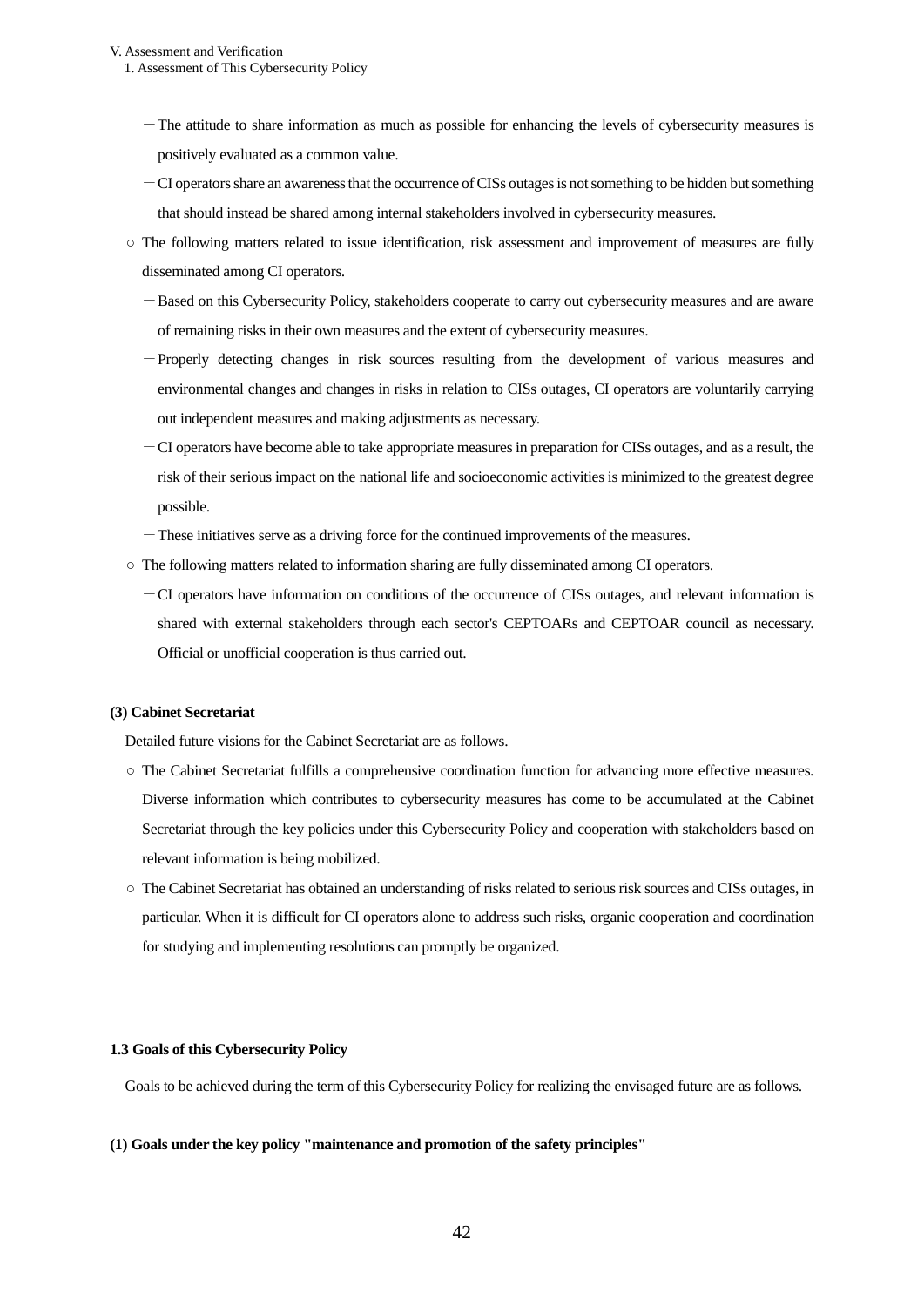V. Assessment and Verification 1. Assessment of This Cybersecurity Policy

The outcome expected under this key policy is that stakeholders involved in cybersecurity measures understand what they themselves should do in accordance with the safety principles and steadily carry out required activities while periodically self-checking the achievements, and such behavior has been established as their code of conduct.

#### **(2) Goals under the key policy "enhancement of information sharing system"**

The outcome expected under this key policy is that CI operators can receive and utilize necessary information through enhancement of information sharing based on the latest information sharing system and information sharing to and from NISC, and strengthening of autonomous activities of each CEPTOAR.

#### **(3) Goals under the key policy "enhancement of incident response capability"**

The outcome expected under this key policy is that CI operators' incident response capability is enhanced through the participation in cross-sectoral exercises and other exercises and training, and resulting verification of the CISs outage early recovery process and IT-BCP, verification of the effectiveness of information sharing among stakeholders required therefor, and technological improvement of response capability.

#### **(4) Goals under the key policy "risk management and preparation of incident readiness"**

The outcome expected under this key policy is that CI operators have come to conduct risk assessment based on the concept of mission assurance in light of new risk sources and risks and have developed their incident readiness through promoting and enhancing their risk management measures, and the overall risk management including these processes functions sustainably and effectively.

#### **(5) Goals under the key policy "enhancement of the basis for CIP"**

The outcome expected under this key policy is as follows.

- Efforts for reviewing the scope of protection are continued in light of the environmental changes and interdependence of sectors inside and outside CI, and activities are promoted in accordance with the conditions of respective operators.
- $\circ$  PR activities aim to broaden the understanding of the general public and people other than stakeholders concerning the framework of the Cybersecurity Policy and are properly carried out in line with technological trends.
- International cooperation, such as information exchanges and assistance and awareness-raising activities, is enhanced through active utilization of bilateral, inter-regional and multilateral frameworks.
- <span id="page-46-0"></span>○ Developed reference of standards and guides has disseminated and been fully utilized by CI operators.

## **1.4 Supplementary studies**

When carrying out assessment of the framework of this Cybersecurity Policy, it is important to carry out comprehensive assessment after appropriately ascertaining the conditions which cannot be completely identified only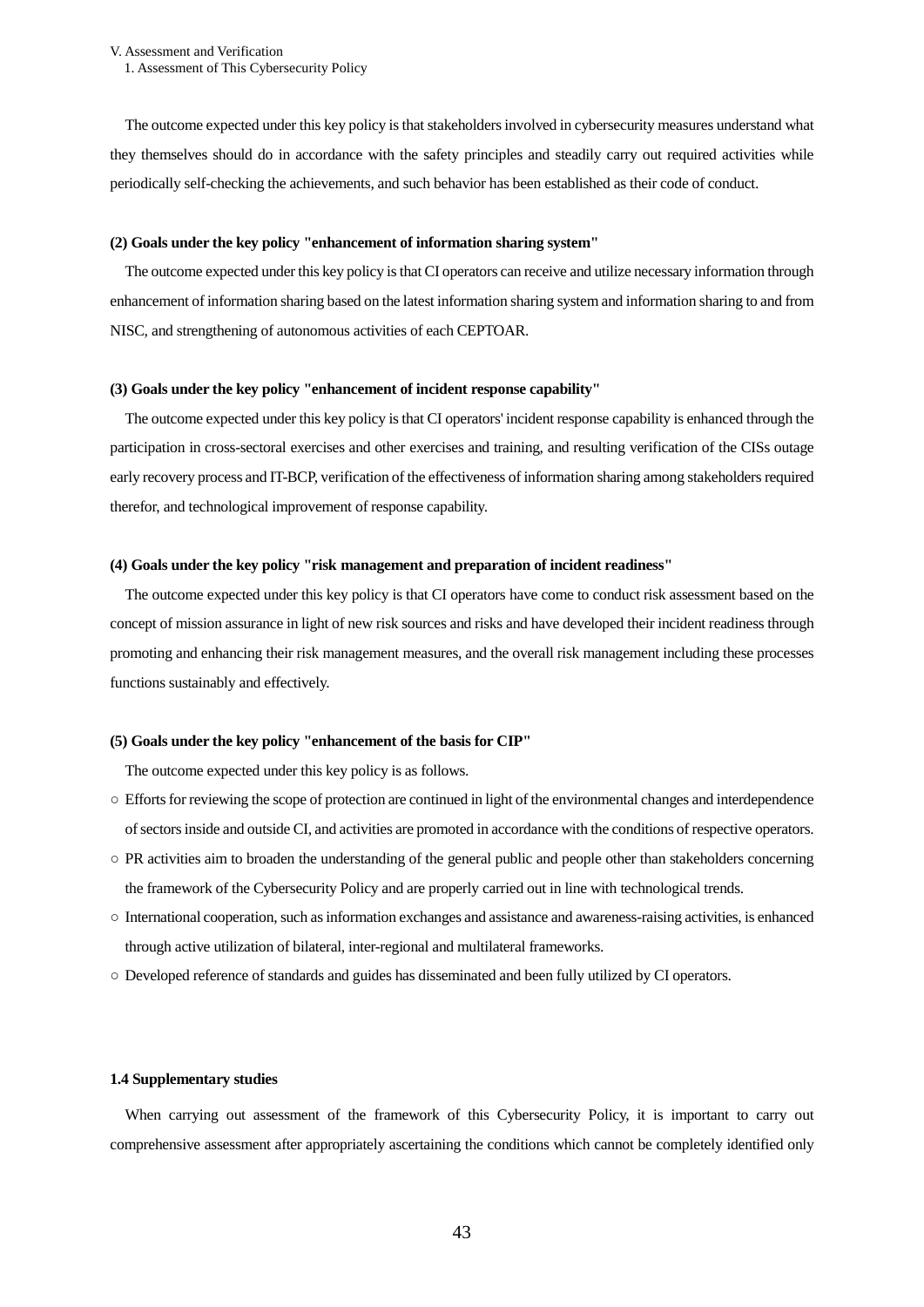through individual outputs and the outcomes of policy groups. For this reason, in order to collect the supplementary information required for assessment, supplementary studies are to be carried out every fiscal year in principle.

Supplementary studies aim to obtain materials for checking the validity of CI operators' initiatives based on this Cybersecurity Policy, such as issues of their cybersecurity measures and good practices, by way of following up samples of their concrete responses to CISs outages.

Study results are to be publicized to the extent possible.

#### <span id="page-47-1"></span><span id="page-47-0"></span>**2. Verification of This Cybersecurity Policy**

# **2.1 Verification**

Verification from the perspective of measuring output (verification of the progress in each fiscal year) is conducted for policy groups indicated in "III. Policies for CIP." Because all of the cybersecurity measures based on this Cybersecurity Policy are multilayered among multiple stakeholders, a wide variety of items can be imagined as indexes for use in verification. However, verification is to be conducted analytically after roughly classifying and setting both indexes to be used for verification of measures under this Cybersecurity Policy taken by CI operators and indexes to be used for verification of policies by government organizations. For the indexes for each measure for CIP policies under this Cybersecurity Policy, it is important to appropriately interpret the meaning of the values rather than to be overlyfocused on the quantity or any fluctuations.

Verification of this Cybersecurity Policy is conducted by the Cabinet Secretariat every fiscal year under the initiative of the Cybersecurity Strategic Headquarters with cooperation of CI operators and responsible ministries for CI. The results are referred to the Cybersecurity Strategic Headquarters after deliberations at the CI Expert Committee.

#### <span id="page-47-2"></span>**2.2 Verification of measures taken by CI operators**

As the party with the most fundamental responsibility for the safe and continuous provision of CI services, CI operators implement cybersecurity measures on a daily basis. In order to continually and steadily improve such initiatives and in order to make government's support for CI operators' initiatives more effective, it is important to objectively verify the outcome of the implemented cybersecurity measures.

Based on the purpose of CIP, i.e., ensuring safe and continuous provision of CI services, the conditions of the countermeasures and responses to CISs outages in each CI sector is to be verified.

Measures of individual CI operators include independent initiatives based on the management decisions of each operator, and it is therefore inappropriate to assess measures through comparison of CISs outage conditions for each CI operator or each sector. For this reason, it is reasonable to carry out assessment of measures based on self-assessment by CI operators, and each CI operator should work towards their own improvement. CI operators should also verify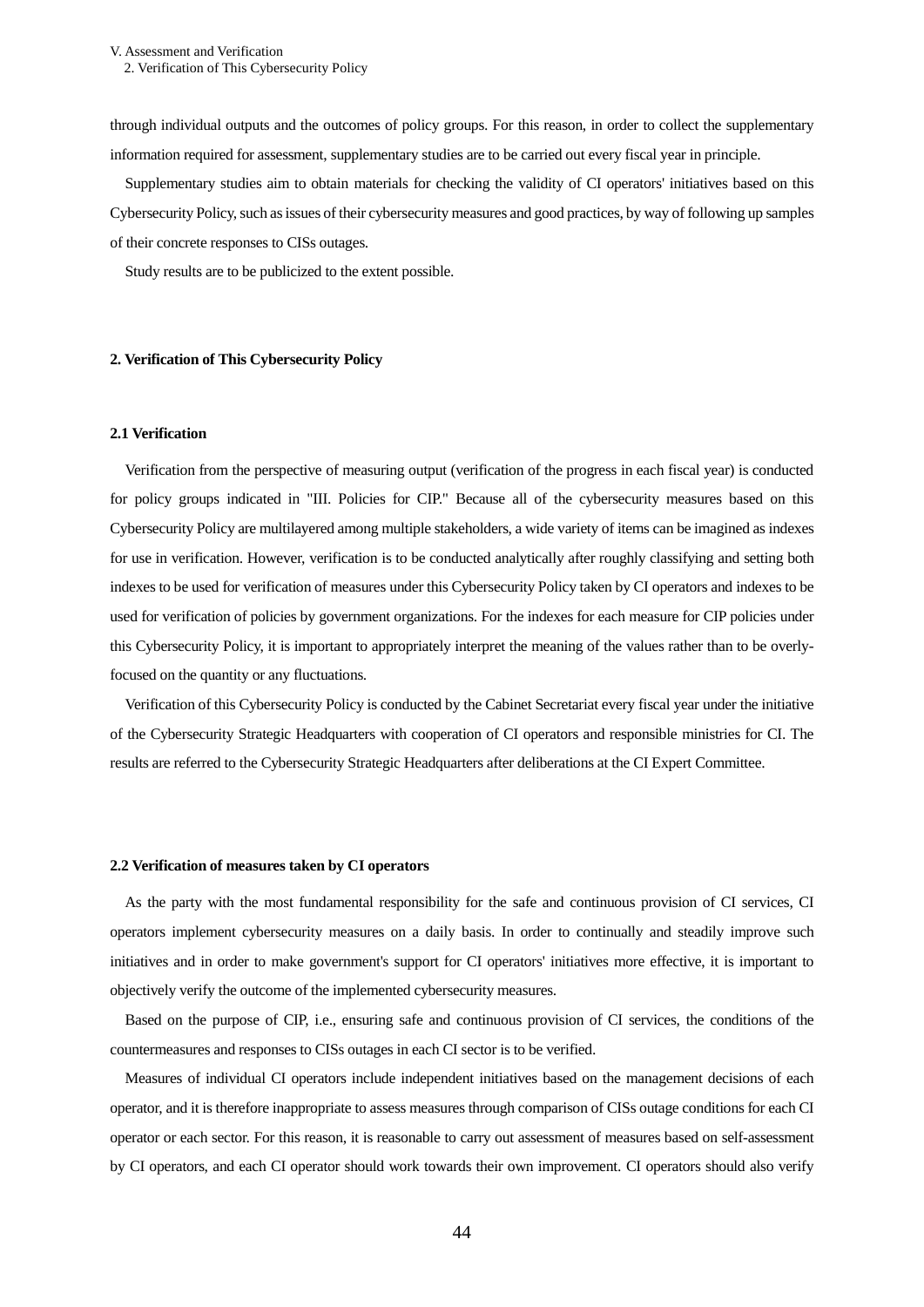2. Verification of This Cybersecurity Policy

their readiness for CISs outages, and when they encounter CISs outages, they should assess their responses by themselves and should preferably disclose their self-assessment if possible.

#### <span id="page-48-0"></span>**2.3 Verification of policies by government organizations**

Under key policies of this Cybersecurity Policy, the government offers support in order to improve the effectiveness of cybersecurity measures taken by CI operators.

Verification of policies is to be based on their contribution to the cybersecurity measures taken by CI operators under this Cybersecurity Policy.

Detailed indexes are set as follows based on the "Goals of this Cybersecurity Policy" above.

#### **(1) Indexes for the key policy "maintenance and promotion of the safety principles"**

- Ratio of CI operators carrying out cybersecurity measures, which serve as the baseline as ascertained through the survey of the dissemination of the safety principles
- Ratio of CI operators carrying out leading cybersecurity measures as ascertained through the survey of the dissemination of the safety principles

#### **(2) Indexes for the key policy "enhancement of information sharing system"**

- Number of cases of information sharing to and from NISC
- Number of constituent members of each CEPTOAR

# **(3) Indexes for the key policy "enhancement of incident response capability"**

- Number of participants in cross-sectoral exercises
- Ratio of participants who assess the knowledge obtained through exercises as having contributed to the cybersecurity measures of the organization to which they belong
- Participation in exercises and training implemented both inside and outside the organization, including cross-sectoral exercises

#### **(4) Indexes for the key policy "risk management and preparation of incident readiness"**

- Number of copies of Risk Assessment Guidelines for Mission Assurance distributed (or when it is publicized on the website, number of accesses to the relevant webpage), and number of participants in briefing sessions and lectures concerning risk assessment
- Number of cases of interdependency analysis and environmental change studies implemented by the Cabinet Secretariat
- Number of occasions of provision of opportunities for information exchanges for the CEPTOAR council and crosssectoral exercise stakeholders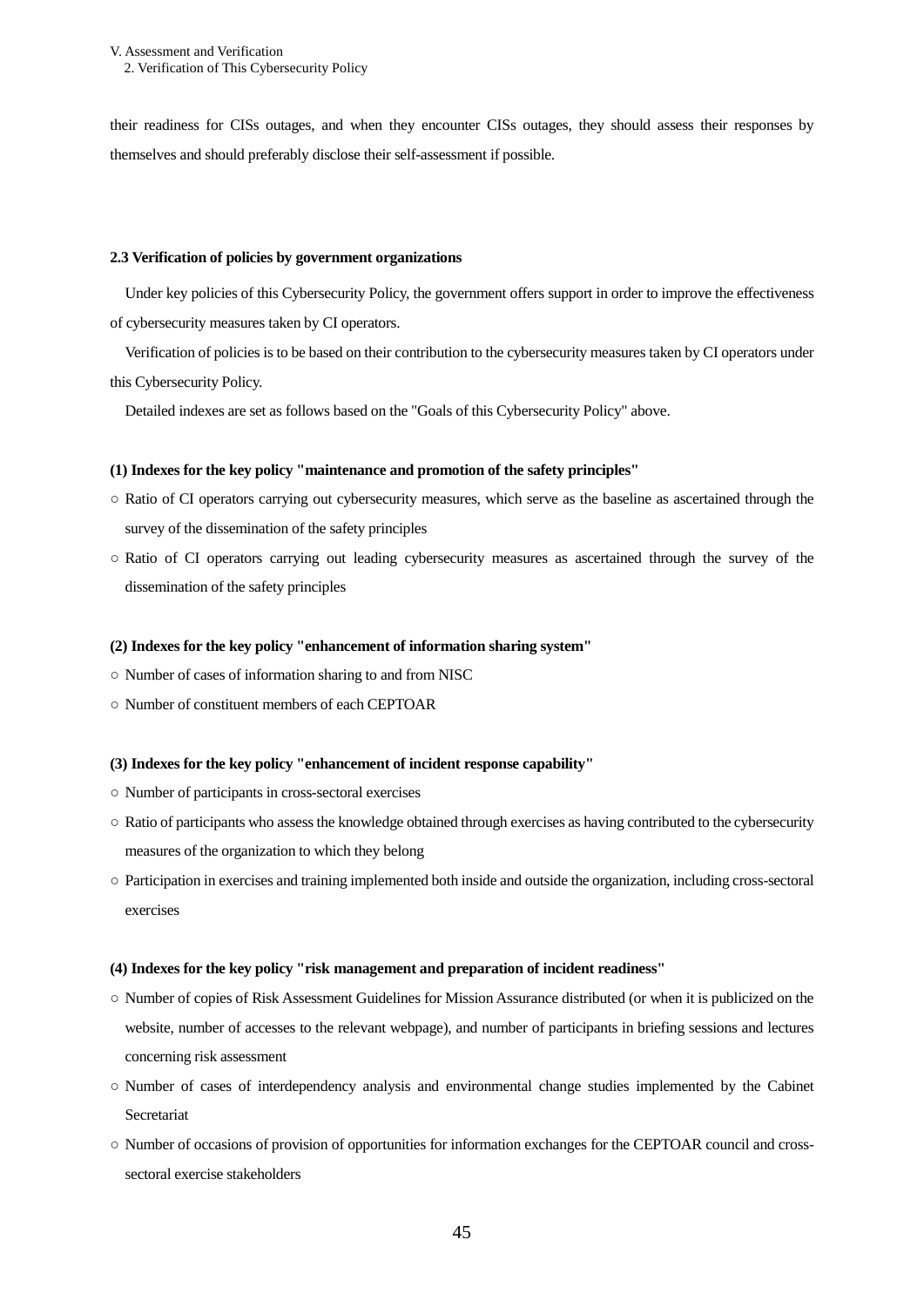V. Assessment and Verification 2. Verification of This Cybersecurity Policy

○ Number of cases of the development of incident readiness and the implementation of audits based on the key points indicated by the Cabinet Secretariat in the results of the survey on the dissemination of risk management

# **(5) Indexes for the key policy "enhancement of the basis for CIP"**

- Number of times of communicating information on the website and through newsletters and lectures, etc.
- Number of times of collecting information through visit surveys, workshops and seminars
- Number of times of information exchanges through bilateral, inter-regional and multilateral frameworks
- Conditions of preparing guidebooks that contribute to CIP
- Degree of expansion of a third party certification system for control systems and related equipment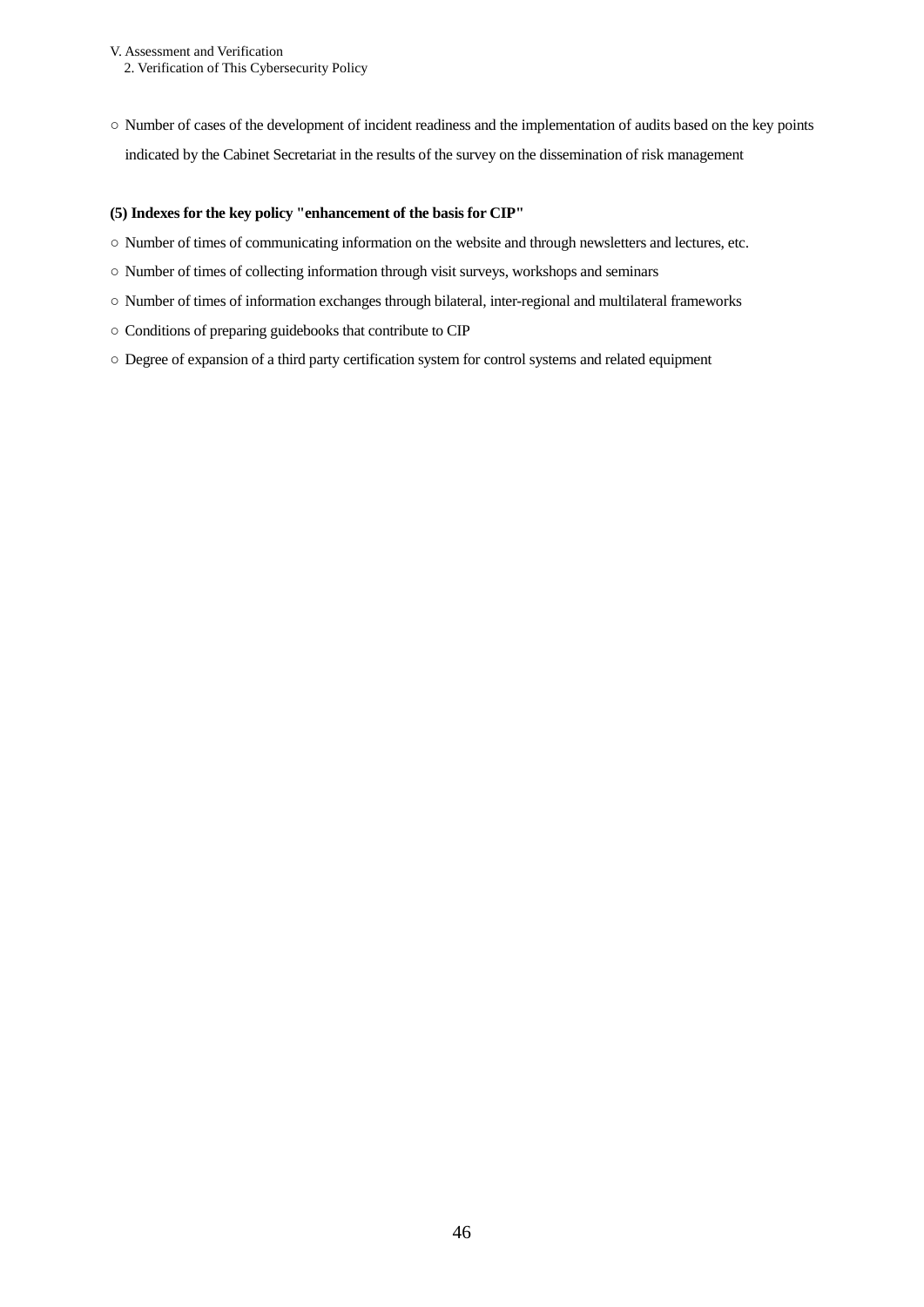# <span id="page-50-0"></span>**VI. Revision of This Cybersecurity Policy**

Revision of this Cybersecurity Policy is conducted by the Cybersecurity Strategic Headquarters, based on the assessment of this Cybersecurity Policy, and surveys and reviews necessary therefor are conducted by the CI Expert Committee with cooperation of responsible ministries for CI.

Revision of the Cybersecurity Policy is generally conducted once every three years, in principle, together with the assessment of the Cybersecurity Policy. However, as the Olympic and Paralympic games are scheduled in 2020, this Cybersecurity Policy should be revised after the games are over. This does not apply when any significant changes beyond expectations occur in social trends, etc.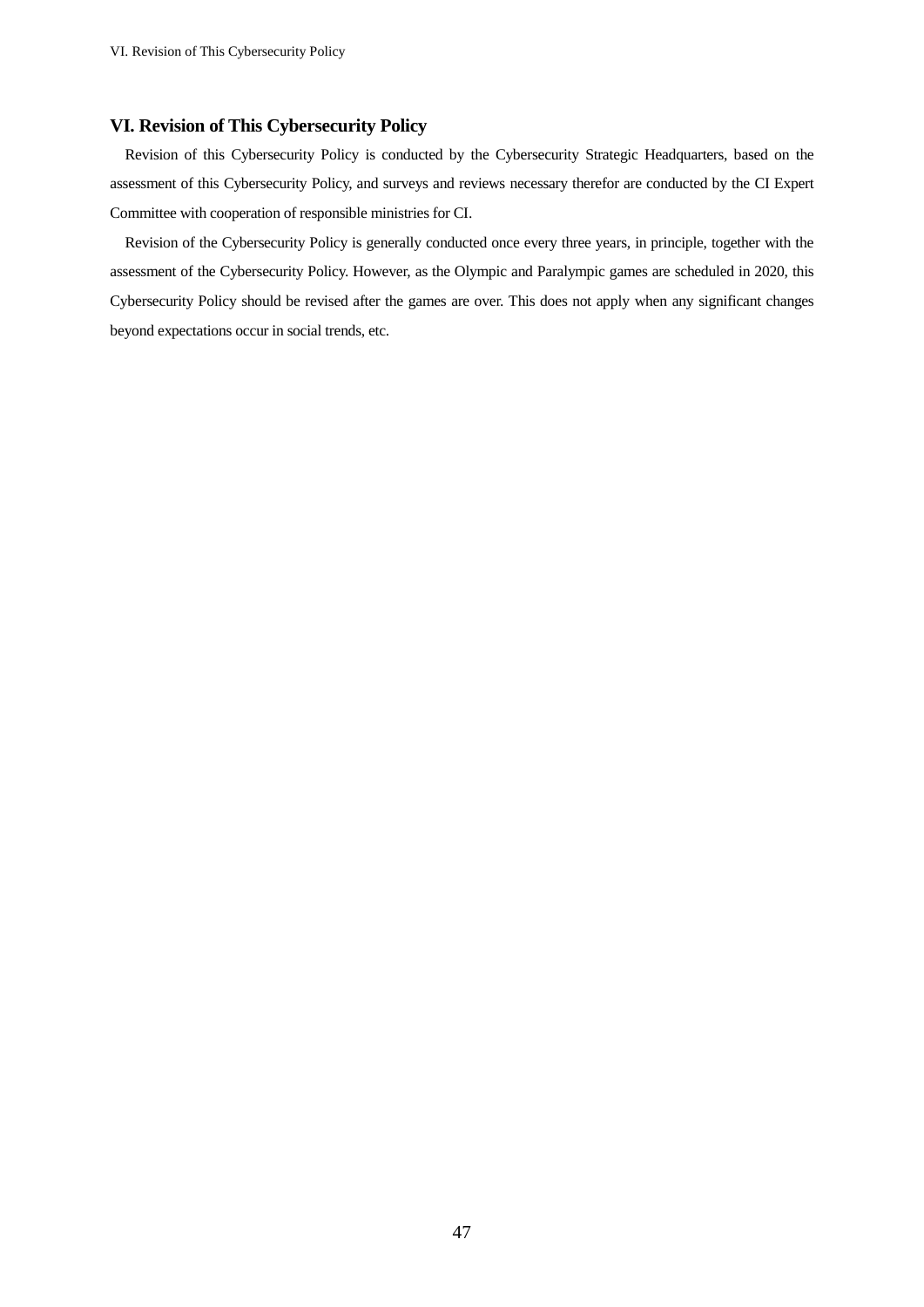# <span id="page-51-0"></span>**ATTACHMENT: INFORMATION SHARING TO NISC AND INFORMATION SHARING FROM NISC**

# <span id="page-51-1"></span>**1. Information Related to System Failures**

 $\overline{a}$ 

Information related to system failures, including CISs outages, and signs and *Hiyari-Hatto* events (hereinafter referred to as "information related to system<sup>10</sup> failures") needs to be handled with consideration given to the following three aspects: [i] proactive prevention of CISs outages, [ii] prevention of the spread damages and quick recovery from CISs outages, and [iii] prevention of recurrence through analysis and verification of CISs outage causes. Government organizations must provide such information to CI operators properly as necessary, while there is also a need to further enhance information sharing systems among CI operators and among interdependent CI sectors.

As signs or *Hiyari-Hatto* events with no visible phenomena may eventually lead to CISs outages involving multiple CI sectors and CI operators, they should also be included in the scope of information sharing, in addition to actualized system failures.

Therefore, the scope of information sharing in this Cybersecurity Policy is as shown in the figure below.



Figure. Scope of Information Sharing

<sup>&</sup>lt;sup>10</sup> It should be noted that the term "system" here includes not only so-called information systems, but also control systems used in plants or for system monitoring in various CI sectors, as well as IoT systems, etc. whose utilization is expected to spread rapidly in the future.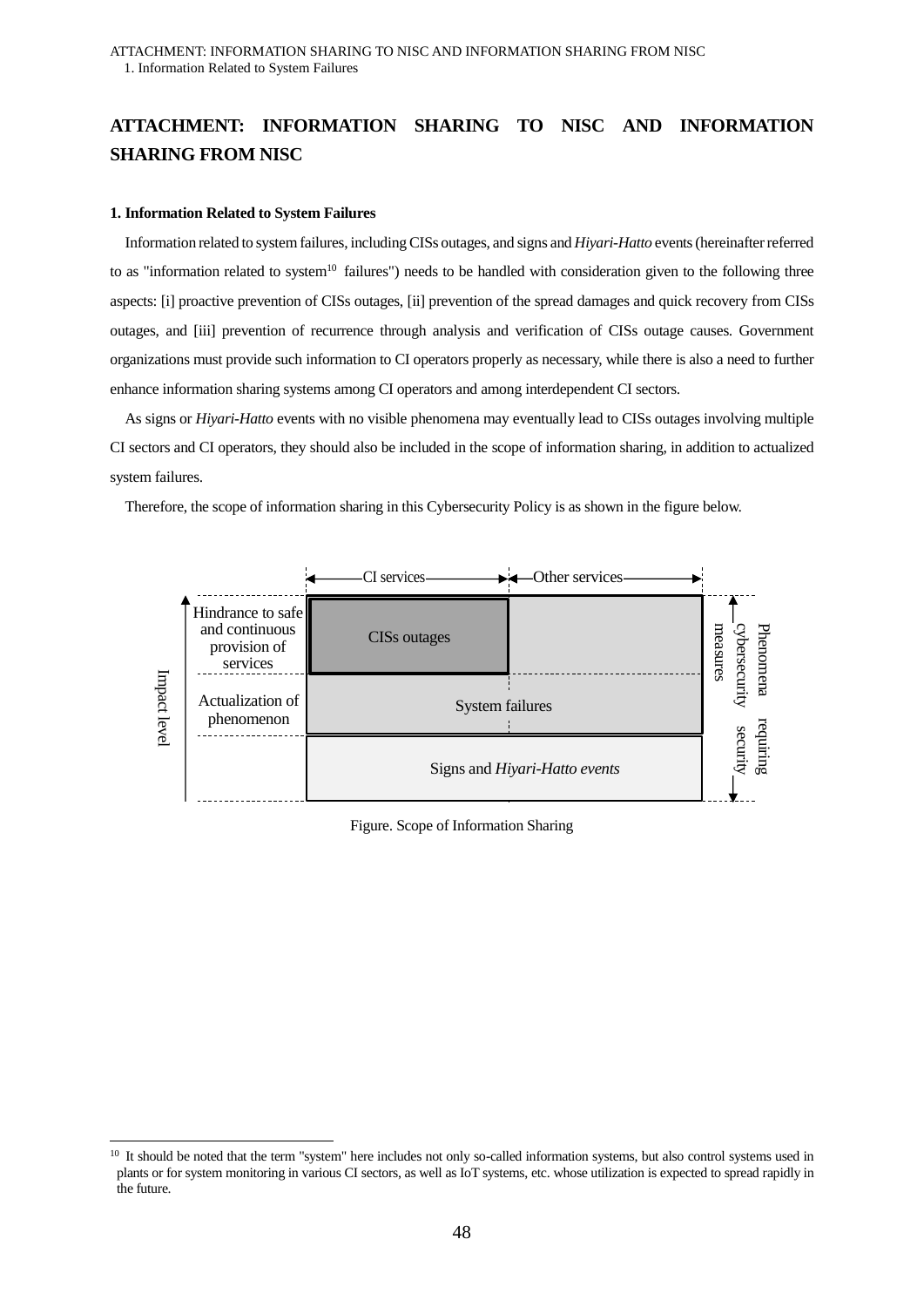## ATTACHMENT: INFORMATION SHARING TO NISC AND INFORMATION SHARING FROM NISC 1. Information Related to System Failures

Considering that the affected area and incident response activities are different depending on the severity of CISs outages and the importance of related information, severity schema on CISs outages are established as follows and concrete discussion is to be commenced with the aim of ensuring sharing of awareness among stakeholders and enabling quick decision making on incident response.

| Severity  | Definition                                                                    |  |
|-----------|-------------------------------------------------------------------------------|--|
| Level 5   |                                                                               |  |
| Emergency | Poses an imminent threat to wide-scale critical infrastructure services       |  |
| Level 4   |                                                                               |  |
| Severe    | Likely to result in a significant impact on critical infrastructure services  |  |
| Level 3   |                                                                               |  |
| High      | Likely to result in a demonstrable impact on critical infrastructure services |  |
| Level 2   |                                                                               |  |
| Medium    | May affect critical infrastructure services                                   |  |
| Level 1   |                                                                               |  |
| Low       | Unlikely to affect critical infrastructure services                           |  |

|  |  | Table. Severity Schema on CISs Outages (draft) |  |
|--|--|------------------------------------------------|--|

It is expected that stakeholders' efforts for information sharing and incident responses based on the abovementioned severity schema will clarify and deepen their understanding of shared information and assist their efficient and effective activities.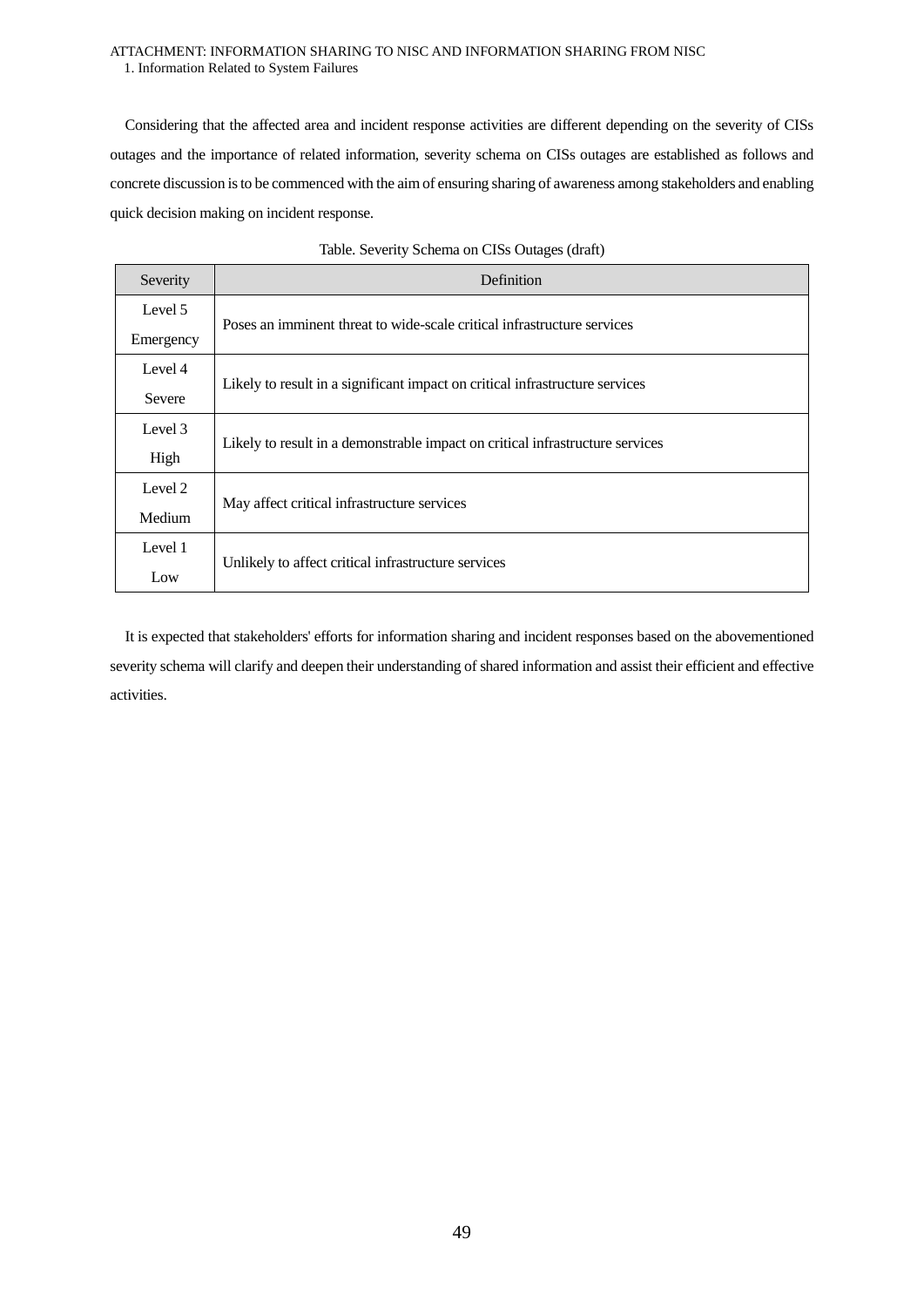# <span id="page-53-1"></span><span id="page-53-0"></span>**2. Information Sharing to NISC from CI Operators**

### **2.1 Cases requiring information sharing to NISC**

Of information related to system failures,<sup>11</sup> CI operators should conduct information sharing to NISC in any of the following cases. In detail, CI operators should report events and causes identified at that time as needed and such information provided before the complete picture is identified may be fragmentary or uncertain.

- (i) Cases where the relevant event requires a report to responsible ministries for CI under laws and regulations
- (ii) Cases where stakeholders recognize the relevant event's serious impact on national life and CI services, and where the relevant CI operator considers it appropriate to share information of said event
- (iii) Other cases where the relevant CI operator considers it appropriate to share information on the relevant event

When it is not clear whether or not any of the above is applicable, CI operators should preferably consult with responsible ministries for CI or the Cabinet Secretariat.

### <span id="page-53-2"></span>**2.2 Framework for information sharing to NISC**

The procedures for information sharing from CI operators to the Cabinet Secretariat via responsible ministries for CI are as follows.

- (i) CI operators classify events and causes based on "ANNEX 3. CATEGORIES OF EVENTS AND CAUSES FOR INFORMATION SHARING TO NISC" and share information to responsible ministries for CI in accordance with "ANNEX 4-1. INFORMATION SHARING SYSTEM."
- (ii) The personnel of responsible ministries for CI appointed for each jurisdictional sector (liaison to the Cabinet Secretariat) shares the information received from the CI operators of the relevant sector to the Cabinet Secretariat.
- (iii) The Cabinet Secretariat appropriately manages the shared information and handles the information within the scope of information sharing permitted by data sources.
- (iv) When there is an urgent need, regardless of procedures (i) and (ii), CI operators immediately share information to responsible ministries for CI and make a report to the Cabinet Secretariat simultaneously.

Asshown in ANNEX 4-1, regarding signs or *Hiyari-Hatto* events or system failures for which reporting is not legally required, CI operators may share them to responsible ministries for CI and to NISC after data anonymization via the CEPTOAR secretariat.

<sup>11</sup> Meaning information on system failures, including CISs outages, and signs and *Hiyari-Hatto* events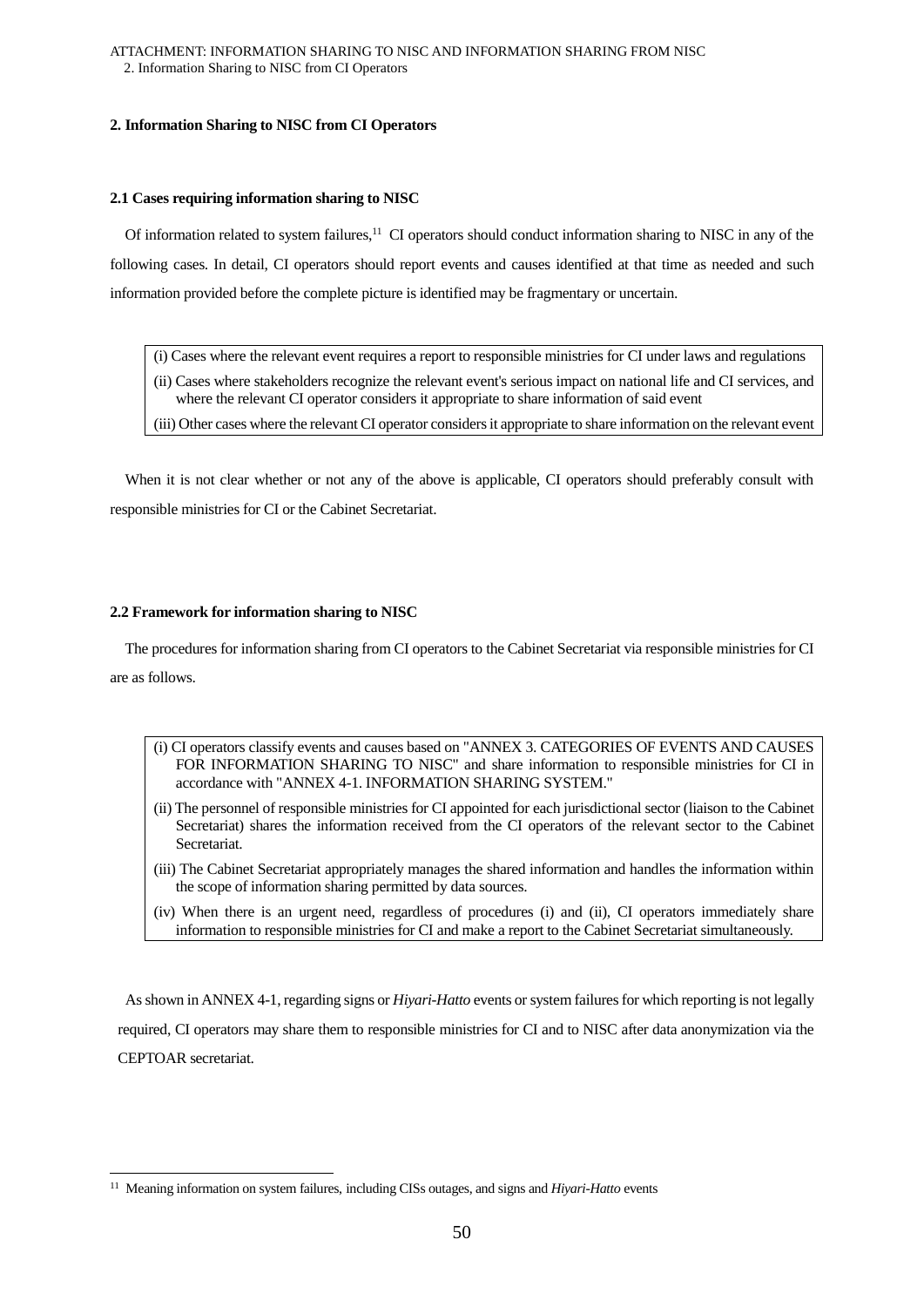#### <span id="page-54-0"></span>**2.3 Handling of information shared to NISC**

The Cabinet Secretariat and responsible ministries for CI that received information shared to NISC do not disclose it in principle, where not otherwise specified by laws and regulations or agreed to by the CI operator submitting the information. Said information is handled as the information (non-disclosure information) prescribed in Article 5, item (ii), (b) of the Act on Access to Information Held by Administrative Organs (Act No. 42 of 1999). If said information falls under the information prescribed in the proviso to said item<sup>12</sup>, the information may be disclosed. This does not apply when falling under the cases requiring information sharing from NISC as explained 3.1 below.

<sup>&</sup>lt;sup>12</sup> Information which is found necessary to be disclosed in order to protect a person's life, health, livelihood, or property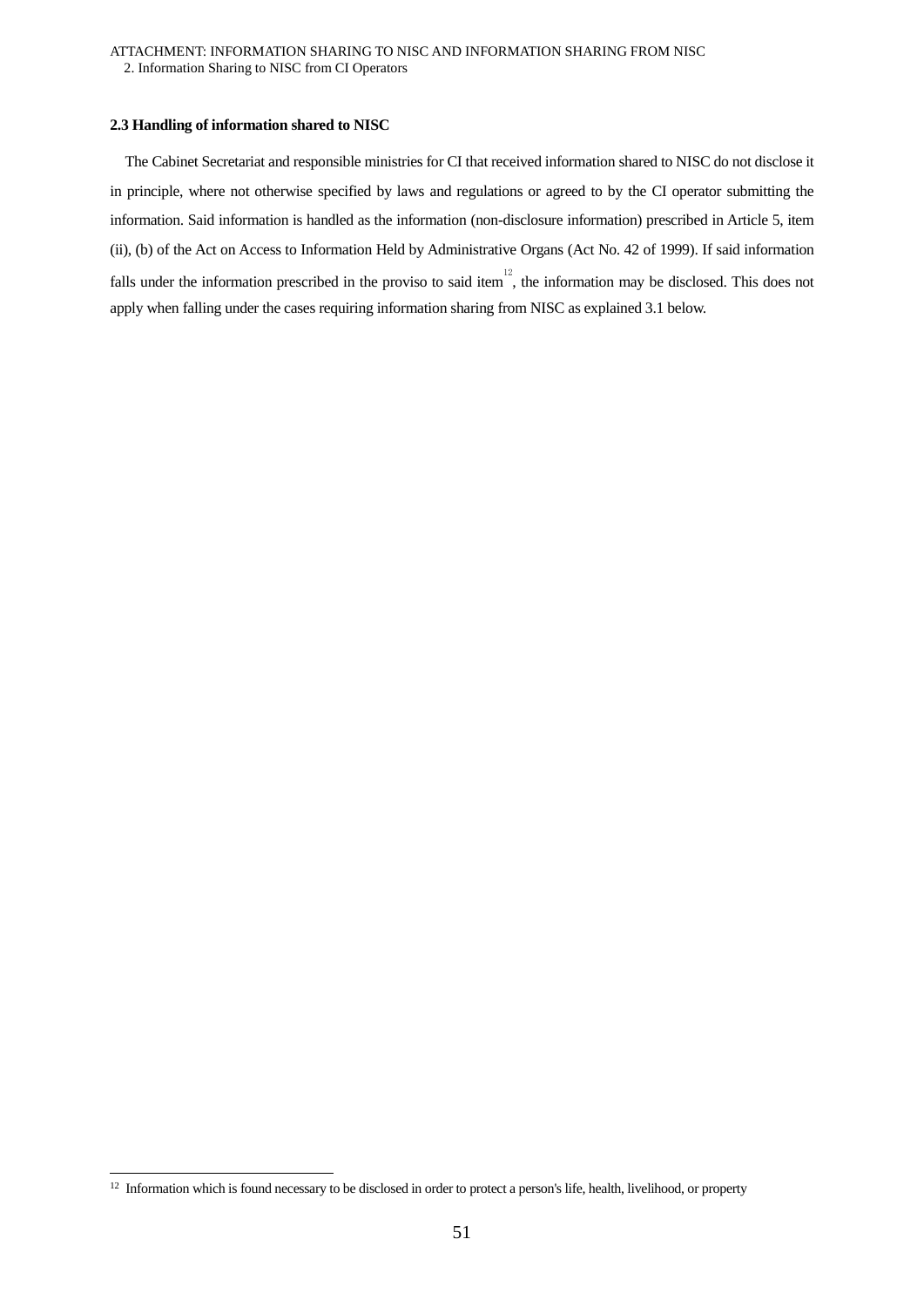# <span id="page-55-1"></span><span id="page-55-0"></span>**3. Information Sharing from NISC**

#### **3.1 Cases requiring information sharing from NISC**

If it is found that the case falls under any of the following as a result of collecting and analyzing information on system failures provided broadly from responsible ministries for CI, cybersecurity related ministries, crisis management ministries, disaster prevention related ministries, cybersecurity related agencies, cyberspace-related operators, and CI operators, the Cabinet Secretariat provides relevant information positively.<sup>13</sup>

- (i) Cases where the obtained information is regarding a security hole, program bug, etc. and it is recognized that serious problems related to said information may occur at other CI operators
- (ii) Cases where there is a cyber-attack or advance notice of such an attack, where there are predicted damages from a disaster, or where it is otherwise recognized that the information poses a risk to the critical information systems of other CI operators

(iii) Other cases where information sharing is considered to be effective for CI operators' cybersecurity measures

The Cabinet Secretariat provides information after taking appropriate measures, such as anonymizing or otherwise processing information, so as not to cause any disadvantage to data sources.

The scope to which the Cabinet Secretariat provides information is limited to CI sectors that are found to have a relevant connection with said information by the Cabinet Secretariat, within the scope permitted in advance by data sources. If the Cabinet Secretariat considers it necessary to share information beyond the scope permitted by data sources, necessary change to the scope is to be discussed and adjusted with data sources.

#### <span id="page-55-2"></span>**3.2 Framework for information sharing from NISC**

 $\overline{a}$ 

The procedures for information sharing from the Cabinet Secretariat to CI operators via responsible ministries for CI are as follows.

- (i) When the Cabinet Secretariat shares information, such sharing is carried out through liaisons to the Cabinet Secretariat for respective jurisdictional sectors of responsible ministries for CI. At that time, appropriate information identification methods are devised so that information receivers can recognize the classification and scope of handling of the information based on its severity and can utilize the information easily.
- (ii) Liaisons of responsible ministries for CI convey the information to the relevant CEPTOAR's point of contact (PoC).
- (iii) CEPTOARs convey the information to CI operators which make up respective CEPTOARs.
- (iv) In particularly urgent cases, such as the case of early warning information, etc., regardless of procedures (i)

<sup>&</sup>lt;sup>13</sup> For information to be provided, the accuracy thereof should be enhanced through cross-check of data, or otherwise, efforts should be made to improve the quality of information. Concrete measures include studies of CISs outages caused by suspension or deterioration of services in CI sectors, estimates of possible impacts of CISs outages due to common risk sources on other CI sectors, and judgment of severity based on these studies and estimates.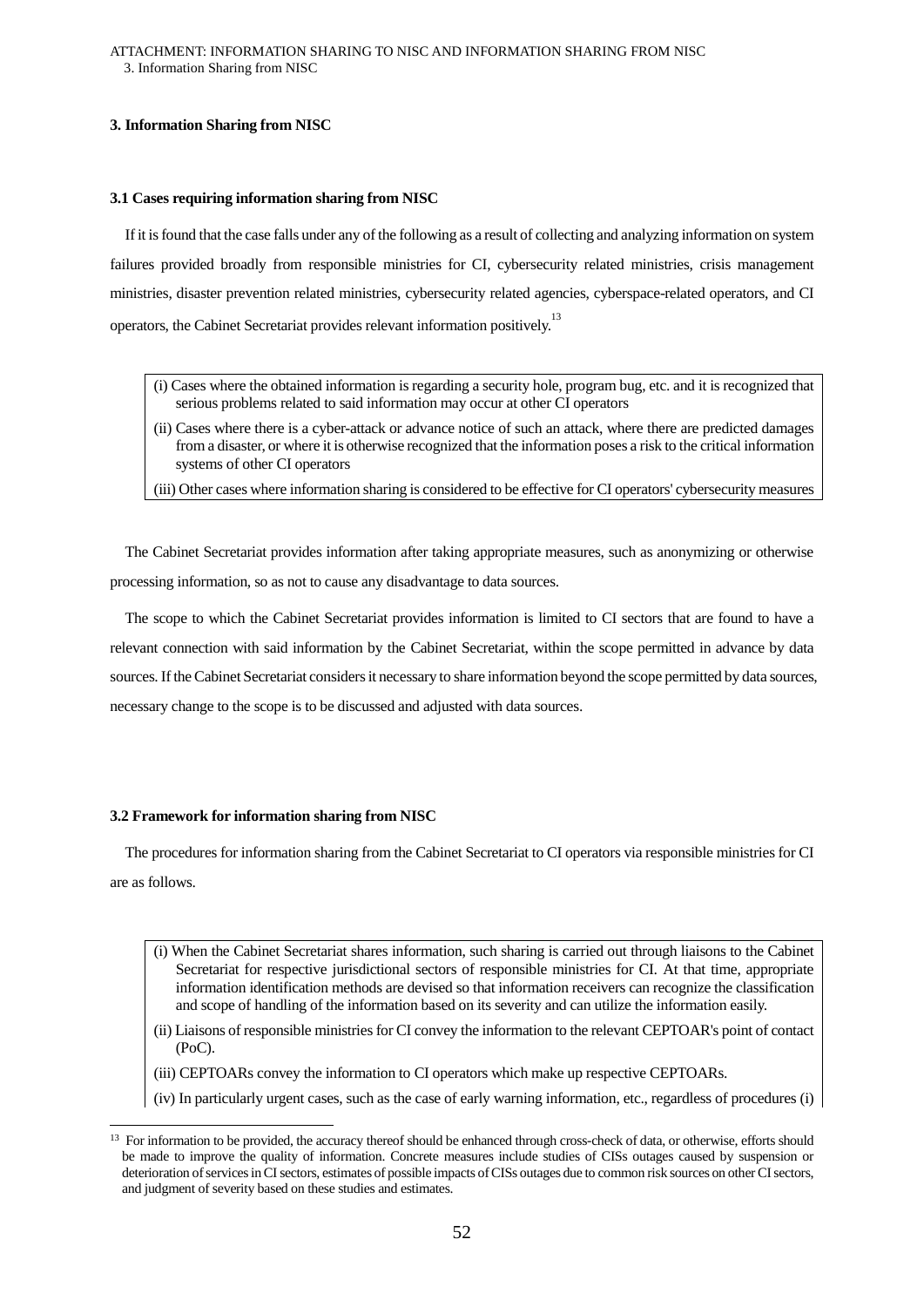to (iii), the Cabinet Secretariat directly provides the information to CEPTOARs or individual CI operators and releases reports to liaisons of responsible ministries for CI simultaneously. However, procedures (i) should be followed for the adjustment of information identification methods.

# <span id="page-56-0"></span>**3.3 Cooperation for information sharing from NISC**

In the collection of information provided to CI operators through responsible ministries for CI and in sharing of information to CI operators, the Cabinet Secretariat cooperates with cybersecurity related ministries, crisis management ministries, disaster prevention related ministries, cybersecurity related agencies and cyberspace-related operators as follows.

- (i) Collect a wide range of information provided by cybersecurity related ministries, crisis management ministries, disaster prevention related ministries, and cybersecurity related agencies
- (ii) Collect additional information related to CISs outages from cyberspace-related operators as necessary
- (iii) Request cooperation from cybersecurity related agencies and cyberspace-related operators in the collection and analysis of information as necessary
- (iv) For information on CISs crises, collect and share information under the information sharing system composed of the Cabinet Secretariat, crisis management ministries and the disaster prevention related ministries, in addition to under the information sharing system during ordinary situations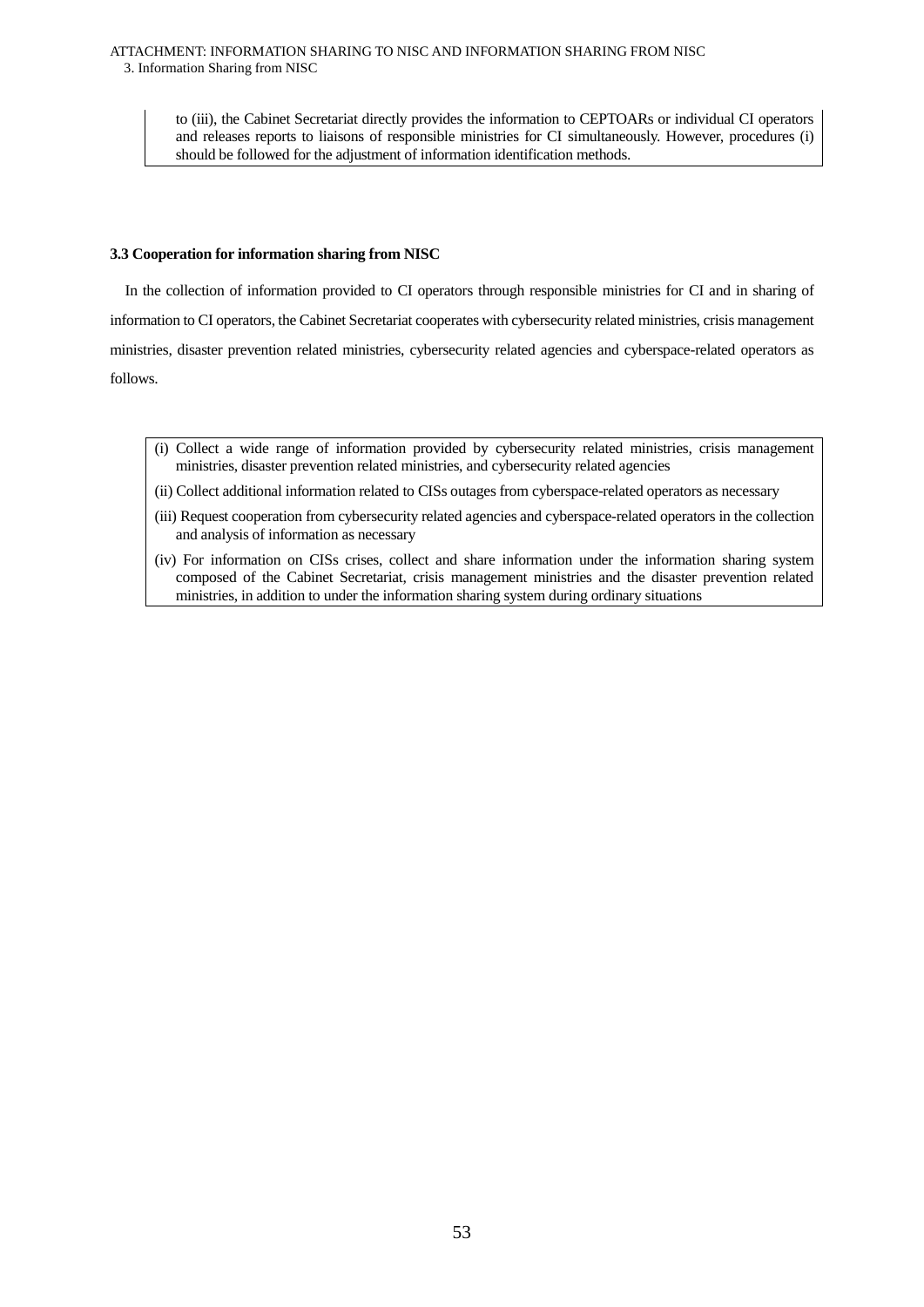|                                        | CI sectors           | Applicable CI operators (Note 1)                                        | Applicable critical information system examples                                 |
|----------------------------------------|----------------------|-------------------------------------------------------------------------|---------------------------------------------------------------------------------|
|                                        |                      | - Major electronic communications operators                             | - Network systems                                                               |
| Information and<br>communication       |                      |                                                                         |                                                                                 |
|                                        |                      | - Major terrestrial base broadcast operators                            | - Operation support systems                                                     |
| services                               |                      | - Major cable television operators                                      | - Organization/operation systems                                                |
|                                        | - Banking            | - Banks, credit unions, labor credit unions, agricultural cooperatives, | - Accounting systems                                                            |
|                                        | services             | etc.                                                                    | - Financial securities systems                                                  |
|                                        | - Life insurance     | - Financial settlement agencies                                         | - International systems                                                         |
|                                        | services             | - Electronic credit record agencies                                     | - External connection systems                                                   |
|                                        | - General            | - Life insurance services                                               | - Financial institution internetwork systems                                    |
| Financial services                     | insurance            | - General insurance services                                            | - Electronic credit record agency systems                                       |
|                                        | services             | - Securities firms                                                      | - Insurance service systems                                                     |
|                                        | - Securities         | - Financial product exchanges                                           | Securities trading systems                                                      |
|                                        | services             | - Money transfer agencies                                               | - Exchange systems                                                              |
|                                        |                      | - Financial product clearing agencies etc.                              | - Money transfer systems                                                        |
|                                        |                      |                                                                         | - Clearance systems etc.                                                        |
|                                        | Aviation services    | - Major scheduled air transport operators                               | - Flight systems                                                                |
|                                        |                      |                                                                         | - Reservation/boarding systems                                                  |
|                                        |                      |                                                                         | - Maintenance systems                                                           |
|                                        |                      |                                                                         | - Cargo systems                                                                 |
| Airport                                |                      | - Major airport and airport building operators                          | - Vigilance, guard and monitoring systems                                       |
|                                        |                      |                                                                         | - Flight information systems                                                    |
|                                        |                      |                                                                         | - Baggage handling systems                                                      |
|                                        | Railway services     | - Major railway operators including JR companies and major private      | - Railway traffic control systems                                               |
|                                        |                      | railway companies                                                       | - Power supply control systems                                                  |
|                                        |                      |                                                                         | - Seat reservation systems                                                      |
|                                        | Electric power       | - General electric power transmission and distribution operators and    | - Electric power control systems                                                |
|                                        |                      | major power producers, etc.                                             | Smart meter systems                                                             |
| supply services<br>Gas supply services |                      | - Major gas supply operators                                            | - Plant control systems                                                         |
|                                        |                      |                                                                         | Remote monitoring and control systems                                           |
|                                        | Government and       | - Various ministries and government offices                             | Various ministry and local government information systems (handling of e-       |
|                                        | administrative       |                                                                         |                                                                                 |
|                                        |                      | - Local governments                                                     | government and e-municipalities)                                                |
| services                               |                      |                                                                         |                                                                                 |
|                                        | Medical services     | - Medical facilities (Excluding small scale facilities)                 | Medical examination record management systems, etc. (electronic patient record  |
|                                        |                      |                                                                         | systems, remote diagnostic imagining systems, electric medical equipment, etc.) |
|                                        | Water services       | - Water service operators and city water service providers (Excluding   | Water utility and water supply monitoring systems                               |
|                                        |                      | small scale facilities)                                                 | - Water utility control systems, etc.                                           |
|                                        | Logistics services   | - Major logistics operators                                             | Collection and delivery management systems                                      |
|                                        |                      |                                                                         | Cargo tracking systems                                                          |
|                                        |                      |                                                                         | - Warehouse management systems                                                  |
|                                        | Chemical industries  | - Major petrochemical facilities                                        | - Plant control systems                                                         |
|                                        | Credit card services | - Major credit card services operators, etc.                            | Credit card payment systems                                                     |
|                                        | Petroleum industries | - Major petroleum refinery facilities and petroleum wholesalers         | Sales order management system                                                   |
|                                        |                      |                                                                         | - Product management system                                                     |
|                                        |                      |                                                                         | - Shipping management system etc.                                               |

# ANNEX 1. SCOPE OF CI OPERATORS AND CRITICAL INFORMATION SYSTEM EXAMPLES

<span id="page-57-0"></span>Note 1 The operators listed here are CI operators for which measures should be implemented on a priority basis, and review of the applicable operators is to be carried out based on changes in the business environment and progressive dependence on IT, when the Cybersecurity Policy is revised.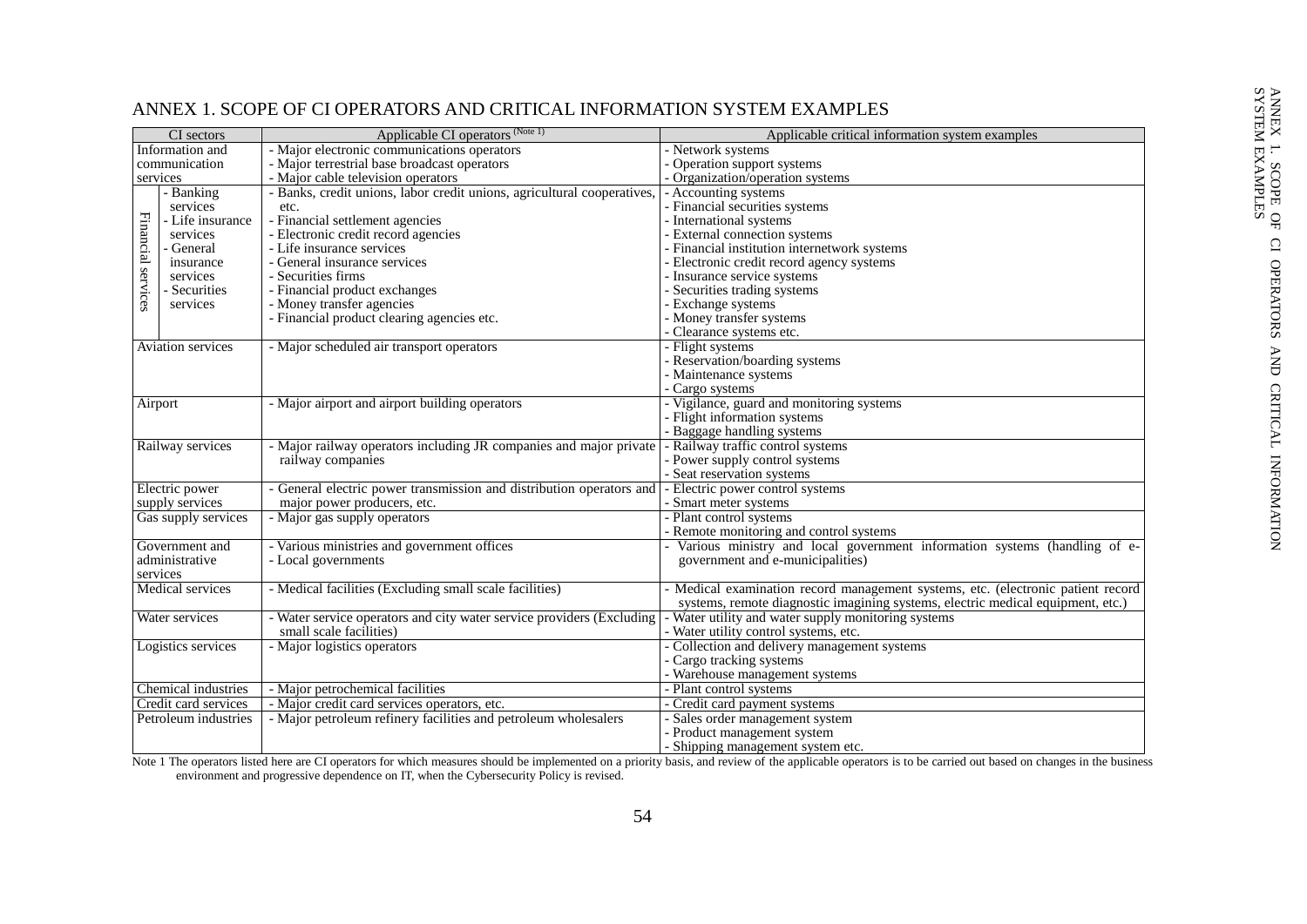<span id="page-58-0"></span>

|                                                 | CI services (including procedures) <sup>(Note 1)</sup> |                                                                                                                                                                                                                                                | Examples of CISs outages caused by system                                                                            | Laws and guidelines pertaining to CISs outages                                                                                                                                                                                                                                                                                    |
|-------------------------------------------------|--------------------------------------------------------|------------------------------------------------------------------------------------------------------------------------------------------------------------------------------------------------------------------------------------------------|----------------------------------------------------------------------------------------------------------------------|-----------------------------------------------------------------------------------------------------------------------------------------------------------------------------------------------------------------------------------------------------------------------------------------------------------------------------------|
| CI sectors                                      | name                                                   | Explanation of services (including services)<br>(Relevant laws)                                                                                                                                                                                | failures                                                                                                             | reports<br>(Service maintenance levels <sup>(Note 2)</sup> )                                                                                                                                                                                                                                                                      |
| Information<br>and<br>communication<br>services | Electrical<br>communication<br>services                | - Intermediary for communications of other<br>parties using telecommunication facilities<br>and provision of telecommunications<br>facilities for the communications of other<br>parties (Article 2 of the<br>Telecommunications Business Act) | - Suspension of telecommunications services<br>Hindrance to safe and stable supply of<br>telecommunications services | Article 28 (report of suspension of business) of<br>the Telecommunications Business Act<br>- Article 58 (serious accidents requiring reporting)<br>of the Regulation for Enforcement of the<br><b>Telecommunications Business Act</b>                                                                                             |
|                                                 |                                                        |                                                                                                                                                                                                                                                |                                                                                                                      | [Service maintenance level]<br>There should be no accident wherein any trouble<br>in telecommunication facilities causes<br>suspension or quality deterioration of services<br>for more than two hours, affecting 30,000 or<br>more users.                                                                                        |
|                                                 | - Broadcasting services                                | - Electrical communications broadcast aimed<br>at direct reception by the public (Article 2<br>of the Broadcast Act)                                                                                                                           | - Suspension of broadcasting services                                                                                | Articles 113 and 122 (report of serious accident)<br>of the Broadcast Act<br>Article 125 (serious accidents requiring<br>reporting) of the Regulation for Enforcement of<br>the Broadcast Act<br>[Service maintenance level]<br>- There should be no accident wherein any failure<br>in base broadcasting facilities causes a     |
|                                                 |                                                        |                                                                                                                                                                                                                                                |                                                                                                                      | broadcast outage for more than 15 minutes.<br>There should be no accident wherein any failure<br>in specified terrestrial base broadcasting<br>facilities or base broadcast station facilities<br>causes a broadcast outage for more than15<br>minutes (or for more than 2 hours for relay<br>station wireless facilities).       |
|                                                 | CATV services                                          | Electrical communications broadcast aimed<br>at direct reception by the public (Article 2<br>of the Broadcast Act)                                                                                                                             | - Suspension of broadcasting services                                                                                | Article 137 (report of serious accident) of the<br><b>Broadcast Act</b><br>Article 157 (serious accidents requiring<br>reporting) of the Regulation for Enforcement of<br>the Broadcast Act<br>[Service maintenance level]<br>- There should be no accident wherein any trouble<br>in telecommunication facilities used for cable |
|                                                 |                                                        |                                                                                                                                                                                                                                                |                                                                                                                      | broadcasting causes a broadcast outage for more<br>than two hours, affecting 30,000 or more users.                                                                                                                                                                                                                                |

# ANNEX 2. EXPLANATION OF CI SERVICES AND CI SERVICE OUTAGE EXAMPLES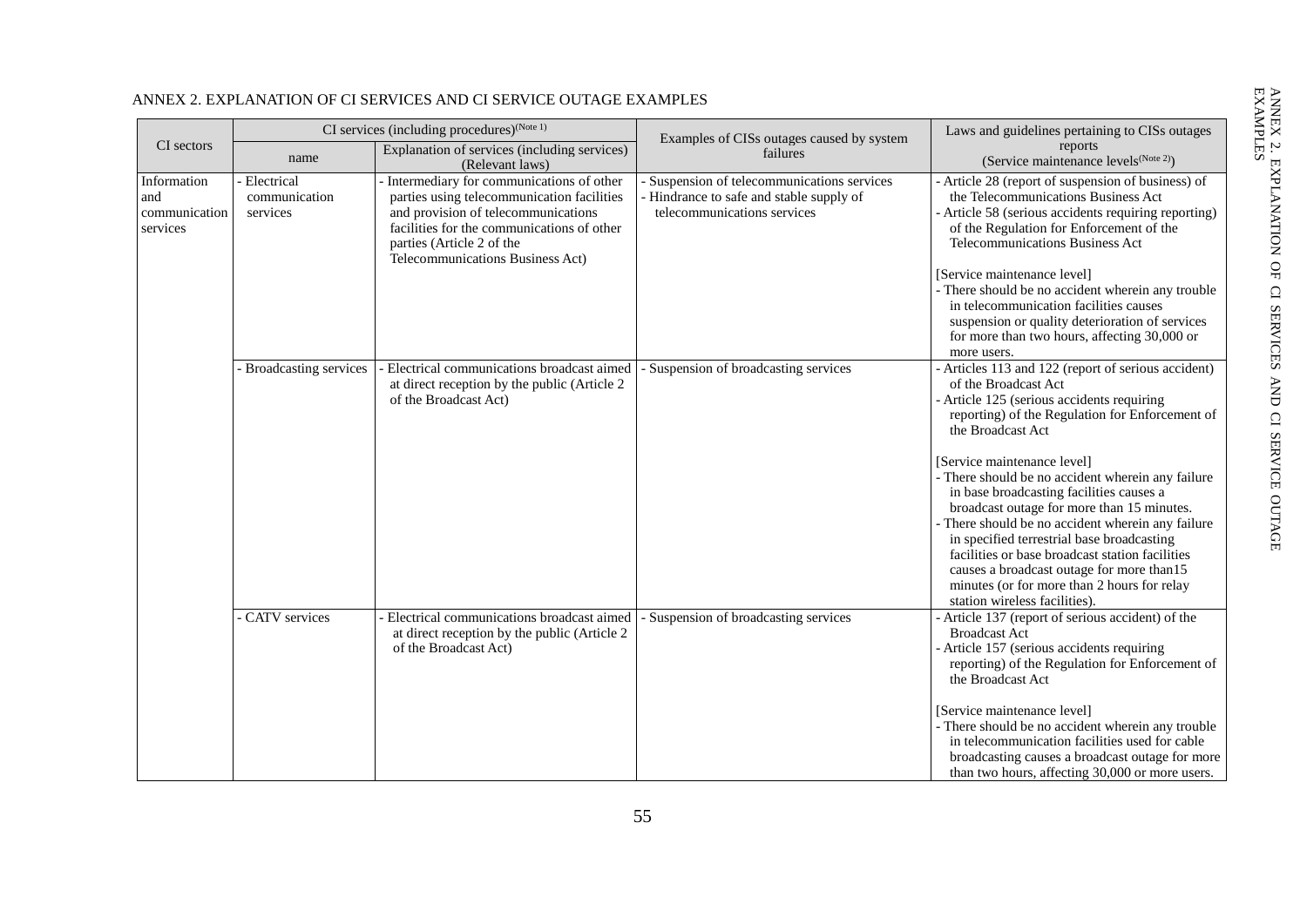| CI sectors         |                                  | CI services (including procedures) <sup>(Note 1)</sup>                                                                                                                                                        |                                                                                                                                                                                                                                                                                                                                                                                                                                                                                                                                                                                                  | Examples of CISs outages caused by system                                                                                                               | Laws and guidelines pertaining to CISs outages                                                                                                                                                                                                                                    |
|--------------------|----------------------------------|---------------------------------------------------------------------------------------------------------------------------------------------------------------------------------------------------------------|--------------------------------------------------------------------------------------------------------------------------------------------------------------------------------------------------------------------------------------------------------------------------------------------------------------------------------------------------------------------------------------------------------------------------------------------------------------------------------------------------------------------------------------------------------------------------------------------------|---------------------------------------------------------------------------------------------------------------------------------------------------------|-----------------------------------------------------------------------------------------------------------------------------------------------------------------------------------------------------------------------------------------------------------------------------------|
|                    |                                  | name                                                                                                                                                                                                          | Explanation of services (including services)<br>(Relevant laws)                                                                                                                                                                                                                                                                                                                                                                                                                                                                                                                                  | failures                                                                                                                                                | reports<br>(Service maintenance levels <sup>(Note 2)</sup> )                                                                                                                                                                                                                      |
|                    | Banking<br>services              | Deposits<br>Loans<br>- Exchange                                                                                                                                                                               | Receipt of deposits or periodic deposits<br>(Article 10, paragraph $(1)$ , item $(i)$ of the<br>Banking Act)<br>Lending of loans or discounting of bills<br>(Article 10, paragraph (1), item (ii) of the<br>Banking Act)<br>Currency exchange (Article 10, paragraph<br>(1), item (iii) of the Banking Act)                                                                                                                                                                                                                                                                                      | Delay and suspension of deposit payments<br>Delay and suspension of loan services<br>Delay and suspension of fund transfers including<br>bank transfers | Comprehensive Guideline for Supervision of<br><b>Major Banks</b><br>Comprehensive Guideline for Supervision of<br>Small- and Medium-Sized and Regional<br><b>Financial Institutions</b><br>Comprehensive Guideline for Supervision of<br><b>Affiliated Financial Institutions</b> |
|                    |                                  | Financial settlements                                                                                                                                                                                         | Financial settlements (Article 2, paragraph<br>(10) of the Act on Financial Settlements)                                                                                                                                                                                                                                                                                                                                                                                                                                                                                                         | Delay and suspension of financial settlements                                                                                                           | Comprehensive Guideline for Supervision of<br>Settlement/Money Transfer Agencies                                                                                                                                                                                                  |
| Financial services |                                  | Electronic records,<br>etc.                                                                                                                                                                                   | Electronic records (Article 56 of the<br><b>Electronically Recorded Monetary Claims</b><br>Act)<br>Information provision related to fund<br>settlement (Articles 62 and 63 of the<br><b>Electronically Recorded Monetary Claims</b><br>Act)                                                                                                                                                                                                                                                                                                                                                      | Delay and suspension of electronic records and<br>information provision related to fund settlement                                                      | Guideline for Administrative Processes Vol 3.:<br>Financial Companies (12 Electronic credit<br>record agency relationships)                                                                                                                                                       |
|                    | Life<br>insurance<br>services    | - Insurance claim etc.<br>payments                                                                                                                                                                            | Receipt of insurance claim etc. payment<br>demands<br>Insurance claim etc. payment screenings<br>Insurance claim etc. payments                                                                                                                                                                                                                                                                                                                                                                                                                                                                   | Delay and suspension of insurance claim etc.<br>payments                                                                                                | Comprehensive Guidelines for the Supervision of<br><b>Insurance Companies</b>                                                                                                                                                                                                     |
|                    | General<br>insurance<br>services | Insurance claim etc.<br>payments                                                                                                                                                                              | Accident reception<br>Damage investigations etc.<br>- Insurance claim etc. payments                                                                                                                                                                                                                                                                                                                                                                                                                                                                                                              | Delay and suspension of insurance claim etc.<br>payments                                                                                                | - Comprehensive Guidelines for the Supervision<br>of Insurance Companies                                                                                                                                                                                                          |
|                    | Securities<br>services           | Negotiable securities<br>trading etc.<br>Transaction<br>mediation,<br>commission and<br>representation for<br>negotiable securities<br>trading etc.<br>Negotiable securities<br>etc. settlement<br>commission | Negotiable securities trading, market<br>derivatives trading or foreign market<br>derivatives trading (Article 2, paragraph<br>(8), item (i) of the Financial Instruments<br>and Exchange Act)<br>Mediation, commission or representation<br>for negotiable securities trading, market<br>derivatives trading or foreign market<br>derivatives trading (Article 2, paragraph<br>(8), item (ii) of the Financial Instruments<br>and Exchange Act)<br>Negotiable securities etc. settlement<br>commission (Article 2, paragraph (8),<br>item (v) of the Financial Instruments and<br>Exchange Act) | Delay and suspension of negotiable securities<br>trading                                                                                                | Comprehensive Guidelines for the Supervision of<br>Financial Instruments Business Operators, etc.                                                                                                                                                                                 |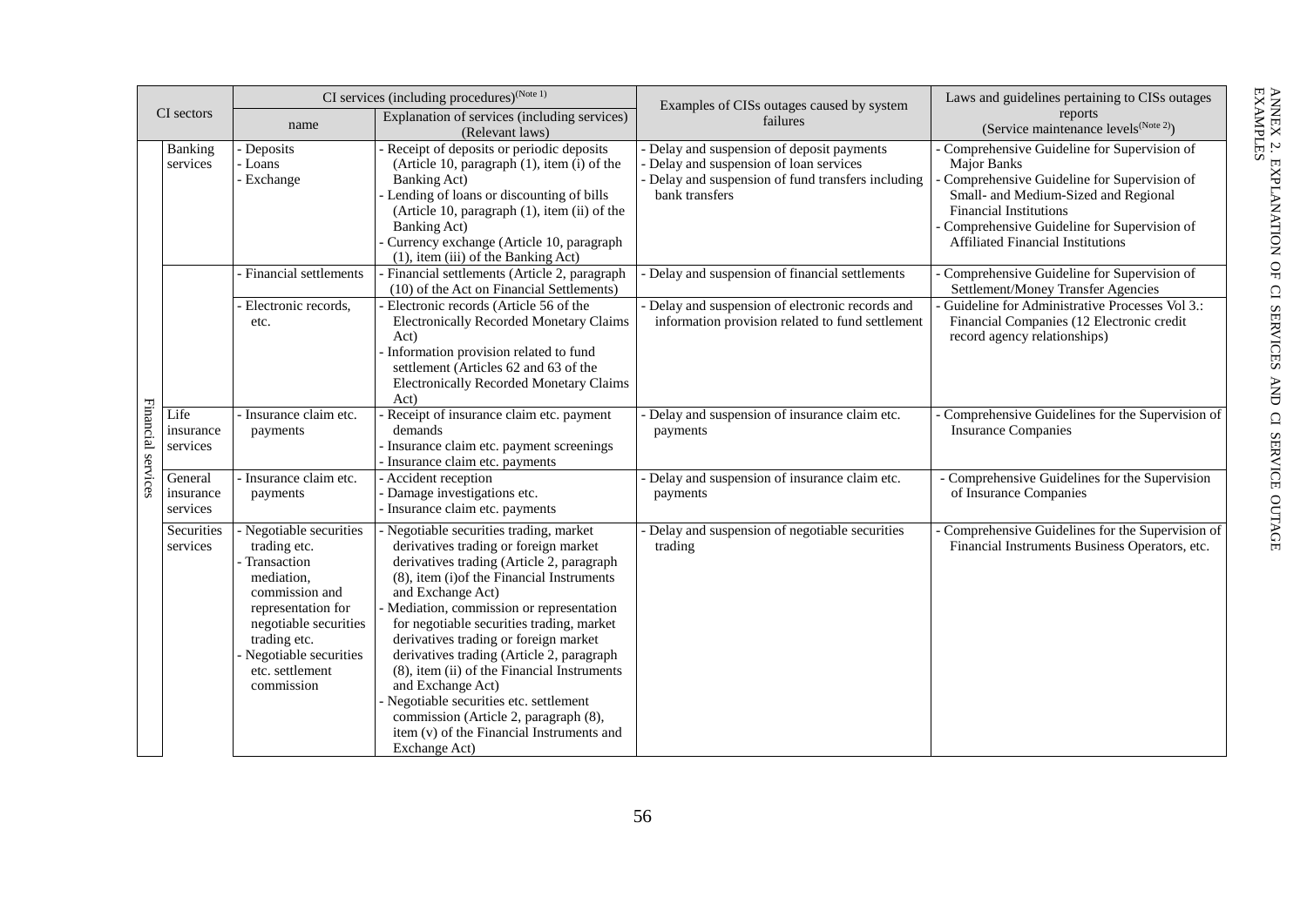| CI sectors |                      | CI services (including procedures) $(N^{(Note 1)})$                                                           |                                                                                                                                                                                                                                                                                                           | Examples of CISs outages caused by system                                                 | Laws and guidelines pertaining to CISs outages                                                                                                                                                                                                                                                                                                                                                                                                                                                                   |
|------------|----------------------|---------------------------------------------------------------------------------------------------------------|-----------------------------------------------------------------------------------------------------------------------------------------------------------------------------------------------------------------------------------------------------------------------------------------------------------|-------------------------------------------------------------------------------------------|------------------------------------------------------------------------------------------------------------------------------------------------------------------------------------------------------------------------------------------------------------------------------------------------------------------------------------------------------------------------------------------------------------------------------------------------------------------------------------------------------------------|
|            |                      | name                                                                                                          | Explanation of services (including services)<br>(Relevant laws)                                                                                                                                                                                                                                           | failures                                                                                  | reports<br>(Service maintenance levels <sup>(Note 2)</sup> )                                                                                                                                                                                                                                                                                                                                                                                                                                                     |
|            |                      | Establishment of<br>financial product<br>markets                                                              | Provision of market facilities for negotiable<br>securities trading or market derivatives<br>trading, and other work related to the<br>establishment of financial product markets<br>(Article 2, paragraphs $(14)$ and $(16)$ and<br>Articles 80 and 84 of the Financial<br>Instruments and Exchange Act) | - Delay and suspension of negotiable securities<br>trading and market derivatives trading | - Article 112 of the Cabinet Office Ordinance on<br>Financial Instruments Exchanges, etc.                                                                                                                                                                                                                                                                                                                                                                                                                        |
|            |                      | - Money transfer<br>services                                                                                  | Work related to transfer of corporate bonds,<br>etc. (Article 8 of the Act on Book-Entry<br>Transfer of Company Bonds, Shares, etc.)                                                                                                                                                                      | Delay and suspension of transfer of corporate<br>bonds, shares, etc.                      | - Article 19 (report of accident) of the Act on<br>Book-Entry Transfer of Company Bonds,<br>Shares, etc.<br>- Article 17 (accidents) of the Order on<br>Supervision of General Book-Entry Institutions<br>Comprehensive Guideline for Supervision of<br>Settlement/Money Transfer Agencies                                                                                                                                                                                                                       |
|            |                      | Financial product<br>debt underwriting                                                                        | Liability assumption work through<br>underwriting or renewal of debt based on<br>negotiable securities trading etc. targeted<br>transactions (Article 2, paragraph (28) of<br>the Financial Instruments and Exchange<br>Act)                                                                              | Delay and suspension of settlement of financial<br>instruments trading                    | - Article 188 (obligation to prepare, archive, and<br>report documents related to the business of<br>financial instruments business operators) of the<br>Financial Instruments and Exchange Act<br>- Article 48 (documents to be submitted in<br>connection with the business of financial<br>instrument clearing organizations) of the<br>Cabinet Office Ordinance on Financial<br>Instruments Clearing Organizations, etc.<br>Comprehensive Guideline for Supervision of<br>Settlement/Money Transfer Agencies |
|            | Aviation<br>services | Air transportation<br>services for<br>passengers and cargo                                                    | Work providing transport of passengers or<br>cargo for charge using airplanes based on<br>demands of other people (Article 2 of the<br>Civil Aeronautics Act)                                                                                                                                             | - Hindrance to safe flight of airplanes<br>- Flight delay and cancellation                | Safety Guideline for Ensuring Information<br>Security for the Aviation Sector                                                                                                                                                                                                                                                                                                                                                                                                                                    |
|            |                      | Reservations,<br>ticketing,<br>boarding/loading<br>procedures<br>Flight maintenance<br>- Flight plan creation | - Air traveler reservations, air cargo<br>reservations<br>Airline ticket issuance, fee collection<br>- Airline passenger check-in and boarding,<br>air cargo loading<br>- Airplane inspection and maintenance<br>Creation of flight plans and submission to<br>Japan Civil Aviation Bureau                |                                                                                           |                                                                                                                                                                                                                                                                                                                                                                                                                                                                                                                  |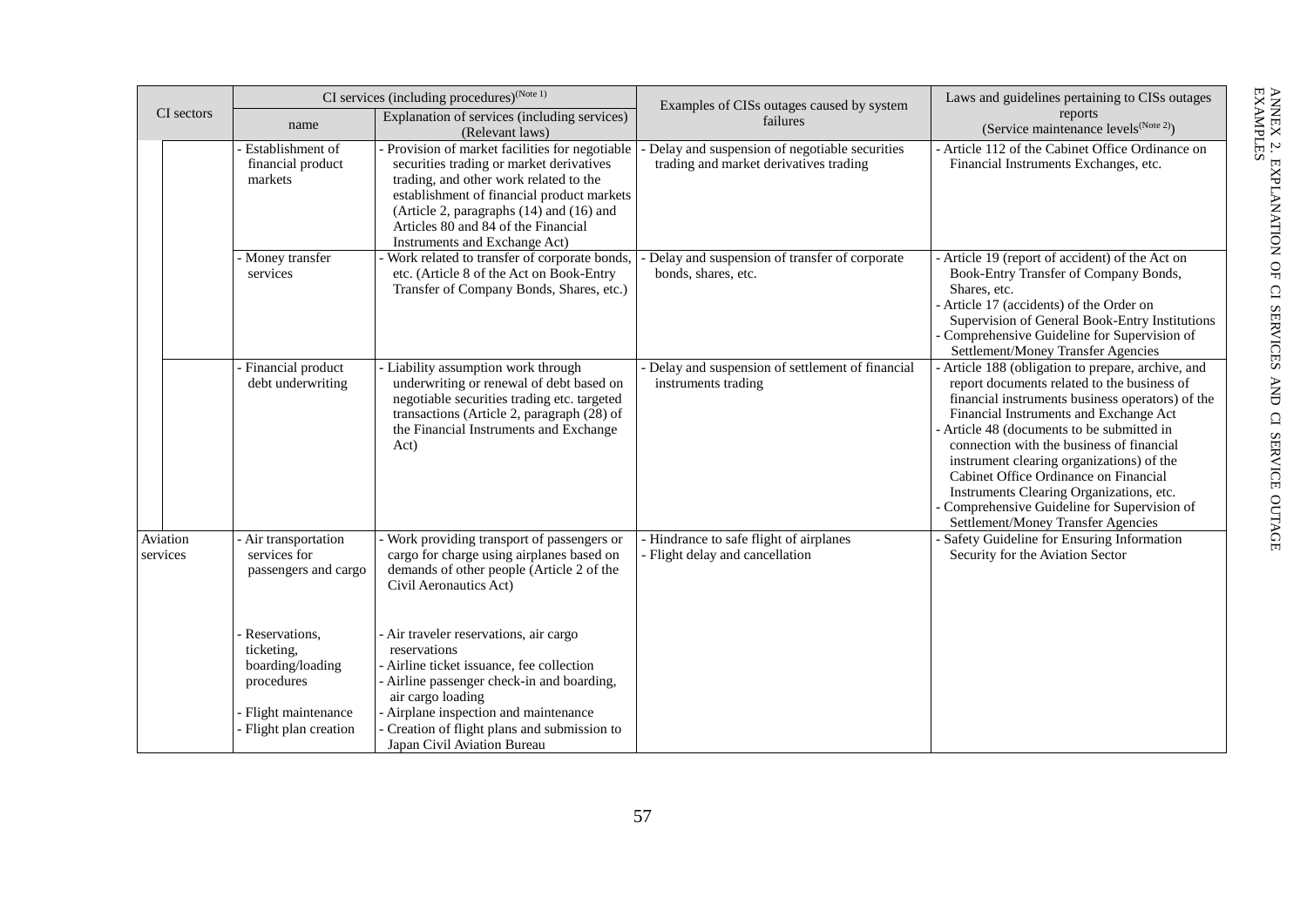|                                   | CI services (including procedures) $(N^{1/10})$                                                                                                                |                                                                                                                                                                                                                                                                                                                                                                                                                                                                                            | Examples of CISs outages caused by system                                                                                                                                                                                                                                                     | Laws and guidelines pertaining to CISs outages                                                                                                                                                                                                                |
|-----------------------------------|----------------------------------------------------------------------------------------------------------------------------------------------------------------|--------------------------------------------------------------------------------------------------------------------------------------------------------------------------------------------------------------------------------------------------------------------------------------------------------------------------------------------------------------------------------------------------------------------------------------------------------------------------------------------|-----------------------------------------------------------------------------------------------------------------------------------------------------------------------------------------------------------------------------------------------------------------------------------------------|---------------------------------------------------------------------------------------------------------------------------------------------------------------------------------------------------------------------------------------------------------------|
| CI sectors                        | name                                                                                                                                                           | Explanation of services (including services)<br>(Relevant laws)                                                                                                                                                                                                                                                                                                                                                                                                                            | failures                                                                                                                                                                                                                                                                                      | reports<br>(Service maintenance levels <sup>(Note 2)</sup> )                                                                                                                                                                                                  |
| Airport                           | - Ensuring security at<br>the airport<br>- Improvement of<br>convenience at the<br>airport                                                                     | - Ensuring airport security by vigilance and<br>guard<br>- Accurate and prompt information provision<br>to airport users<br>Inspection and transport of checked<br>baggage to aircraft                                                                                                                                                                                                                                                                                                     | - Deterioration of airport security due to the<br>occurrence of trouble with the vigilance and<br>guard<br>Deterioration of convenience due to the<br>occurrence of trouble with the information<br>provision<br>- Delay or stop of inspection and delivery of<br>checked baggage to aircraft | - Safety guideline for Ensuring Information<br>Security for the Airport Sector                                                                                                                                                                                |
| Railway<br>services               | Passenger transport<br>services<br>- Ticketing, entry and<br>exit procedures                                                                                   | Work providing transport of passengers or<br>cargo for charge using railways based on<br>demands of other people (Article 2 of the<br>Railway Business Act)<br>Seat reservation, boarding ticket checks on<br>boarding and exiting the train                                                                                                                                                                                                                                               | - Delay and suspension of railway operation<br>- Hindrance to safe railway transport                                                                                                                                                                                                          | - Articles 19 and 19-2 (report of accident) of the<br>Railway Business Act<br>- Article 5 (report of railway accident) of the<br>Railway Accident Reporting Code<br>- Safety guideline for Ensuring Information<br>Security for the Railway Sector            |
| Electric power<br>supply services | - General electric<br>power transmission<br>and distribution<br>services<br>- Electric power<br>generation services<br>(services exceeding a<br>certain scale) | Work adjusting power generation quantity<br>and transporting and supplying electric<br>power in the service area (Article 2,<br>paragraph $(1)$ , item(viii) of the Electric<br><b>Business Act)</b><br>Electric power generation for the retail<br>electricity business, general electricity<br>transmission and distribution business, or<br>specified electricity transmission and<br>distribution business (Article 2, paragraph<br>$(1)$ , item $(xiv)$ of the Electric Business Act) | - Electric power supply outages<br>- Hindrance to safe operation of power plants                                                                                                                                                                                                              | - Article 3 of the Electricity related Reporting<br>Code<br>[Service maintenance level]<br>- There should be no accident wherein any system<br>failure causes hindrance to supply of over<br>100,000kilowatts of electric power for more<br>than ten minutes. |
| Gas supply<br>services            | General gas pipeline<br>services                                                                                                                               | Business whereby the service provider<br>provides a Wheeling Service in its service<br>area by using pipelines that it<br>independently maintains and operates<br>(Article 2, paragraph (5) of the Gas<br><b>Business Act)</b>                                                                                                                                                                                                                                                             | - Gas supply outages<br>- Hindrance to safe operation of gas plants                                                                                                                                                                                                                           | - Article 4 of the Gas related Reporting Code<br>[Service maintenance level]<br>- There should be no accident wherein any system<br>failure causes hindrance to supply of gas to 30<br>or more houses.                                                        |
|                                   | - Gas manufacturing<br>services                                                                                                                                | Business of manufacturing gas using a<br>Liquefied Gas Storage Facility, etc. that<br>the manufacturer independently maintains<br>and operates, which satisfies the<br>requirements specified by Ordinance of<br>the Ministry of Economy, Trade and<br>Industry (Article 2, paragraph (9) of the<br>Gas Business Act)                                                                                                                                                                      |                                                                                                                                                                                                                                                                                               |                                                                                                                                                                                                                                                               |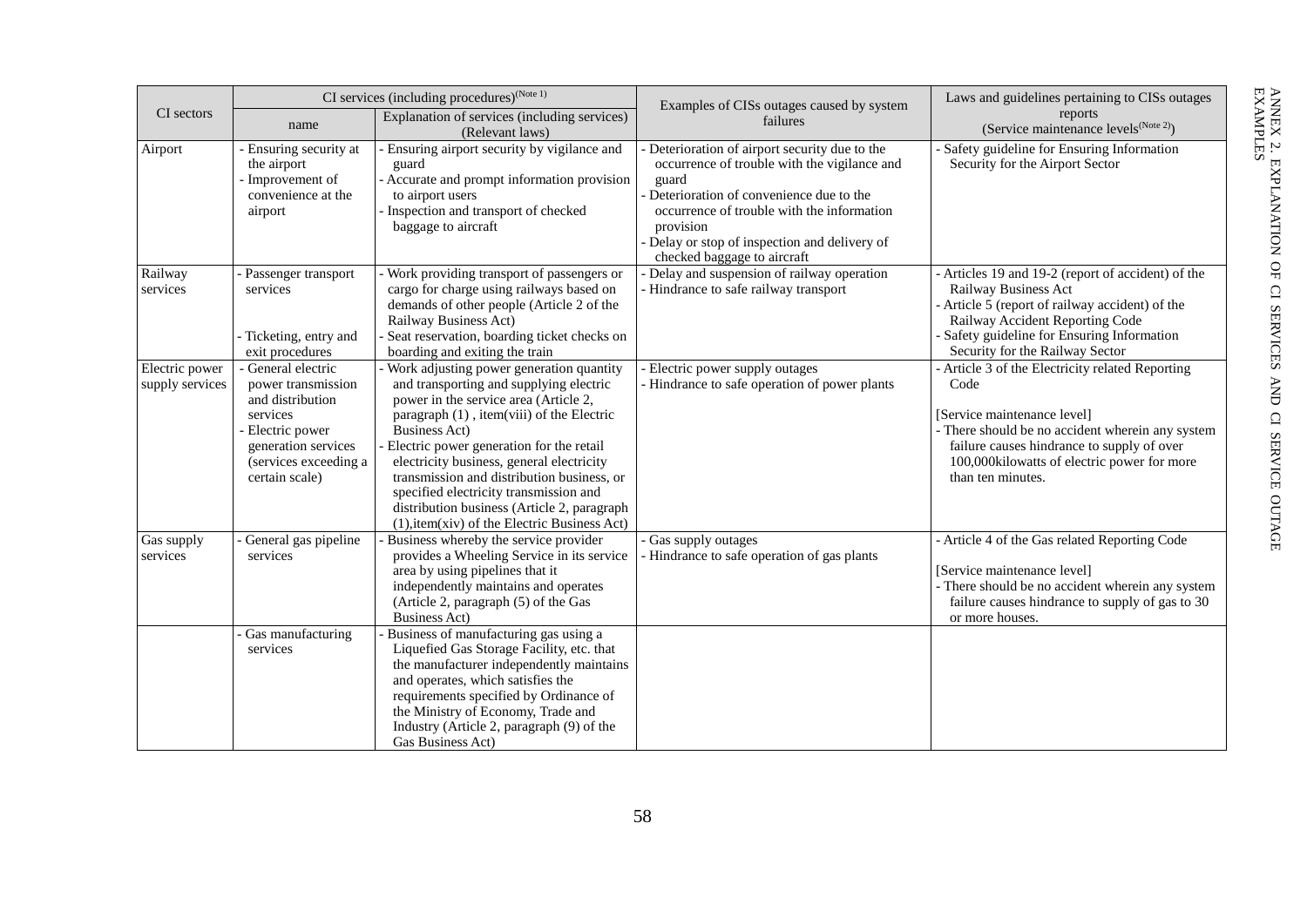|                                                   | CI services (including procedures) $(N^{(Note 1)})$                                                                            |                                                                                                                                                                                                                                                                                                                                                                                                                                                                                                                                              | Examples of CISs outages caused by system                                                                                                                                    | Laws and guidelines pertaining to CISs outages                                                                                                                                                                                                                                                                                                                                               |
|---------------------------------------------------|--------------------------------------------------------------------------------------------------------------------------------|----------------------------------------------------------------------------------------------------------------------------------------------------------------------------------------------------------------------------------------------------------------------------------------------------------------------------------------------------------------------------------------------------------------------------------------------------------------------------------------------------------------------------------------------|------------------------------------------------------------------------------------------------------------------------------------------------------------------------------|----------------------------------------------------------------------------------------------------------------------------------------------------------------------------------------------------------------------------------------------------------------------------------------------------------------------------------------------------------------------------------------------|
| CI sectors                                        | Explanation of services (including services)<br>name<br>(Relevant laws)                                                        |                                                                                                                                                                                                                                                                                                                                                                                                                                                                                                                                              | failures                                                                                                                                                                     | reports<br>(Service maintenance levels <sup>(Note 2)</sup> )                                                                                                                                                                                                                                                                                                                                 |
| Government<br>and<br>administrative<br>services   | Local government<br>administration<br>services                                                                                 | Local administration, other administration<br>work carried out in accordance with laws<br>or government ordinances (Article 2,<br>paragraph (2) of the Local Autonomy Act)                                                                                                                                                                                                                                                                                                                                                                   | Hindrance to local government and<br>administrative service operations<br>- Hindrance to protection of residents' rights and<br>interests                                    | Guideline for information security policy for<br>local governments                                                                                                                                                                                                                                                                                                                           |
| Medical<br>services                               | - Medical examination                                                                                                          | - Examination and treatment                                                                                                                                                                                                                                                                                                                                                                                                                                                                                                                  | Hindrance to work of medical examination<br>support departments<br>Malfunction of medical equipment threatening<br>human life                                                | Guideline on Safety Management of Medical<br><b>Information Systems</b>                                                                                                                                                                                                                                                                                                                      |
| Water services                                    | - Supply of water<br>through water<br>services                                                                                 | - Work supplying drinking water through<br>piping or other structures to meet general<br>demand (Articles 3 and 15 of the Water<br>Supply Act)                                                                                                                                                                                                                                                                                                                                                                                               | - Water supply outages<br>- Supply of water of unsuitable quality                                                                                                            | - Appropriate Implementation of Health Risk<br>Management and Provision of Information<br>Related to Damages to Water Supply Facilities<br>and Water Quality Incidents (Notice issued by<br>the Director of the Water Supply Division,<br>Health Service Bureau, Ministry of Health,<br>Labour and Welfare dated October 25, 2013)<br>Information Security Guideline for the Water<br>Sector |
| Logistics<br>services                             | - Motor truck<br>transportation<br>business<br>Shipping business<br>Port transportation<br>business<br>Warehousing<br>business | - Work providing transport of cargo for<br>charge using motor trucks based on<br>demands of other people (Article 2 of the<br>Motor Truck Transportation Business Act)<br>Work proving transport of cargo using<br>ships (Article 2 of the Marine<br>Transportation Act)<br>Work loading and unloading cargo to and<br>from ships at ports based on demands of<br>other people (Article 2 of the Port<br>Transportation Business Act)<br>Work storing deposited goods in<br>warehouses (Article 2 of the Warehousing<br><b>Business Act)</b> | Delay and suspension of shipping<br>- Difficulties in tracking cargo location                                                                                                | - Safety Guideline for Ensuring Information<br>Security for the Logistics Sector                                                                                                                                                                                                                                                                                                             |
| Chemical<br>industries<br>Credit card<br>services | Petrochemical<br>industries<br>Credit card settlement<br>services                                                              | Production, processing and trade of<br>petrochemical products<br>Credit card settlement services (Article 2,<br>paragraph (3), items (i) and (ii) and Article<br>35-16, paragraph (1), item (ii) and<br>paragraph (2) of the Installment Sales Act)                                                                                                                                                                                                                                                                                          | Plant outages<br>Long-term suspension of product supply<br>Delay and suspension of credit card settlement<br>services, and large-scale leakage of credit card<br>information | - Safety Principles for Ensuring Information<br>Security for the Petrochemical Sector<br>- The basic policy for supervision based on the<br>Installment Sales Act (deferred payment<br>section)<br>Information Security Guideline for the Credit<br><b>CEPTOAR</b>                                                                                                                           |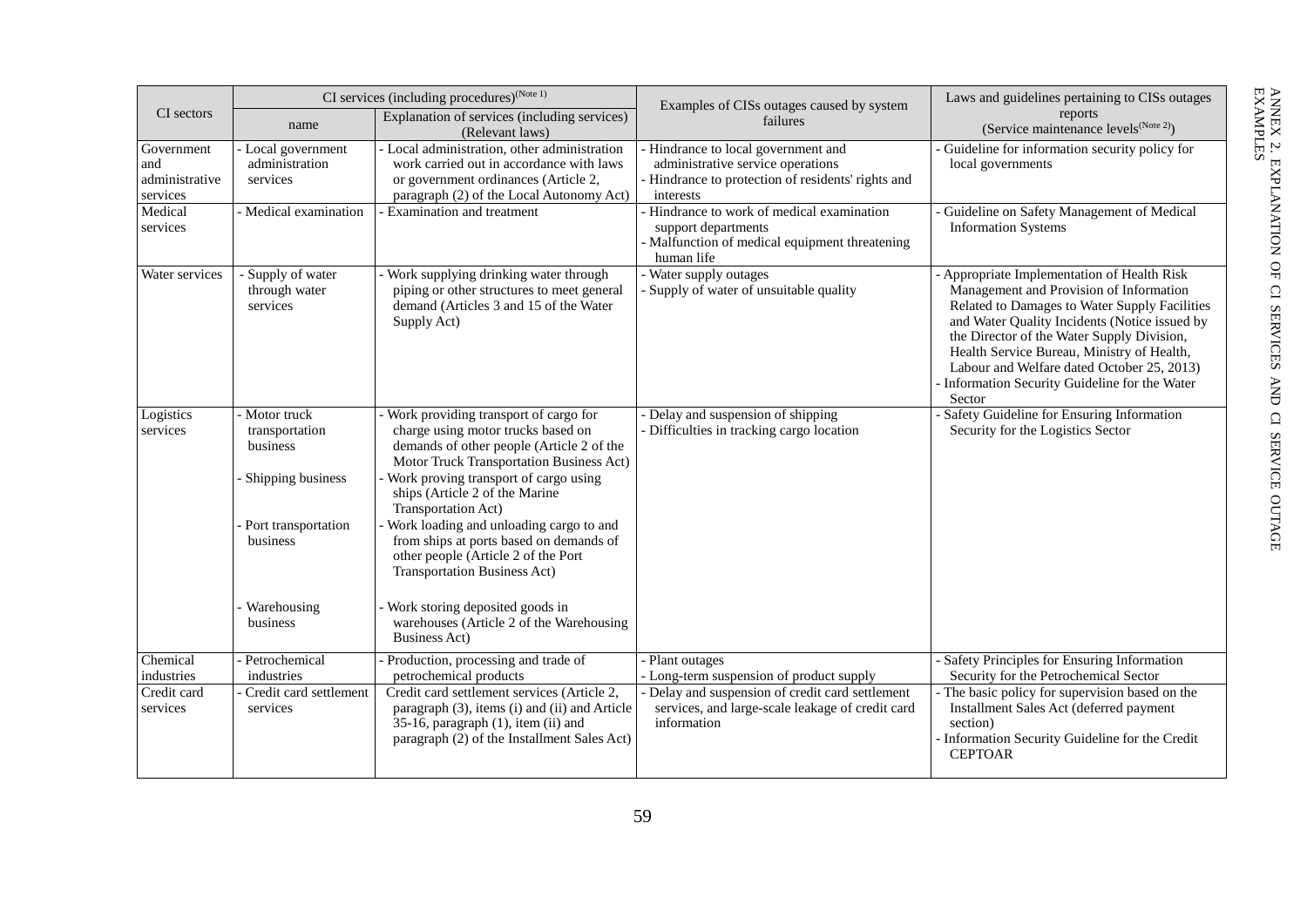|              | CI services (including procedures) <sup>(Note 1)</sup> |                                                                 | Examples of CISs outages caused by system   | Laws and guidelines pertaining to CISs outages               |
|--------------|--------------------------------------------------------|-----------------------------------------------------------------|---------------------------------------------|--------------------------------------------------------------|
| $CI$ sectors | name                                                   | Explanation of services (including services)<br>(Relevant laws) | failures                                    | reports<br>(Service maintenance levels <sup>(Note 2)</sup> ) |
| Petroleum    | - Petroleum products                                   | - Import, refining, distribution and sale of                    | - Oil supply outages                        | - Safety Guideline for Ensuring Information                  |
| industries   | supply services                                        | petroleum                                                       | - Hindrance to safe operation of refineries | Security for the Petroleum Sector                            |

Note 1: Excluding services wherein IT is not at all utilized

Note 2: For sectors without any specific standards concerning CISs outages, the service maintenance level is to ensure no CISs outages caused by system failures.

Note 3: The contents provided in Annex 2 are current as of December 2019. Where necessary, verify the latest updates on laws and regulations with the responsible ministries.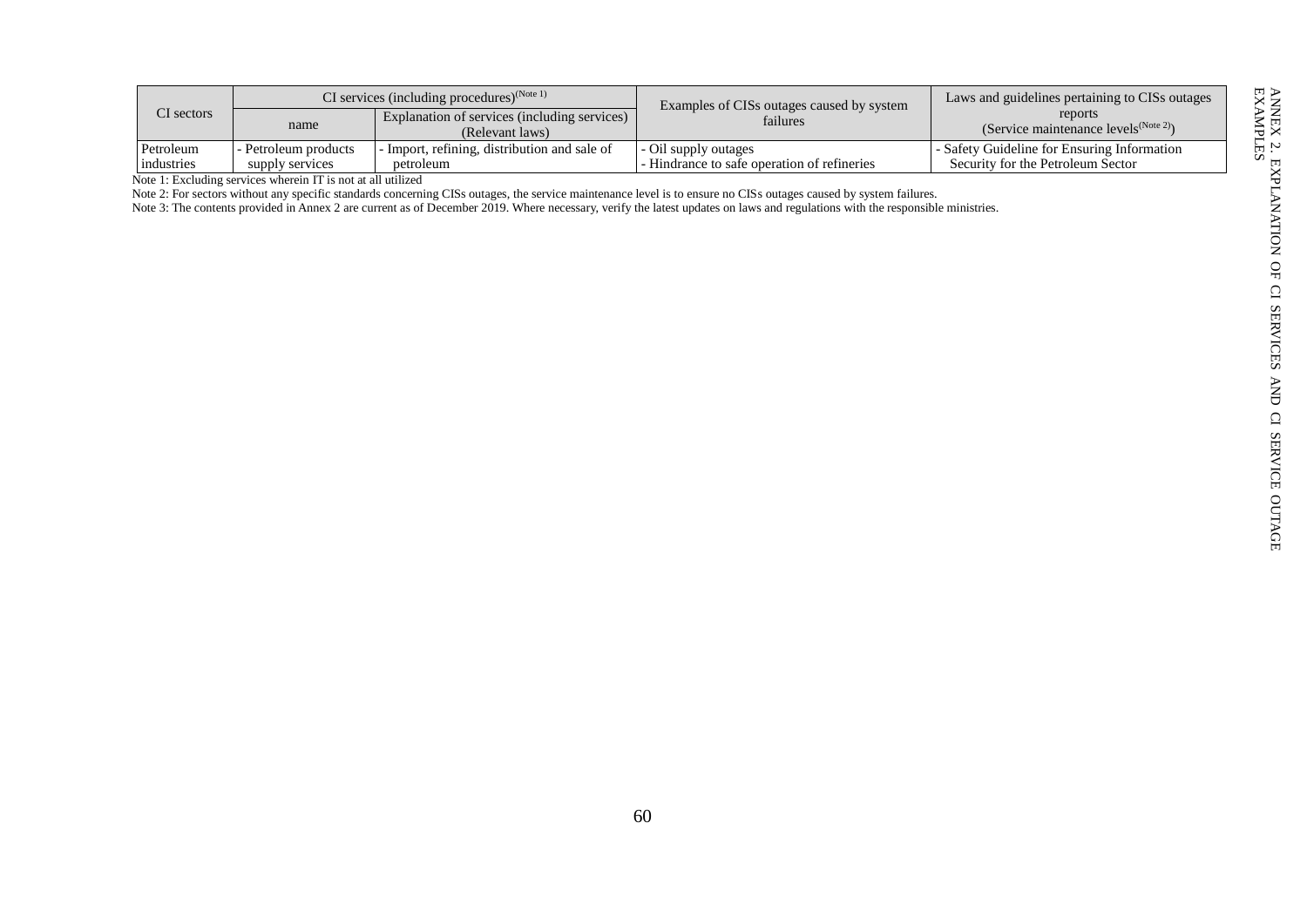| <b>Event Categories</b>              |                                         | <b>Event Examples</b>             | Description                                                                                                                                                                                                                                                                                                       |  |
|--------------------------------------|-----------------------------------------|-----------------------------------|-------------------------------------------------------------------------------------------------------------------------------------------------------------------------------------------------------------------------------------------------------------------------------------------------------------------|--|
| Events that have not<br>occurred yet |                                         | Signs, Hiyari-Hatto<br>events     | Signs such as cyber-attack warnings, detection of vulnerability of systems, or<br><i>Hiyari-Hatto</i> events (potentially serious damage) without occurrence of events that<br>threaten confidentiality, integrity or availability, such as minor mistakes or receipt<br>of malware attached to suspicious emails |  |
| Events<br>that<br>have<br>occurred   | Events that threaten<br>confidentiality | Information leakage               | Events that threaten confidentiality, such as the leakage of organization's<br>confidential information                                                                                                                                                                                                           |  |
|                                      | Events that threaten<br>integrity       | Data corruption                   | Events that threaten integrity, such as website defacement or corruption of<br>organization's confidential information                                                                                                                                                                                            |  |
|                                      | Events that threaten<br>availability    | Problems in using<br>systems      | Events that threaten availability, such as loss of stable operation of control systems<br>or inability of viewing websites                                                                                                                                                                                        |  |
|                                      | Events that can lead to<br>those above  | Malware infections                | Infection of systems by malware                                                                                                                                                                                                                                                                                   |  |
|                                      |                                         | Execution of<br>unauthorized code | Execution of unauthorized code exploiting the vulnerability of systems                                                                                                                                                                                                                                            |  |
|                                      |                                         | System intrusions                 | Intrusions into systems caused by cyber-attacks                                                                                                                                                                                                                                                                   |  |
|                                      |                                         | Others                            | Events other than those above                                                                                                                                                                                                                                                                                     |  |

# ANNEX 3. CATEGORIES OF EVENTS AND CAUSES FOR INFORMATION SHARING TO NISC

<span id="page-64-0"></span>

| Cause Categories            | Cause Examples                                                                                                                                                                                                                                                  |
|-----------------------------|-----------------------------------------------------------------------------------------------------------------------------------------------------------------------------------------------------------------------------------------------------------------|
| Deliberate causes           | Receipt of suspicious emails, fraudulent of user IDs, mass access such as DDoS attacks, unauthorized<br>acquisition of information, internal fraud, lack of appropriate system operation, etc.                                                                  |
| Accidental causes           | Mistaken user operation, mistaken user management, execution of suspicious files, viewing of suspicious<br>websites, unsupervised work by outsourcing contractor, failure of equipment, vulnerabilities, cascading effect<br>from other sectors' failures, etc. |
| <b>Environmental causes</b> | Disasters, illnesses, etc.                                                                                                                                                                                                                                      |
| <b>Others</b>               | Threats and vulnerabilities other than those above, unknown causes, etc.                                                                                                                                                                                        |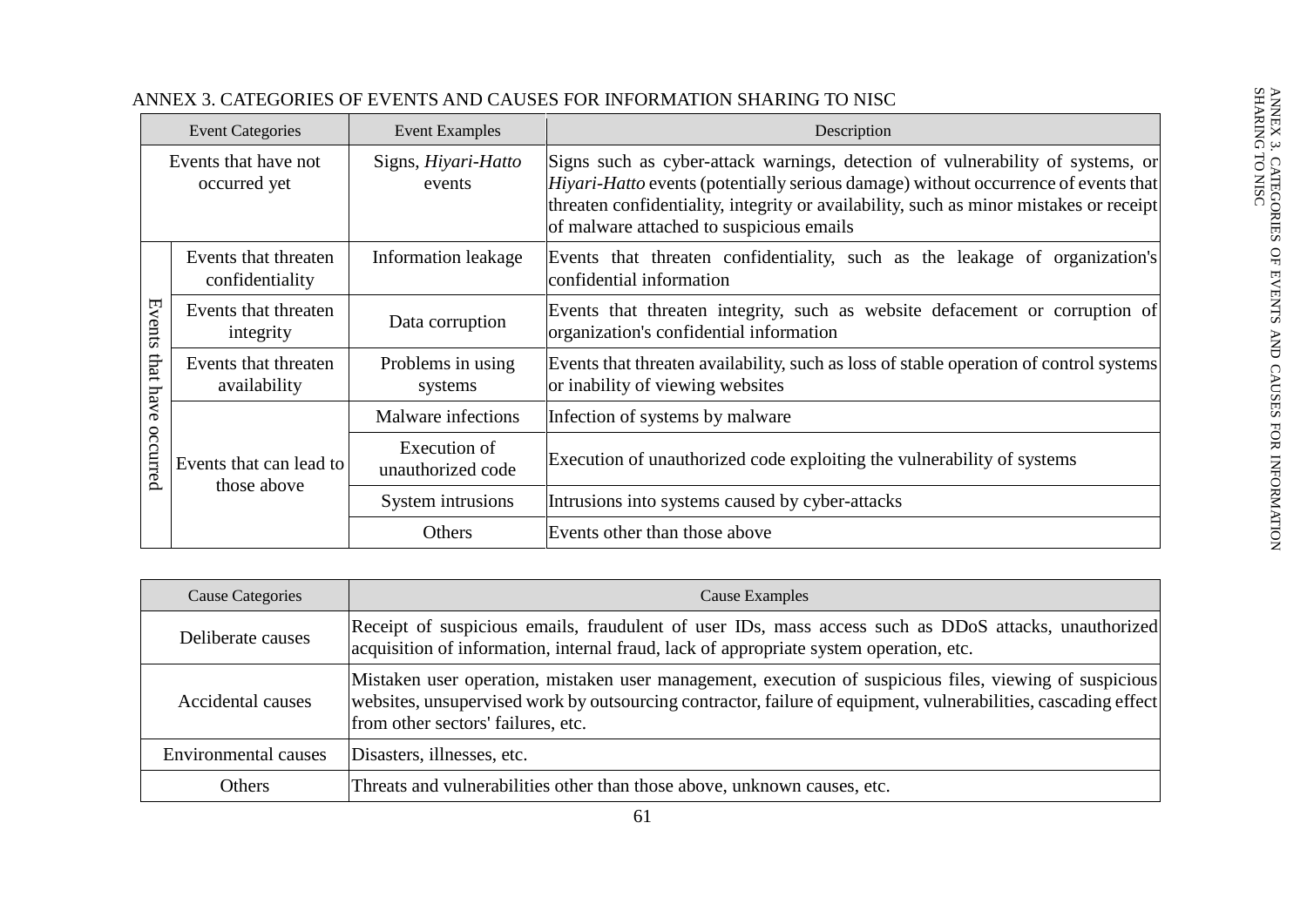# ANNEX 4 - 1 . INFORMATION SHARING SYSTEM

<span id="page-65-0"></span>

<span id="page-65-1"></span>\* Information can be shared after data anonymization.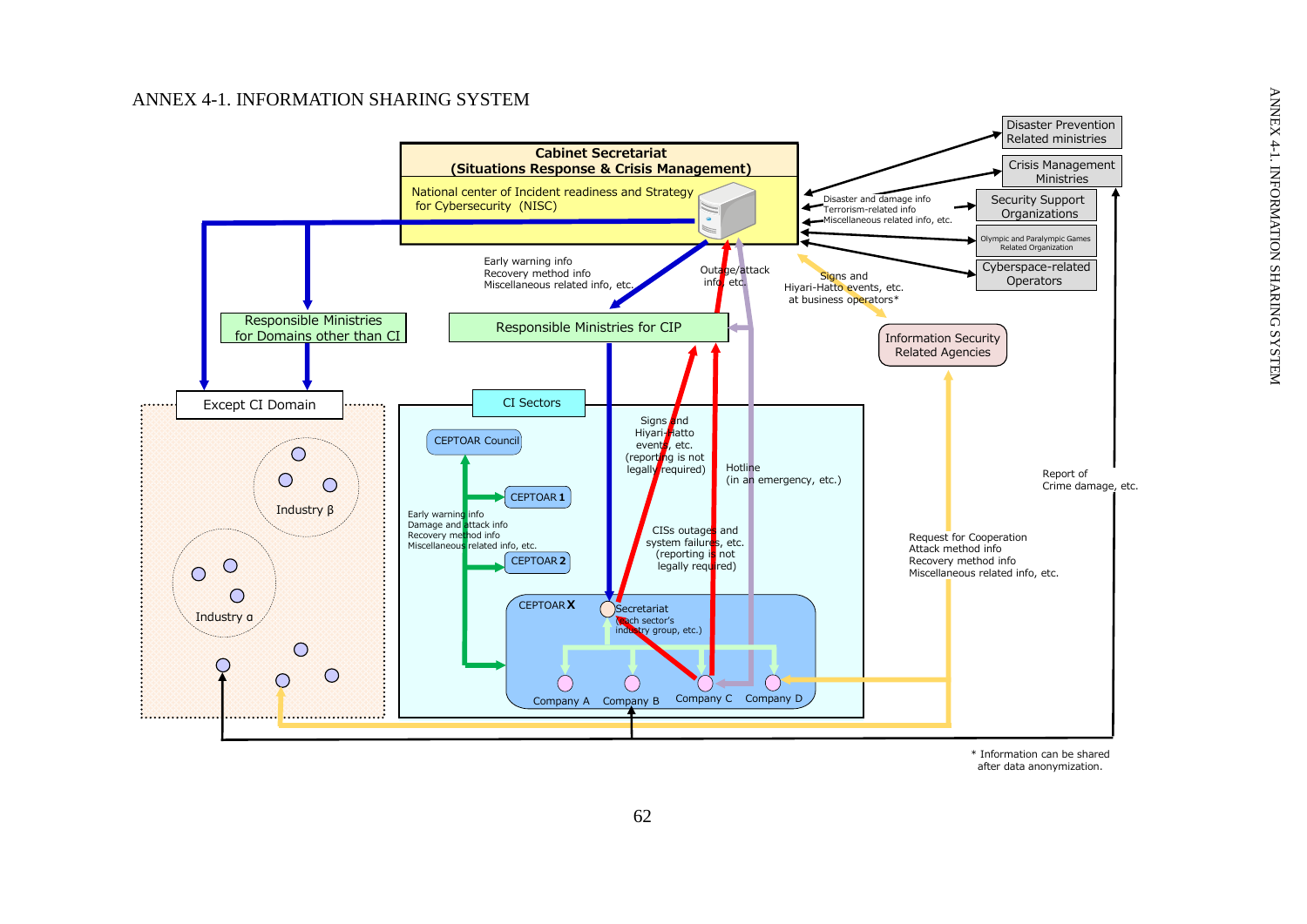| Stakeholder                                                                    | Responsibilities during normal circumstances                                                                                                                                                                                                                                                                                                                                                             | Responsibilities during a CISs crisis                                                                                                                                                                                                                                                                                                                                                       |
|--------------------------------------------------------------------------------|----------------------------------------------------------------------------------------------------------------------------------------------------------------------------------------------------------------------------------------------------------------------------------------------------------------------------------------------------------------------------------------------------------|---------------------------------------------------------------------------------------------------------------------------------------------------------------------------------------------------------------------------------------------------------------------------------------------------------------------------------------------------------------------------------------------|
| ○ Cabinet Secretariat<br>(Situations<br>Response<br>Crisis<br>&<br>Management) | The Cabinet Secretariat shares information on CI-related<br>incidents with NISC.                                                                                                                                                                                                                                                                                                                         | In addition to fulfilling responsibilities during normal<br>circumstances, the Cabinet Secretariat collects information on<br>damage and responses provided by crisis management<br>ministries and disaster prevention related ministries, integrally<br>with NISC, and mutually shares information with NISC.                                                                              |
| o Cabinet Secretariat<br>(NISC)                                                | NISC shares information on system failures mutually with<br>responsible ministries for CI, cybersecurity related ministries,<br>crisis management ministries, disaster prevention related<br>ministries, cybersecurity related agencies, and cyberspace-<br>related operators, etc.                                                                                                                      | Integrated with the Cabinet Secretariat responsible for<br>situations response and crisis management, NISC shares<br>information on system failures mutually with responsible<br>ministries for CI, cybersecurity related ministries, crisis<br>management ministries, disaster prevention related ministries,<br>cybersecurity related agencies, and cyberspace-related<br>operators, etc. |
| ○ Responsible ministries for CI                                                | Responsible ministries for CIP provide information on<br>system failures received from CI operators under jurisdiction to<br>NISC and relevant CEPTOARs as needed. They also provide<br>information on system failures received from NISC to relevant<br>CEPTOARs.                                                                                                                                       | In addition to fulfilling responsibilities during normal<br>circumstances, responsible ministries for CI cooperate with the<br>CISs crisis response system as necessary.                                                                                                                                                                                                                    |
| ○ CEPTOAR council                                                              | The CEPTOAR council is an independent body, not ranked<br>below other agencies, including government organizations.<br>Cooperation is carried out based on independent decisions by<br>each CEPTOAR.<br>Each CEPTOAR actively participates based on independent<br>decisions and carries out a wide scope of information sharing<br>aimed at CI operator service maintenance and recovery.               | In addition to fulfilling responsibilities during normal<br>circumstances, the CEPTOAR council constructs a CISs crisis<br>response structure as necessary and collaborates with<br>CEPTOARs and other related organizations.                                                                                                                                                               |
| ○ CEPTOAR secretariat                                                          | The CEPTOAR secretariat collaborates with responsible<br>ministries for CI, crisis management ministries, disaster<br>prevention related ministries, cybersecurity related agencies,<br>the CEPTOAR council and CI operators, and mutually shares<br>information on system failures.                                                                                                                     | In addition to fulfilling responsibilities during normal<br>circumstances, the CEPTOAR secretariat constructs a CISs<br>crisis response system as necessary and collaborates with the<br>Cabinet Secretariat and other related organizations.                                                                                                                                               |
| ○ CI operators                                                                 | CI operators share information on system failures within<br>respective CEPTOARs as necessary and provide such<br>information to responsible ministries for CI based on the<br>"ATTACHMENT: INFORMATION SHARING TO NISC<br>AND INFORMATION SHARING FROM NISC," and when<br>there are any criminal damages, also make a report to relevant<br>crisis management ministries based on independent decisions. | In addition to fulfilling responsibilities during normal<br>circumstances, CI operators construct a CISs crisis response<br>system as necessary and collaborate with the Cabinet<br>Secretariat and other related organizations.                                                                                                                                                            |

# ANNEX 4-2. RESPONSIBILITIES OF EACH STAKEHOLDER IN INFORMATION SHARING SYSTEM

<sup>\*</sup> In the event of a CISs crisis due to a disaster or terror attack, etc., relevant ministries should collect and share information in accordance with "Regarding the Government Initial Response System for Emergencies" (November 21, 2003, Cabinet resolution).

ANNEX 4-2. RESPONSIBILITIES OF EACH STAKEHOLDER IN

INFORMATION SHARING SYSTEM

ANNEX 4-2. RESPONSIBILITIES ANNEY 4-2. RESPONSIBILITIES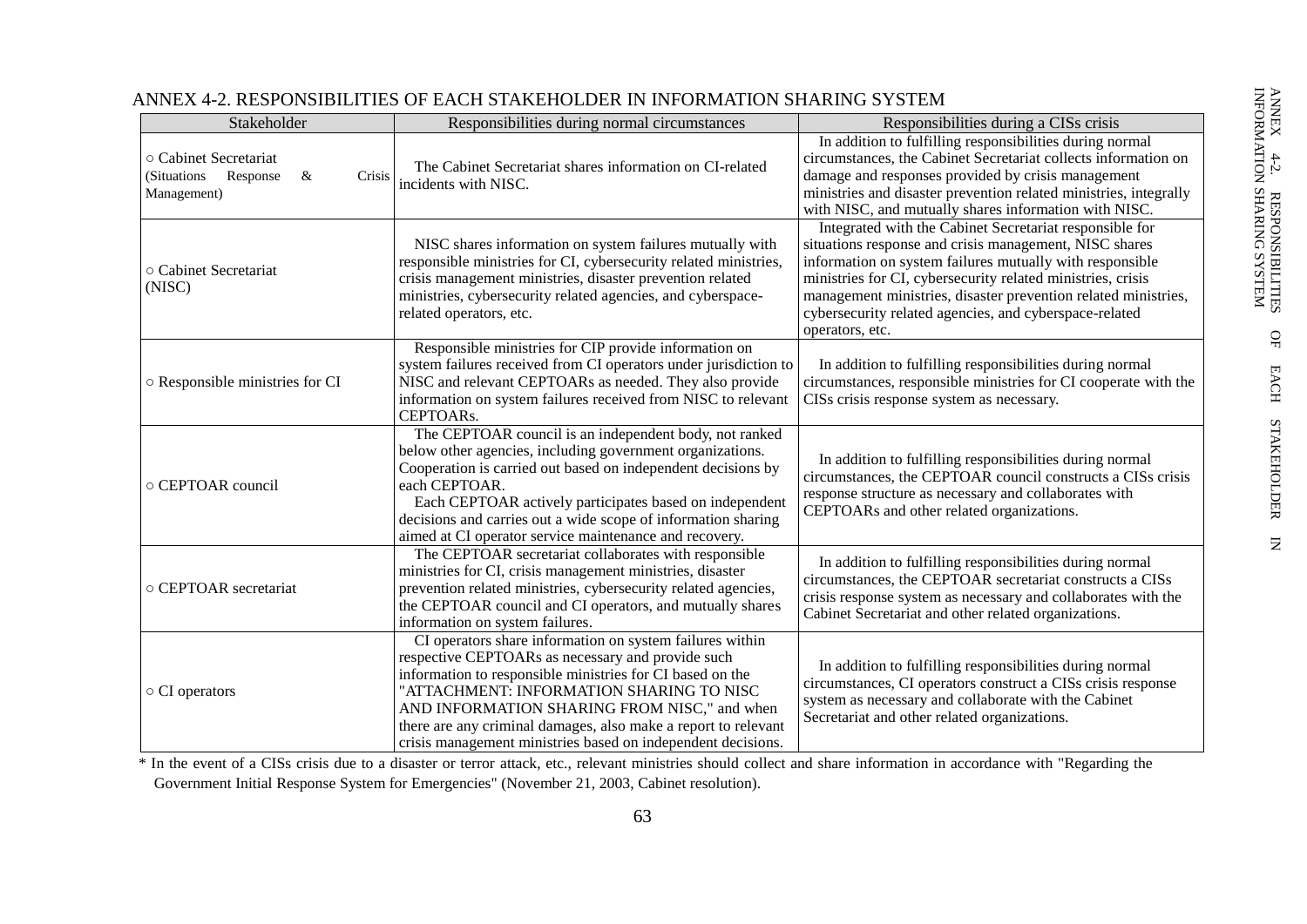# <span id="page-67-0"></span>ANNEX 5. DEFINITIONS / GLOSSARIES

| <b>CEPTOAR</b>                         | Capability for Engineering of Protection, Technical Operation, Analysis and Response; Functions<br>which provide information sharing and analysis at CI operators, and organizations which serve as<br>these functions                                                                                                                                                                                                                                                                          |
|----------------------------------------|-------------------------------------------------------------------------------------------------------------------------------------------------------------------------------------------------------------------------------------------------------------------------------------------------------------------------------------------------------------------------------------------------------------------------------------------------------------------------------------------------|
| CEPTOAR council                        | The council composed of representatives of each CEPTOAR which carries out information sharing<br>between CEPTOARs; An independent body, not positioned under other agencies, including<br>government organizations                                                                                                                                                                                                                                                                              |
| CI                                     | The backbone of national life and economic activities formed by businesses providing services that<br>are extremely difficult to be substituted; If the function of the services is suspended, deteriorates or<br>becomes unavailable, it could have a significant impact on the national life and economic activities.                                                                                                                                                                         |
| CI operators                           | Operators designated in "Applicable CI operators" in "ANNEX 1. SCOPE OF CI OPERATORS<br>AND CRITICAL INFORMATION SYSTEM EXAMPLES" and groups composed of those<br>designated operators                                                                                                                                                                                                                                                                                                          |
| CI sectors                             | Sectors regarding CI designated for each business type; Specifically, as follows: "information and<br>communication services," "financial services," "aviation services," "airport services," "railway<br>services," "electric power supply services," "gas supply services," "government and administrative<br>services (including local government)," "medical services," "water services," "logistics services,"<br>"chemical industries," "credit card services" and "petroleum industries" |
| CI services (CISs)                     | Services and/or a set of procedures provided by CI operators necessary to utilize those services that<br>are designated as those to be protected in particular for each CI sector, taking into account the extent<br>of their impact on national life and economic activities                                                                                                                                                                                                                   |
| CISs crisis                            | Large-scale CISs outages which require intensive response by the government such as the<br>establishment of the Cabinet Response Office at the Crisis Management Center in the Prime<br>Minister's Office                                                                                                                                                                                                                                                                                       |
| <b>CISs</b> outages                    | Situation where system failures hinder safe and continuous provision of CI services                                                                                                                                                                                                                                                                                                                                                                                                             |
| Contingency plans                      | Plans formulated in advance with regard to policies, procedures, readiness, etc. for initial responses<br>(emergency responses) to be taken by top management and officials, etc. immediately after CI<br>operators recognize the occurrence or a possibility of CISs outages                                                                                                                                                                                                                   |
| Crisis<br>management<br>ministries     | The National Police Agency (NPA); Fire and Disaster Management Agency (FDMA); Japan Coast<br>Guard (JCG); Ministry of Defense (MOD)                                                                                                                                                                                                                                                                                                                                                             |
| information<br>Critical<br>systems     | Information systems required to provide CI services, designated for each CI operator, taking into<br>account of the degree of impact on its CI services                                                                                                                                                                                                                                                                                                                                         |
| Cybersecurity measures                 | A wide range of activities for preventing CISs outages from affecting the national life and economic<br>activities                                                                                                                                                                                                                                                                                                                                                                              |
| Cybersecurity<br>related<br>agencies   | The National Police Agency Cyber Force; National Institute of Information and Communications<br>Technology (NICT); National Institute of Advanced Industrial Science and Technology (AIST);<br>Information-Technology Promotion Agency (IPA); ICT Information Sharing And Analysis Center<br>Japan (ICT-ISAC Japan); Japan Computer Emergency Response Team Coordination Center<br>(JPCERT/CC); Japan Cybercrime Control Center (JC3)                                                           |
| Cybersecurity<br>related<br>ministries | The National Police Agency (NPA); Ministry of Internal Affairs and Communications (MIC);<br>Ministry of Foreign Affairs (MOFA); Ministry of Economy, Trade and Industry (METI); Secretariat<br>of the Nuclear Regulation Authority(*); Ministry of Defense (MOD)<br>* The ministry engaging in cybersecurity-related duties from the perspective of ensuring safety of<br>nuclear power plants                                                                                                  |